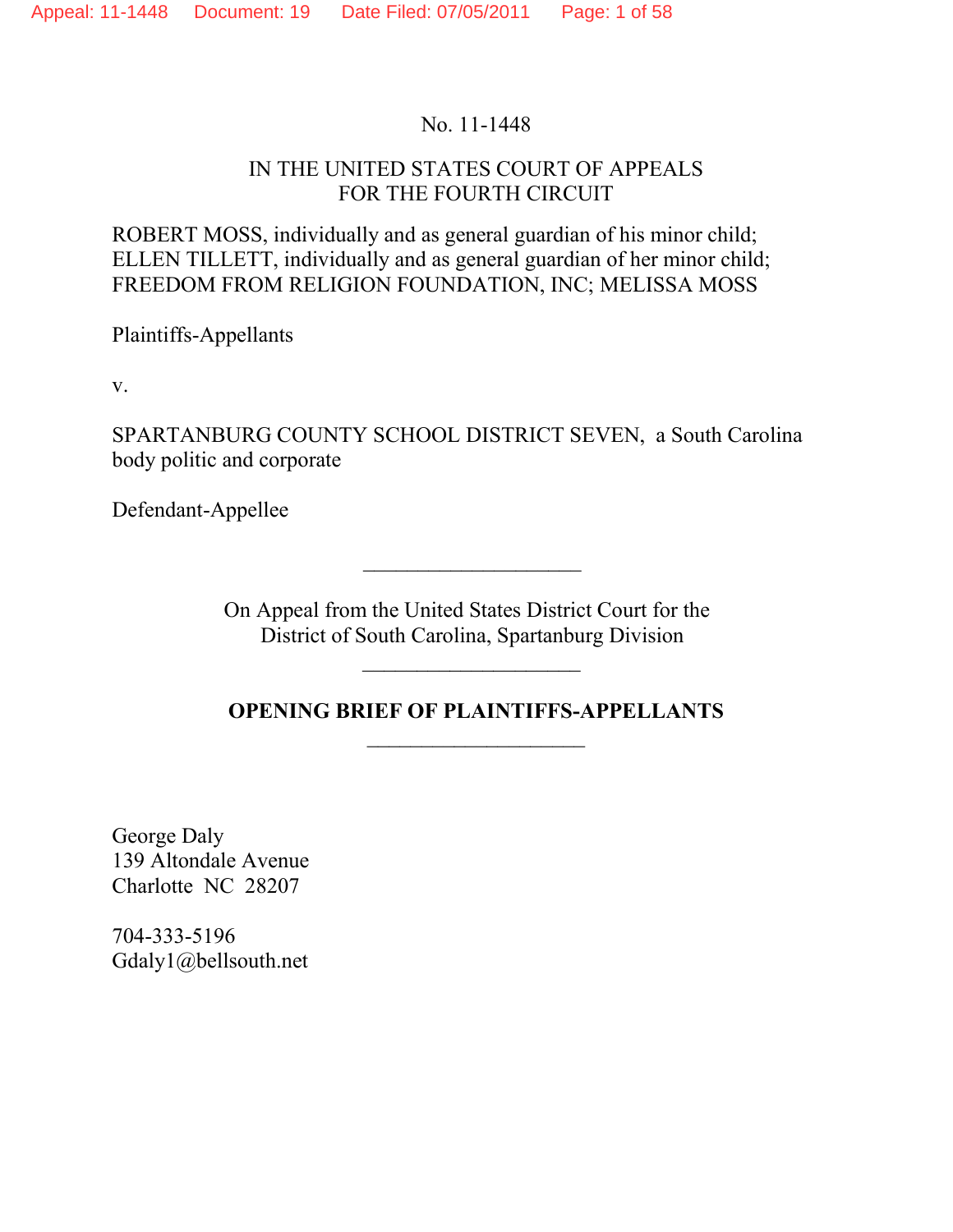## **Table of Contents**

| <b>Statement of Jurisdiction</b> |                                                                                                                                                                                     | $\mathbf 1$    |
|----------------------------------|-------------------------------------------------------------------------------------------------------------------------------------------------------------------------------------|----------------|
| <b>Issues Presented</b>          |                                                                                                                                                                                     | $\mathbf{1}$   |
| Statement of the Case            |                                                                                                                                                                                     | $\overline{2}$ |
| <b>Statement of Facts</b>        |                                                                                                                                                                                     | $\overline{3}$ |
| Summary of Argument              |                                                                                                                                                                                     | 19             |
| Argument                         |                                                                                                                                                                                     |                |
|                                  | -Standard of Review                                                                                                                                                                 | 22             |
|                                  | -Discussion of Issues                                                                                                                                                               |                |
|                                  | 1. Whether the individual plaintiffs have standing.                                                                                                                                 | 22             |
|                                  | 2. Whether defendant's policy of granting academic credit for<br>released time religious education violates the Establishment<br>Clause by having the effect of advancing or        |                |
|                                  | endorsing religion.                                                                                                                                                                 | 25             |
|                                  | a. Accepting academic credit in and of itself endorses<br>religion.                                                                                                                 | 25             |
|                                  | b. Defendant has directly aided SCBEST in its religious<br>mission.                                                                                                                 | 33             |
|                                  | c. Monell v. Department of Social Services, 436 U.S. 658<br>(1978), does not prevent the admission of testimony that<br>defendant aided SCBEST.                                     | 37             |
|                                  | 3. Whether defendant's policy of granting academic credit for<br>released time religious education violates the Establishment<br>Clause by excessively entangling church and State. | 41             |
| Conclusion                       | Request for Oral Argument                                                                                                                                                           | 47<br>47       |
| Addenda<br>I.<br>II.<br>Ш.       | Released Time For Religious Instruction Policy<br>48<br>South Carolina Code Sec. 59-39-112<br>50<br>South Carolina Code Section 59-29-230<br>53                                     |                |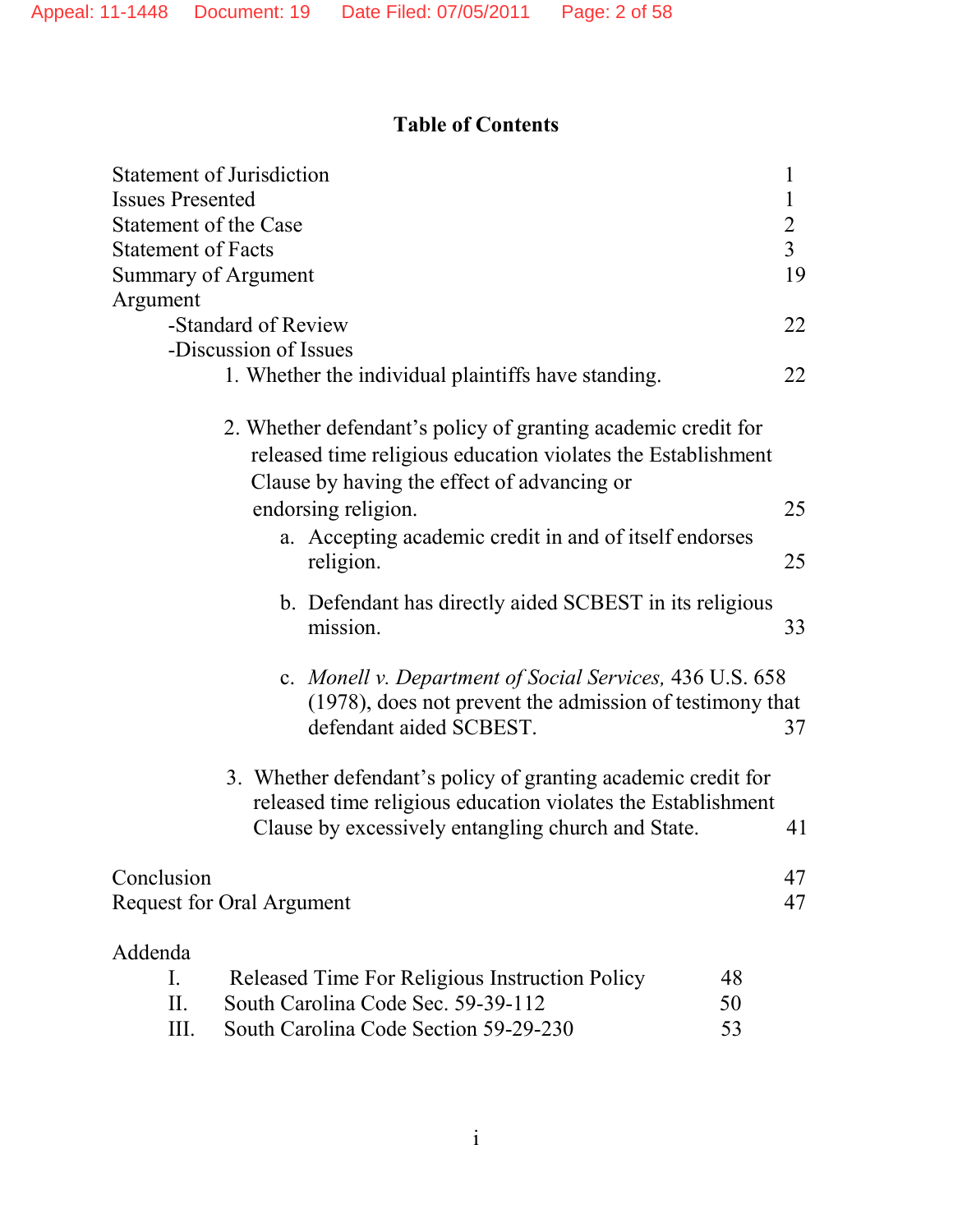## **Table of Authorities**

## Cases:

| Allegheny County v. ACLU, 492 U.S. 573 (1989)                        | 29, 39         |
|----------------------------------------------------------------------|----------------|
| Assoc. of Data Processing Serv. Orgs. v. Camp., 397 U.S. 150 (1970)  | 24             |
| Board of Educ. v. Allen, 392 U.S. 236 (1968)                         | 21, 44, 46     |
| Doe v. Shenandoah County School Board, 737 F. Supp. 913              |                |
| (W.D. Va. 1990)                                                      | 32             |
| Harmon v. Dreher, 1 Speers Eq. 87, 120 (S.C. App. 1843)              | 42             |
| H.S. v. Huntington County Com. Sch. Corp., 616 F. Supp. 2d 863       |                |
| (N.D. Ind. 2009)                                                     | 25             |
| Hernandez v. Commissioner, 490 U.S. 680 (1989)                       | 29             |
| Holloman v. Harland, 370 F. 3d 1252 (11 <sup>th</sup> Cir. 2004)     | 41             |
| Larkin v. Grendel's Den, 459 U.S. 116 (1982)                         | passim         |
| Lanner v. Wimmer, 662 F. 2d 1349 (10 <sup>th</sup> Cir. 1981)        | 21, 33, 44     |
| Lemon v. Kurtzman, 403 U.S. 602 (1971)                               | 27, 45, 46     |
| Love-Lane v. Martin, 355 F. 3d 766, 775 (4 <sup>th</sup> Cir. 2004), |                |
| cert. denied, 543 U.S. 813 (2004)                                    | 22             |
| McCollum v. Board of Education, 333 U.S. 203 (1948)                  | 20, 32, 33     |
| Meek v. Pittenger, 421 U.S. 349 (1975)                               | 31             |
| Monell v. Department of Social Svcs., 436 U.S. 658 (1978)            | 21, 37         |
| Owen v. City of Independence, 445 U.S. 622 (1980)                    | 29             |
| Pierce v. Society of Sisters, 268 U.S. 510 (1925)                    | 46             |
| Santa Fe Indep. Sch. Dist. v. Doe, 530 U.S. 290 (2000)               | 21, 24, 39     |
| Sch. Dist. of Abington Twp. v. Schempp, 374 U.S. 203 (1963)          | 19, 22, 23, 29 |
| Scottsdale Ins. Co. v. Knox Park Constr., Inc. 488 F. 3d 680         |                |
| $(5^{th}$ Cir. 2007)                                                 | 22             |
| Smith v. Smith, 391 F. Supp. 443 (W.D.Va. 1975)                      | 31             |
| Smith v. Smith, 523 F. 2d 121 $(4th Cir.)$ , cert. denied,           |                |
| 423 U.S. 1073 (1976)                                                 | 20, 31, 32, 43 |
| Suhre v. Haywood County, 131 F. 2d 1083 (4 <sup>th</sup> Cir. 1997)  | 19, 24         |
| Watson v. Jones, 13 Wall. 679, 730, 20 L. Ed. 666 (1872)             | 42             |
| Watt v. Energy Action Educ. Found., 454 U.S. 151 (1981)              | 25             |
| Zorach v. Clauson, 343 U.S. 306 (1952)                               | passim         |

# Rules:

F. R. Evid. 401 39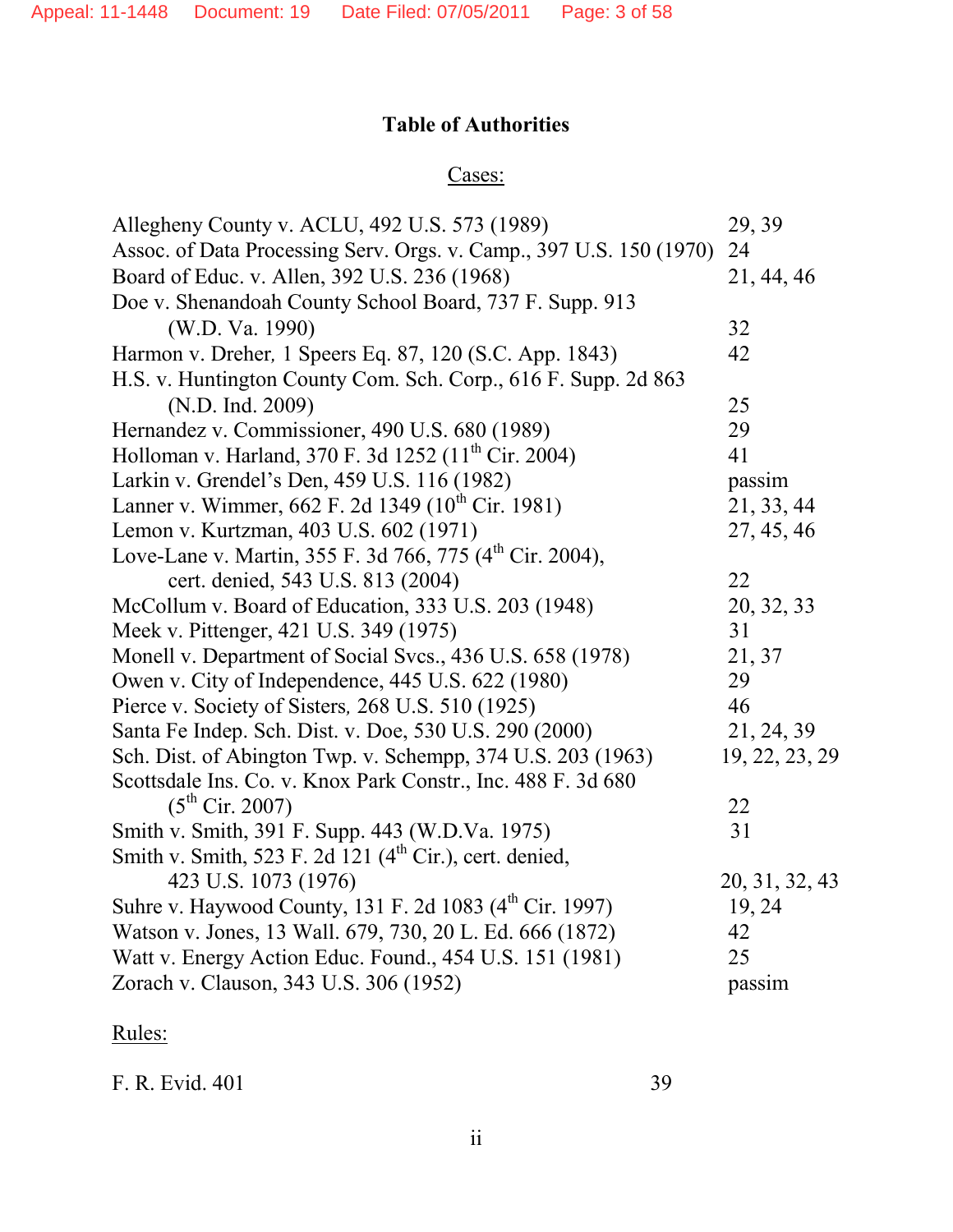### STATEMENT OF JURISDICTION

This is an action pursuant to 42 U.S.C. 1983. Plaintiffs seek a declaration of unconstitutionality and nominal damages for the defendant school district's policy of granting academic credit (course credit toward graduation, and a grade) for "released time" religious instruction conducted off-campus by a religious organization. The District Court had subject matter jurisdiction pursuant to 28 U.S.C. 1343(3),(4).

Judgment was entered on April 5, 2011, and appeal was taken on May 3, 2011, within the 30 days allowed by 28 U.S.C. 2107(a). This Court has subject matter jurisdiction pursuant to 28 U.S.C. 1291. This is an appeal from a final judgment that disposed of all claims.

### ISSUES PRESENTED

- 1. Whether the plaintiffs have standing.
- 2. Whether defendant's policy of granting academic credit for released time religious education violates the Establishment Clause by having the effect of advancing or endorsing religion.
- 3. Whether defendant's policy of granting academic credit for released time religious education violates the Establishment Clause by excessively entangling church and State.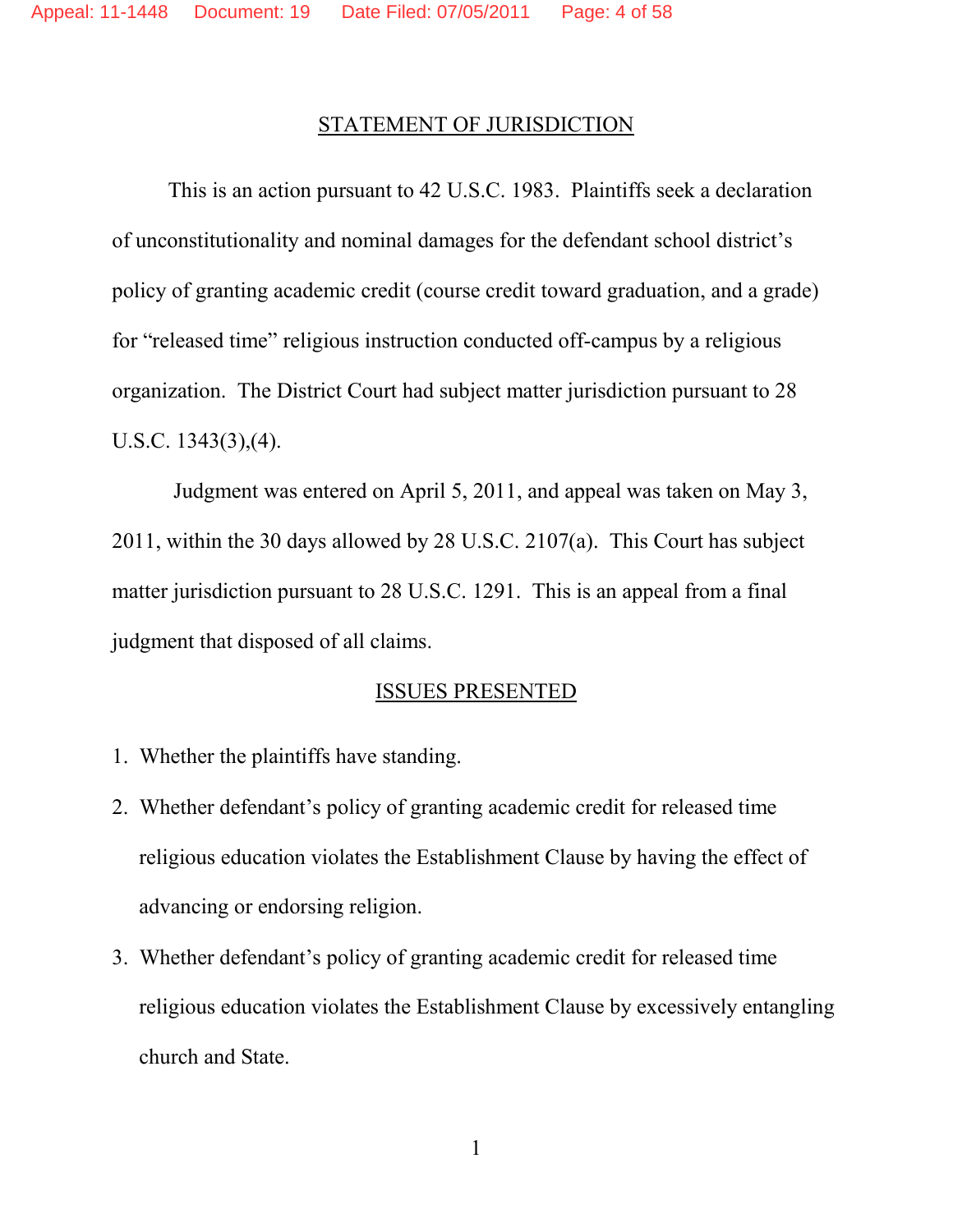#### STATEMENT OF THE CASE

This action was commenced by the filing of a summons and complaint on June 16, 2009. Plaintiffs Robert Moss and Ellen Tillett each sued individually, and each also sued as a parent of a minor child who attended defendant's Spartanburg High School. Plaintiff Moss's daughter Melissa became a plaintiff in June 2010, shortly after reaching her majority. Plaintiff The Freedom From Religion Foundation, Inc. ("FFRF") sued in its capacity as an association on behalf of one of its members. All parties moved for summary judgment as to the Third Amended Complaint. The Court denied plaintiffs' motion, granted defendant's motion, and dismissed the action. This appeal followed.

### STATEMENT OF FACTS

In addition to the three individual plaintiffs Robert Moss, Melissa Moss and Ellen Tillett, these are the witnesses whose testimony is mentioned in this Statement of Facts.

- -Grayson **Hartgrove**, Executive Director of Spartanburg County Bible Education in School Time ("SCBEST") until June 30, 2007.
- -Andrew "Drew" **Martin**, Incoming Executive Director of SCBEST from 2006 until June 30, 2007, thereafter Executive Director.
- -Conrad "Chip" **Hurst**, Chair of defendant's Board of Trustees.
- -Dr. Walter **Tobin**, defendant's Superintendent during the academic year 2006-2007.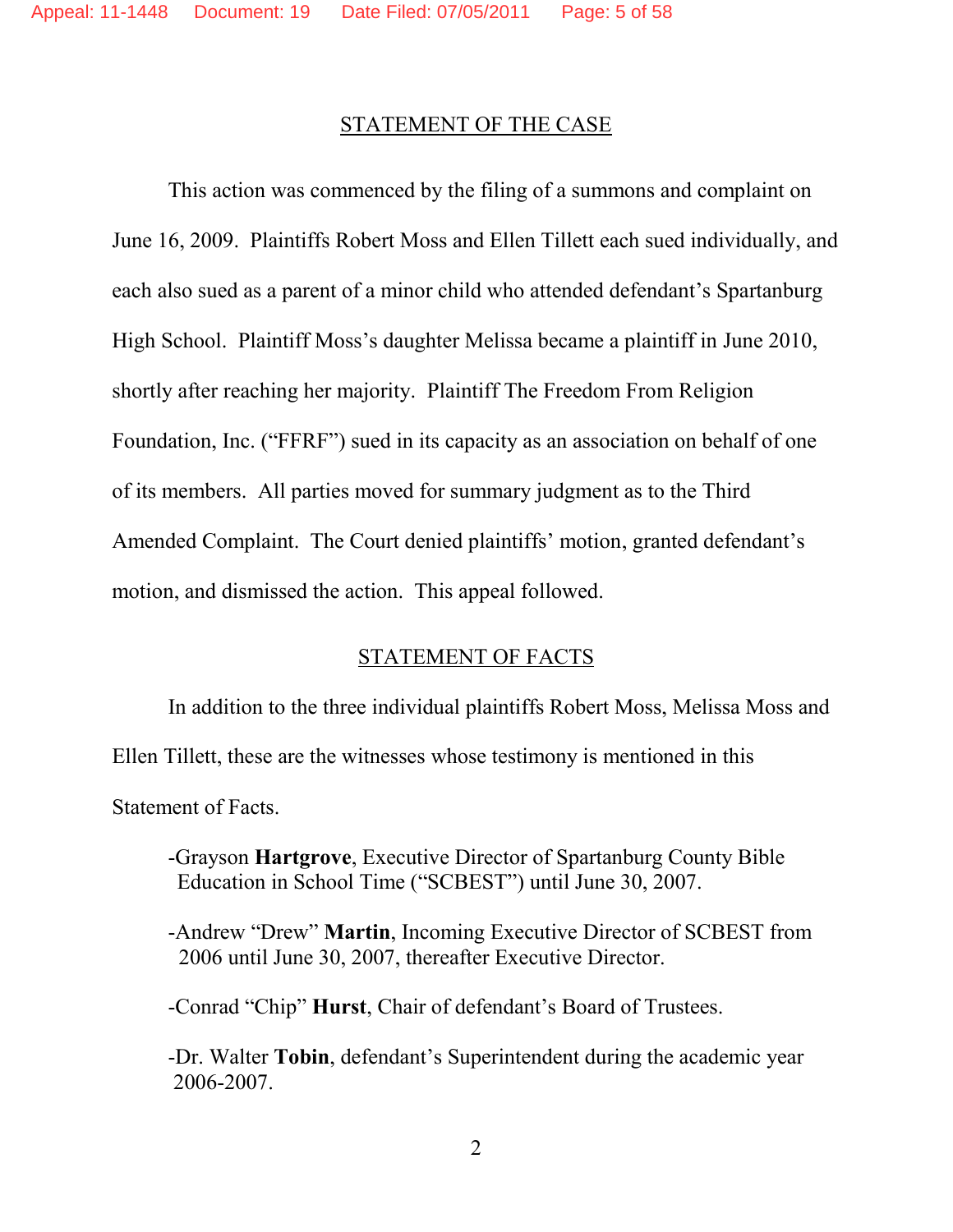-Dr. Thomas **White**, Jr., defendant's Superintendent following Dr. Tobin, and defendant's 30(b)(6) witness.

-Nan **McDaniel**, defendant's Director of Secondary Education until June 30, 2007.

-Rodney **Graves**, Principal of Spartanburg High School until June 30, 2007, and thereafter Director of Secondary Education.

-John **Wolfe**, defendant's Guidance Director.

#### Standing

In March 2007 plaintiffs Robert Moss and his daughter Melissa Moss received at their home a letter from SCBEST. It announced that SCBEST had been approved by defendant to provide released time religious instruction for Spartanburg High School; that elective credit would be awarded for its course; and that the course would teach students how they "ought to live as a result of" the Bible and "the basic doctrines of the Christian faith." App. 48:24-49:4 (Robert Moss dep.); App. 681 (dep. ex. 157). Plaintiff Robert Moss attended defendant's next meeting, at which defendant's Released Time for Religious Instruction Policy (Addendum I) ("Policy") was enacted. App. 710 at 712 ¶ 3(d) (Robert Moss Affid.). He told defendant that he had been "outraged to receive a letter at home from SCBEST, stating that now our Spartanburg High School children could get credit for classes given at a neighboring church." App. 702 (dep. ex. 188). He told defendant that "[t]here is absolutely no question that giving credit for such a course, elective or not, is an endorsement of religion."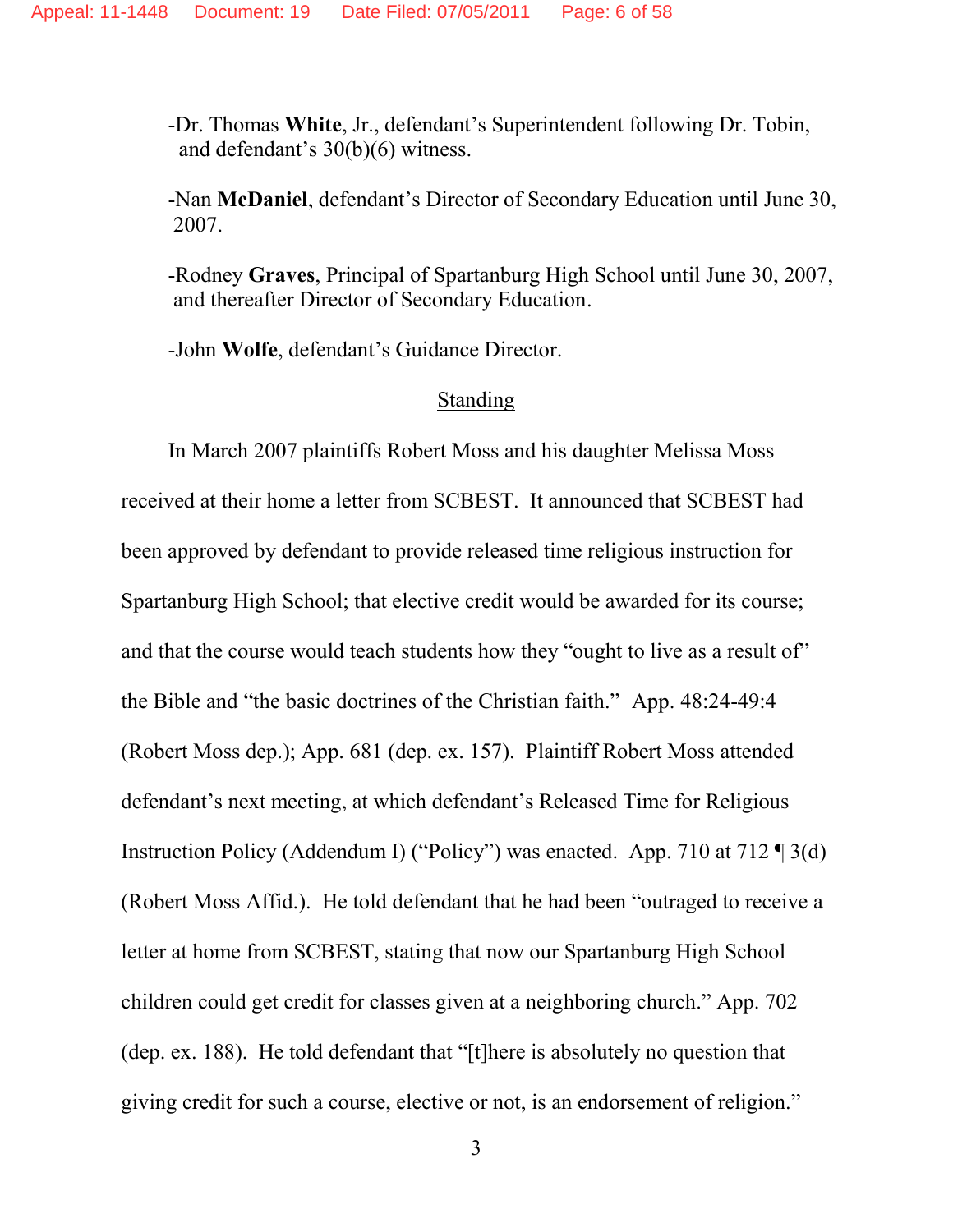App. 702 (dep. ex. 188). He met later with defendant's Chair and Superintendent to discuss the matter, but this meeting left him again feeling stigmatized as an outsider because of his opposition. App. 68:10-69:6; 108:8-15 (Robert Moss dep.); App. 710 at 713 (Robert Moss Affid.). Prior to the enactment of the Policy he and his wife had volunteered at Spartanburg High School, but afterwards they felt less comfortable doing so. Officials of defendant have been less friendly to the Mosses and the Mosses have avoided contact with them and the school premises because of the new released time policy. App. 110:2-114:3.<sup>1</sup>

Plaintiff Tillett was emotionally distressed upon learning of the SCBEST letter. App. 718 at 719 ¶ 5 (Tillett Affid.). She finds released time for religious instruction to be unwelcome and emotionally distressing. App. 718, 719 ¶ 3. For her, defendant's support of religious instruction shows "lack of respect and lack of understanding for individuals of different faiths." *Id.* The granting of academic credit is offensive to her. App. 718, 719 ¶ 4. Her child is subject to receiving a lower class rank because grades for released time religious instruction are factored into the GPA's of SCBEST students. *Id.* She objects to the fact that defendant is donating a governmental power to a religious organization: "I don't believe the school district can hand over to someone else

<sup>1</sup> *See also id.,* 50:2-51:14; 52:3-12; 62:25-64:21; 72:13-22; 75:14-77:11; 88:19-89:9; 90:23-93:17 (Robert Moss dep.); App. 681,702, 703 (dep. exs. 157, 188 and 189).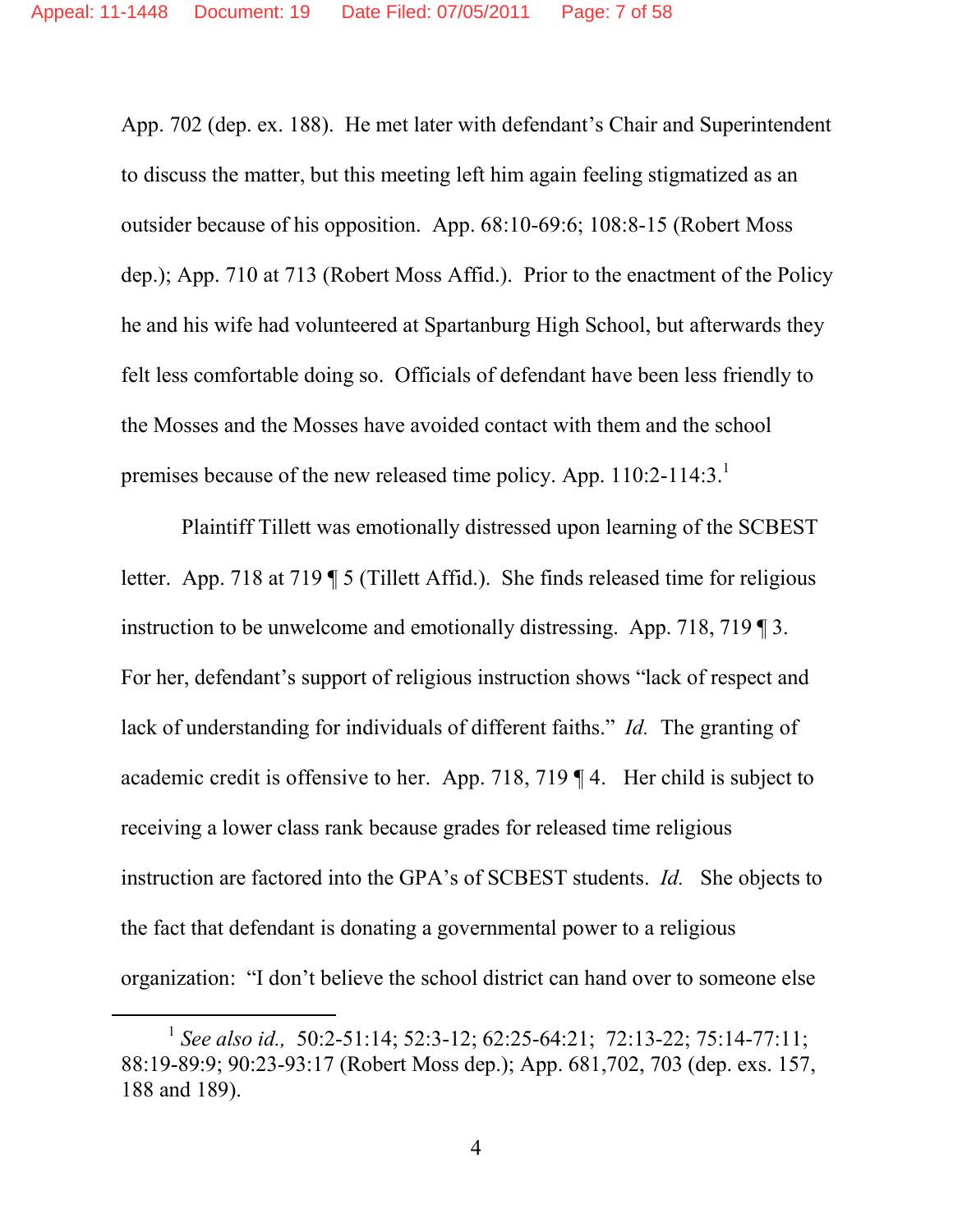that power, that authority." App. 166: 5-9 (Tillett dep.). She felt less welcome at defendant's administration building after the Policy was enacted. App. 196:13-16 (Tillett dep.). 2

Plaintiff Melissa Moss, a non-Christian, felt like an outsider at defendant's high school because of her receipt of the SCBEST letter and because SCBEST students are awarded an academic grade. App. 715 at 716-17 ¶¶ 3, 5, 6, 7 (Melissa Moss Affid.). Receiving the SCBEST letter made her feel "uncomfortable," App. 120:19-25 (Melissa Moss dep.), and "made [her] feel like because the school was endorsing this kind of thing that certain people who wouldn't take this course were kind of like outsiders." App. 121:1-6 (Melissa Moss dep.). Defendant's Policy "makes the non-Christians feel like outsiders more, and it's not a good atmosphere to go to a high school in." App. 123:23- 124:9 (Melissa Moss dep.); *see also* App. 137:14-138:10 (Melissa Moss dep.) "[T]he fact that the school district accepted an academic grade for [SCBEST's class] contributed to my feeling of being an outsider at the school." App. 715 at 716 ¶ 3 (Melissa Moss Affid.).

<sup>2</sup> *See also,* App. 163:7-15; 165:22-166:3; 174:12-33:5; 196:17-197:22; 198:22-200:8; 201:14-205:6; 206:12-207:1; 208:3-15; 209:2-210:11 (Tillett dep.).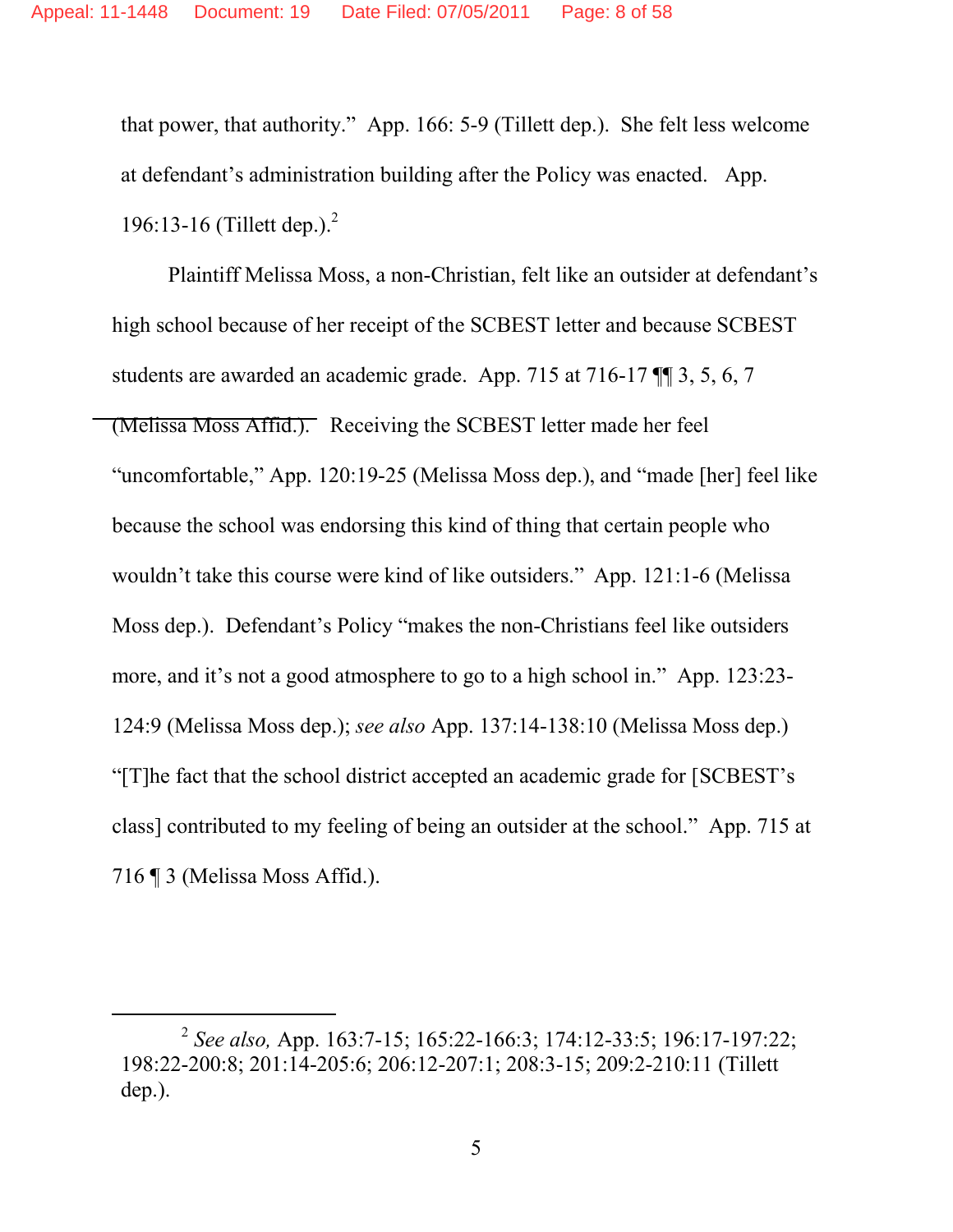#### The Merits

SCBEST provided off-campus Christian released time religious instruction for Spartanburg High students from 1997 until it discontinued its program at some time before 2006, for lack of interest. App. 304:13-23 (Martin dep.). No academic credit was awarded for this program during this time. App. 305:5-13 (Martin Dep.).

In June 2006 South Carolina enacted the Released Time Credit Act ("RTCA"), South Carolina Code Sec. 59-39-112 (2006) (Addendum II), which permits upon certain conditions (but does not require) the awarding of two elective credits for released time religious instruction. That same month SCBEST met with defendant's Chairman Hurst about resuming released time religious instruction at Spartanburg High. The Chair agreed with SCBEST that he would prefer to have the credit for the course transferred to defendant through Oakbrook Preparatory School, a local Christian interdenominational accredited private school.<sup>3</sup> App. 365:2-366:23 (Martin dep.); App. 402:3-6 (Seay dep.). SCBEST is not an accredited school. App. 821 (Admission No. 7). Later in 2006 SCBEST entered into a contract with Oakbrook. App. 394:19-21 (Seay dep.); App. 602 (dep. ex. 7). Defendant was not a party to this contract but the contract nevertheless recited that

<sup>&</sup>lt;sup>3</sup> Oakbrook is accredited by the South Carolina Independent Schools Association ("SCISA"), whose accreditation standards appear at App. 606-11 (dep. ex. 12). App. 399:17-400:13 (Seay Dep.).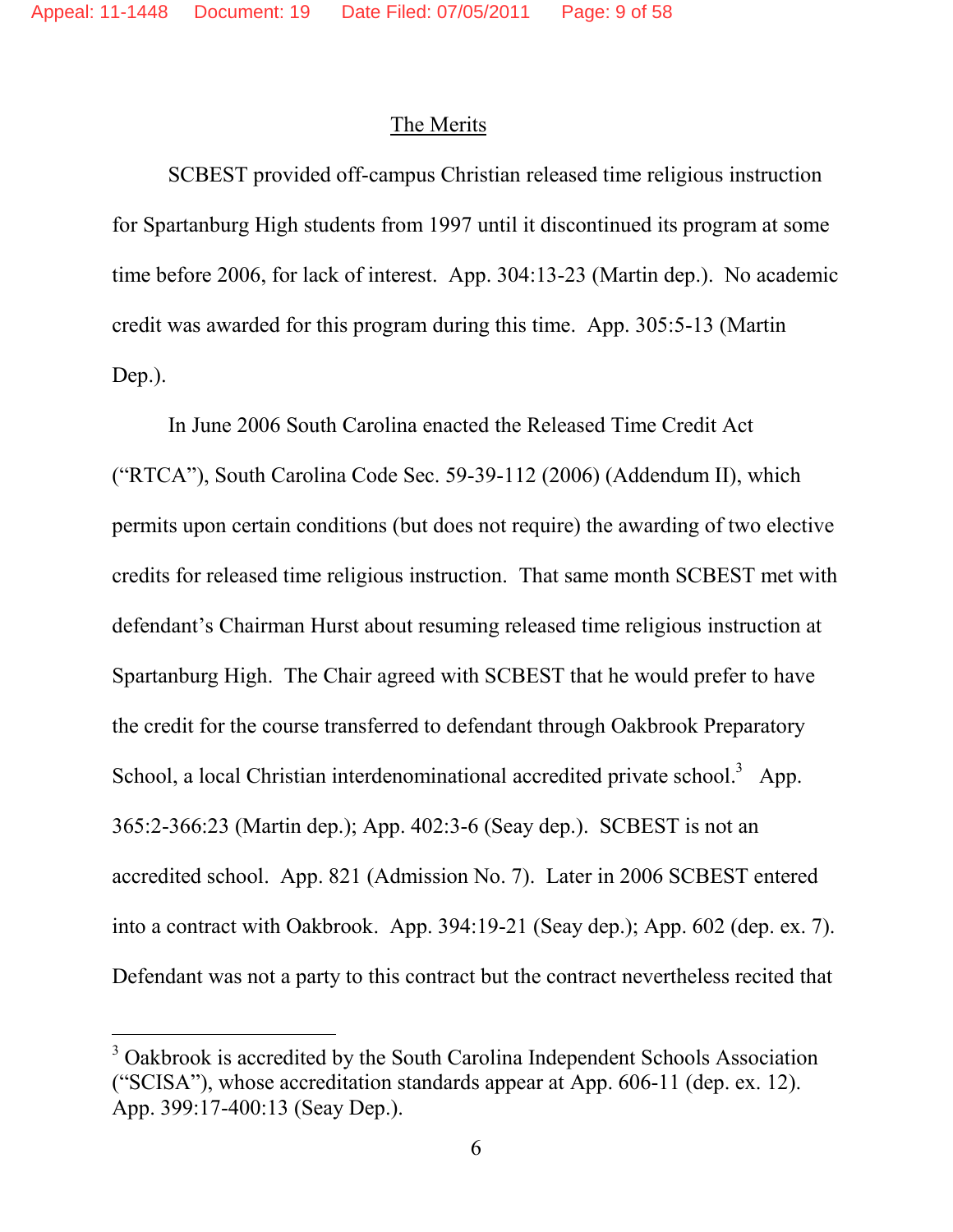defendant "will provide that students can transfer elective course credit" from Oakbrook to defendant. *Id.* This provision accorded with Chairman Hurst's preference. Since then Oakbrook has transferred the SCBEST grades to defendant, denominating them as grades for "Christian Education/SCBEST." App. 390:12- 19; 391:10-13 (Seay dep.); App. 605 (dep. ex. 11). Defendant knows that these grades come from SCBEST without alteration by Oakbrook. App. 446:8-447:2; 462:11-463:23 (Wolfe Dep.); App. 485:2-14 (McDaniel dep.). Defendant accepts these grades without further inquiry and enters them on student transcripts and factors them into student GPA. App. 237:20-239:13; 245:17-246:7 (White Dep.). The SCBEST course is not listed in the Oakbrook catalogue. App. 416:16-18 (Smith Dep. p. 21). Defendant knows that the course is not taught at Oakbrook, which is ten or more miles distant from Spartanburg High, App. 406:14-20 (Smith Dep.), but is taught by SCBEST every day of the semester at an Episcopal Church next door to Spartanburg High. App. 272:5-13 (White dep.); App. 681 (dep. ex. 157).

In early January 2007 Drew Martin, Interim Executive Director of SCBEST, met with defendant's Instructional Services Committee to discuss SCBEST's released time course. In attendance with Martin were Chairman Hurst, the Committee Chair (a member of defendant's Board), defendant's Superintendent Dr. Tobin, and defendant's Assistant Superintendent Dr. Dupre.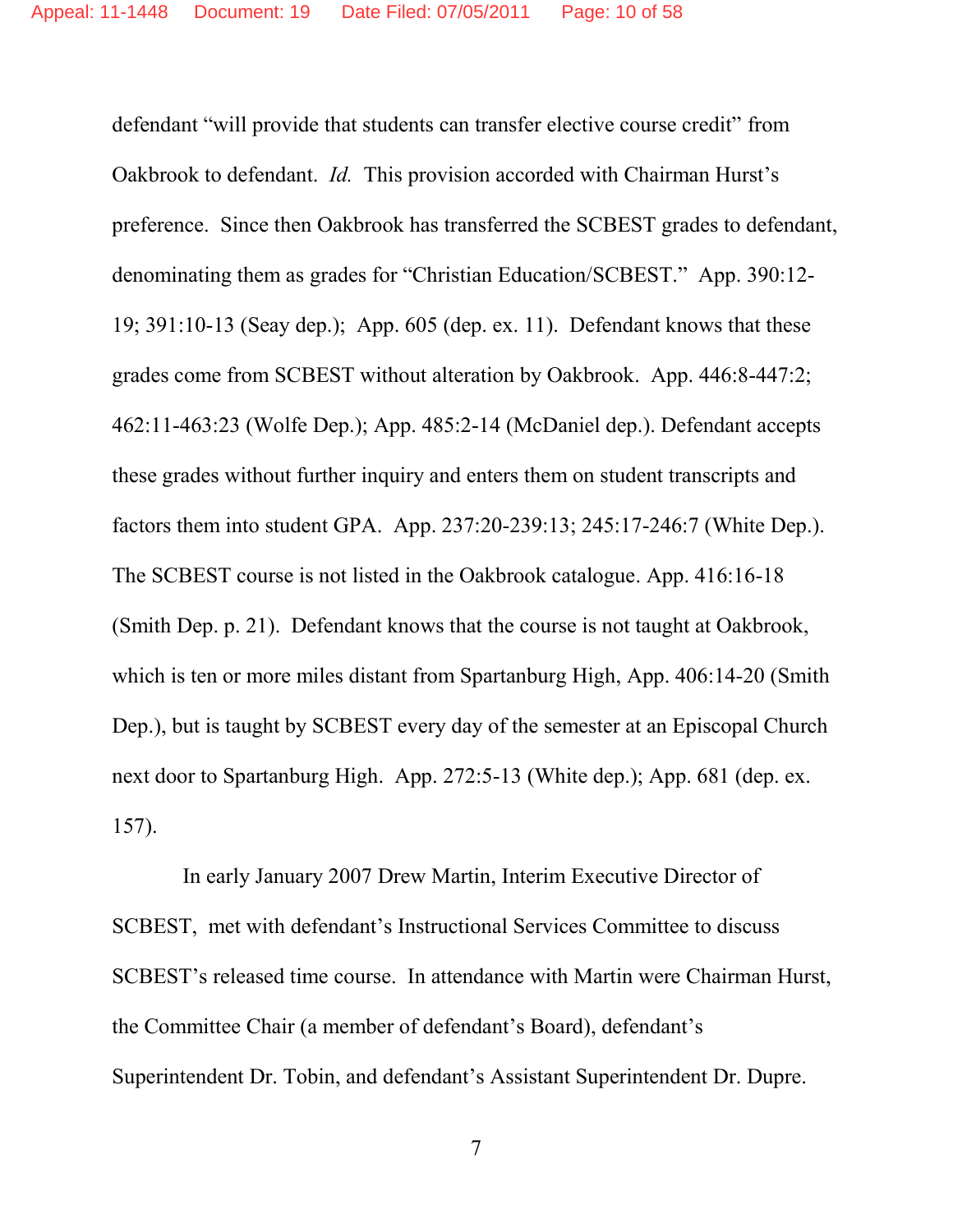App. 307:15-18; 309:21-24 (Martin dep.). Martin described the SCBEST course to them and gave out his "Basic Commitments" document. App. 310:15-21; 311:5- 13; 329:4-8 (Martin dep.); App. 633 (dep. ex. 93). This document explains at length that SCBEST is a religious organization whose "curriculum is deliberately structured to help the student develop a Christian world view." App. 633 at 636 (dep. ex. 93). The SCBEST arrangement with Oakbrook and the need for the Board to develop a policy were discussed. App. 504:16-505:7 (Tobin dep.); App. 328:22-329:8 (Martin dep.). Defendant knows that SCBEST is teaching and that it is giving credit for a course of religious instruction that seeks to strengthen the students in the Christian faith, and not for a course about Bible history such as is permitted to be taught by South Carolina Code Sec. 59-29-230. (Addendum III).<sup>4</sup>

Defendant accepts any and all grades from any accredited school without question, including grades for religious instruction or practice. App. 273:13- 274:17 (White dep.).

At defendant's January 2007 meeting it was moved and passed that defendant "allow the high school to offer its students elective credit for off-campus religious education," and that the "classes will be provided . . . through SCBEST."

<sup>4</sup> The Third Amended Complaint asks for relief as to "defendant's practice of granting public school academic credit for proselytizing, evangelical and sectarian religious released time education courses." App. 18 at 31. It is not in dispute that SCBEST is teaching that sort of course, App. 302:8-303:19 (Martin dep.), and plaintiffs now refer to such a course as "religious instruction," the term used in defendant's Policy (Addendum I), or "religious practice," an equivalent term.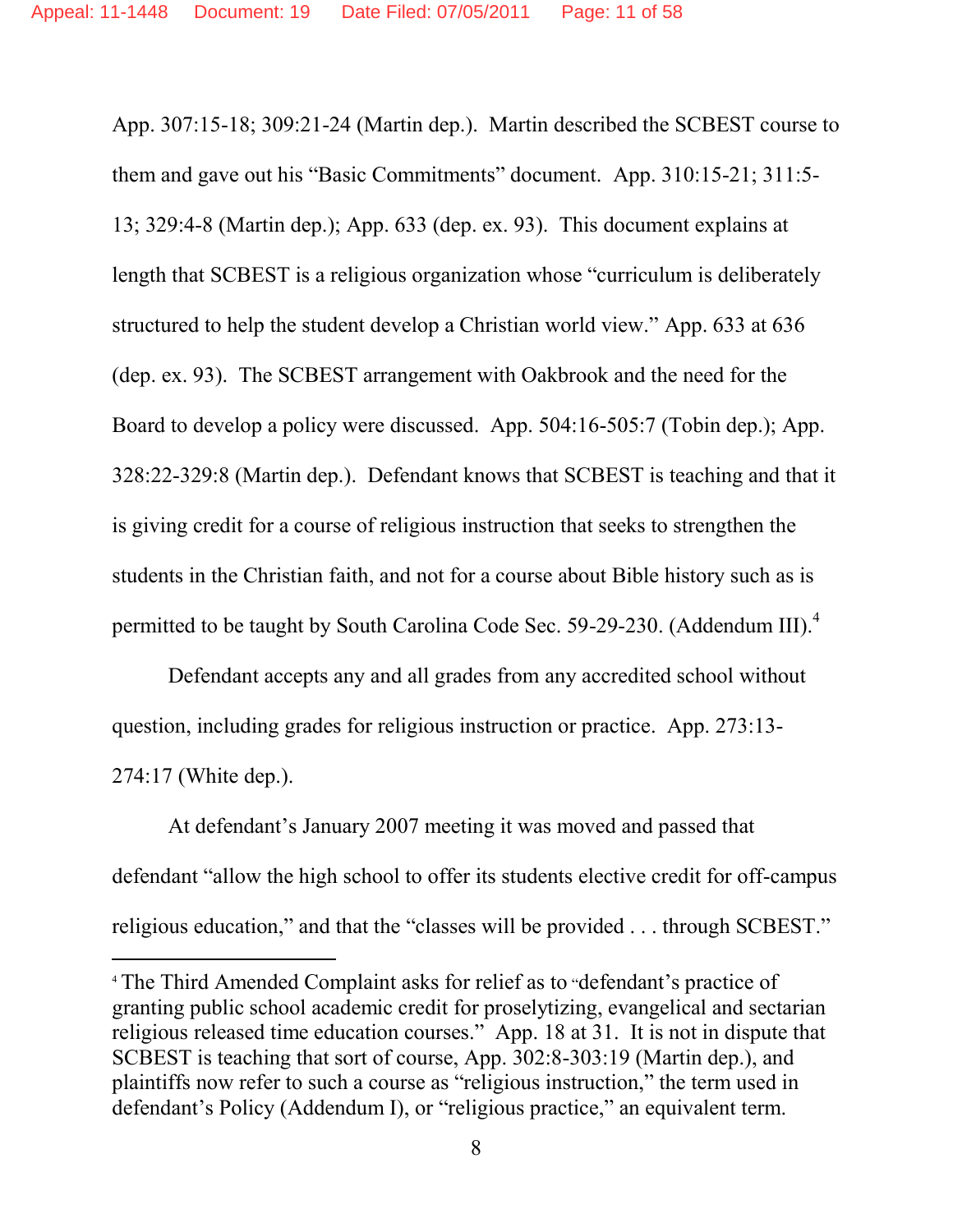App. 663 at 664. Defendant and SCBEST then worked "in concert," as

Superintendent Tobin put it, to develop such a Policy. App. 492:21-495:21 (Tobin dep.). SCBEST "dialogued with the school board and Dr. Tobin about granting the transfer credit for our program." App. 621 (dep. ex. 67); App. 343:6-17 (Martin dep.). A comprehensive scenario prepared by SCBEST was a part of defendant's development of the policy. App. 514:22-515:6 (Tobin dep.); App. 686 (dep. ex. 173).

In February 2007 SCBEST prepared a letter to the parents of all rising tenth, eleventh and twelfth grade students at Spartanburg High about its upcoming released time course offering. App. 307:23-25; 308:8-309:6 (Martin dep.); App. 681 (dep. ex. 157). Dr. Tobin testified that "we [defendant] talked about how we would contact – how they [SCBEST] would contact and how we would contact parents about it." App. 496:7-497:10 (Tobin dep.). SCBEST requested the names and addresses of the parents from defendant. Defendant supplied them. App. 315:12-316:7 (Martin dep.). SCBEST mailed the letter to them in late February 2007. App. 309:3-6 (Martin dep.); App. 497:15-21; 508:15-509:25; 512:11- 513:12 (Tobin dep.); App. 225:5-226:18 (White dep.). Superintendent Tobin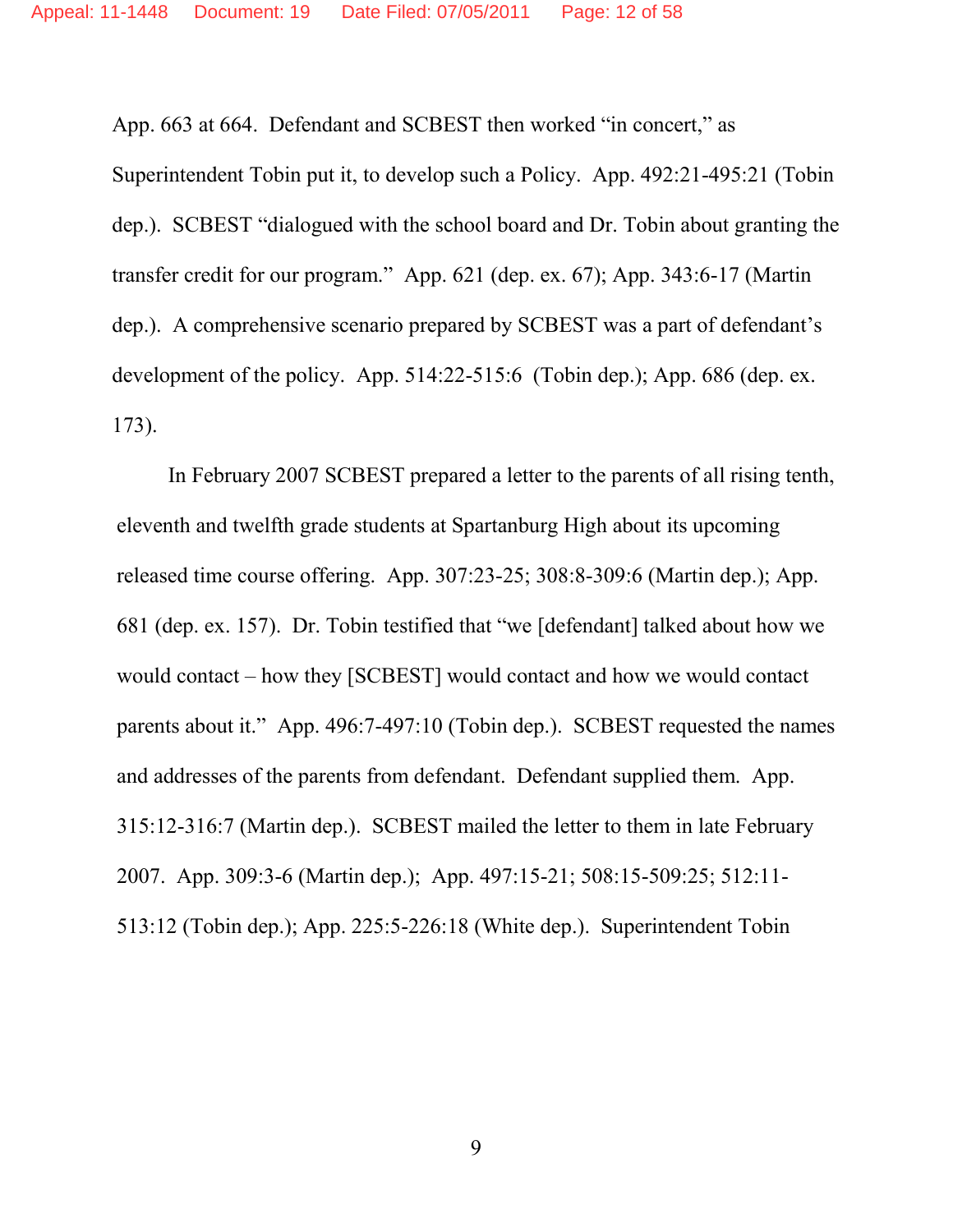"wanted to make parents aware and students aware that the course would be offered." App. 495:24-496:6 (Tobin dep.)<sup>5</sup>

The released time policy that defendant and SCBEST developed had its first reading in February 2007. App. 668 at 671 (dep. ex. 152). It provided that defendant "may award . . . no more than two elective Carnegie unit credits" for released time religious instruction. App. 480:17-481:13 (McDaniel dep.); App. 680 (dep. ex. 155). This tracked the language of the RTCA (Addendum II).

On March 6, 2007, defendant enacted its Released Time for Religious Instruction Policy (Addendum I). Per an amendment proposed by Superintendent Tobin at the meeting, it changed the permissive "may award" language of the February version to provide that defendant mandatorily "will accept" credits<sup>6</sup> for released time religious instruction. *Id.* One effect of this change - although the Policy does not so state nor imply– was to require that the credit come only from an accredited school. App. 487:9-18 (McDaniel Dep.).

<sup>&</sup>lt;sup>5</sup> SCBEST made copies of the addresses and later used them to send another promotional letter to parents in July 2007. App. 623 (dep. ex. 69); App. 332:12- 22, 346:16-20 (Martin Dep.). This letter also solicited funds for SCBEST. SCBEST continued to request lists of parents' names and addresses from defendant until at least January 2009. App. 569:24-570:1, 582:3-583:13 (Graves Dep.); App. 685 (dep. ex. 162).

<sup>&</sup>lt;sup>6</sup> The South Carolina Uniform Grading Policy requires that a credit have a grade associated with it. App. 890, 894.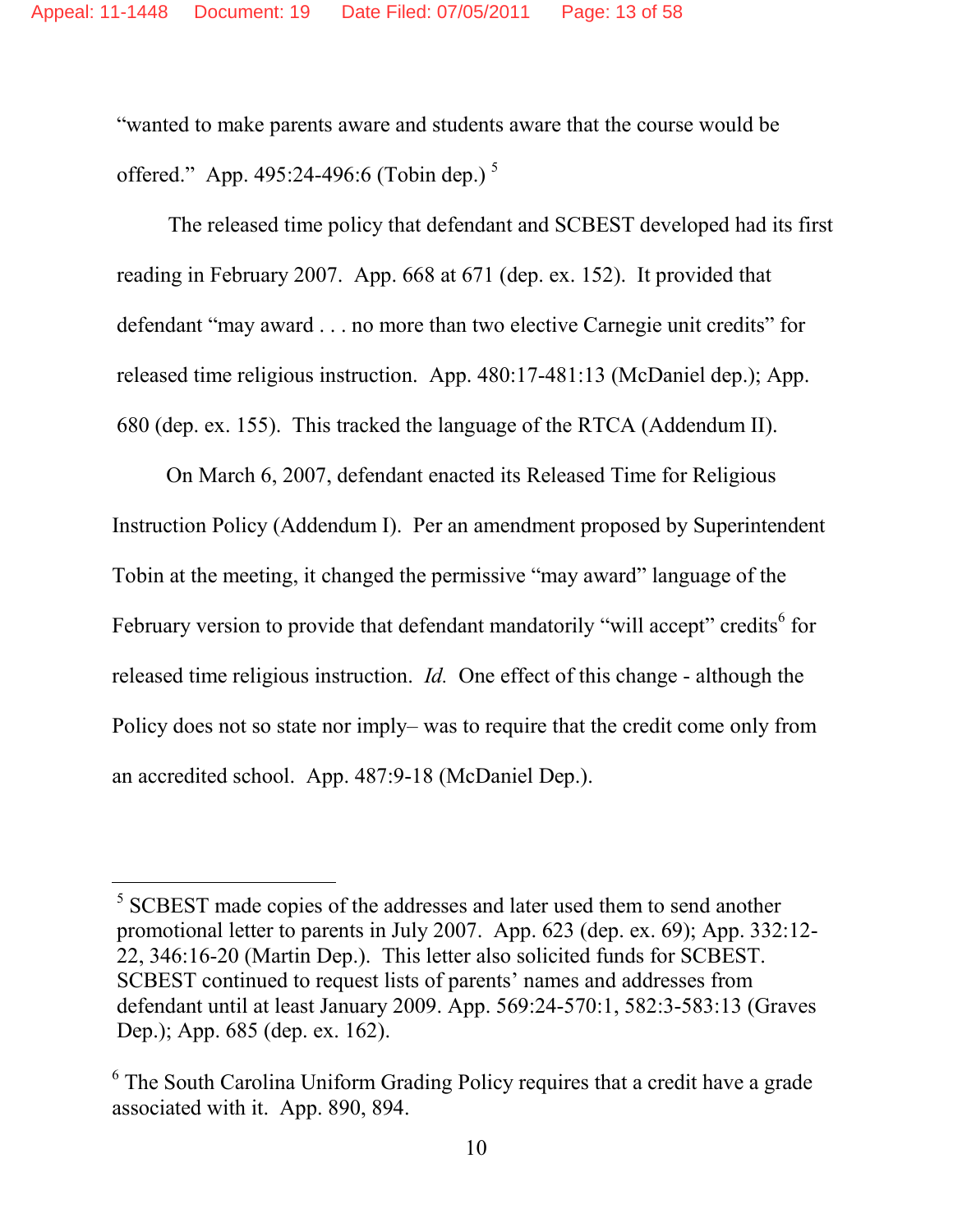Defendant objected to the statement in the February letter that SCBEST would be offering the course, App. 516:4-519:5 (Tobin dep.), despite that this statement accords with the January decision of the Board ("these classes will be provided through . . . SCBEST," App. 663 at 664). Defendant then started drafting a letter aimed at correcting what it saw as the error in the SCBEST letter. App. 571:24-572:11 (Graves dep.); App. 510:13-22 (Tobin dep.); App. 682 (dep. ex. 158); App. 683 (dep. ex. 159). SCBEST participated in this process. A draft version of the corrective letter was faxed from Superintendent Tobin's office. App. 234:18-235:20 (White dep.); App. 618 (dep. ex. 62). It does not appear to whom it was faxed, but within three days SCBEST requested of Dr. Tobin that he not send the letter and Dr. Tobin agreed not to send it. App. 333:17-21 (Martin Dep.); App. 612 (dep. ex. 25); App. 510:13-511:2 (Tobin Dep.). The draft correction letter said that the SCBEST letter was "not accurate." App. 683 (dep. ex. 159). In SCBEST's view, had the defendant sent this letter out to parents it "wouldn't have been a positive thing" for SCBEST. App. 335:7-336:3 (Martin dep.). The correction letter was never sent. App. 510:13-511:2 (Tobin dep.); App. 710 at 713 ¶ "e" (Moss Affid. ¶ "e").

During the days after defendant's March meeting, when defendant and SCBEST were at odds about the SCBEST letter, they were working together about another letter. After learning of the Moss remarks at the March meeting SCBEST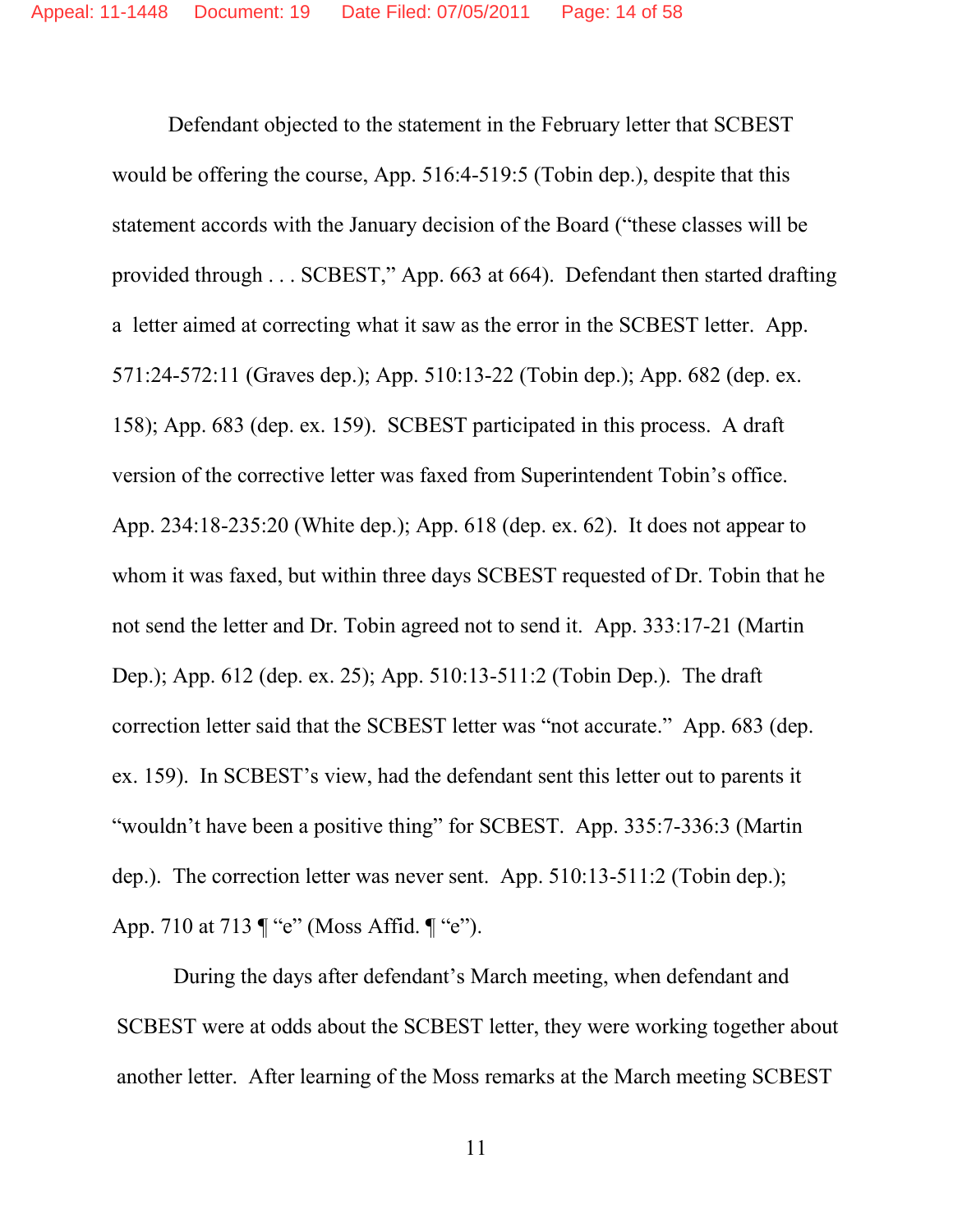drafted a letter defending the constitutionality of the Policy, for Superintendent Tobin to sign and send to the Mosses. The draft reached Dr. Tobin, who forwarded it to Chairman Hurst "for your information as you formulate your letter" to the Mosses. App. 515:20-517:15 (Tobin Dep.); App. 701 (dep. ex. 187A). 7

Before the 2007-2008 school year started defendant approved SCBEST to offer released time religious instruction and approved that the grades that it gave could come to defendant through Oakbrook and be entered on student transcripts and factored into student GPAs. App. 446:8-447:2; 452:17-455:14; 456:18-457:3; 462:11-463:23 (Wolfe Dep.); App. 519:6-520:4 (Tobin Dep.); App. 237:20-239:13 (White Dep.). The Guidance Director did not recall, in his 36 years at Spartanburg High, another instance of a grade from an unaccredited school coming to defendant through an accredited school. 440:8-14; 448:18-449:19 (Wolfe Dep.).

After the Policy was passed and the SCBEST classes commenced, defendant and SCBEST continued to interact about a variety of subjects. SCBEST made promotional visits to defendant's homerooms and solicited students at registration. Forms for requesting assignment to SCBEST were kept in defendant's Guidance Office. Defendant enforced discipline for student misbehavior at SCBEST.

<sup>&</sup>lt;sup>7</sup> Exhibit 187A is a more legible copy of the deposition exhibit 187 referred to in the deposition.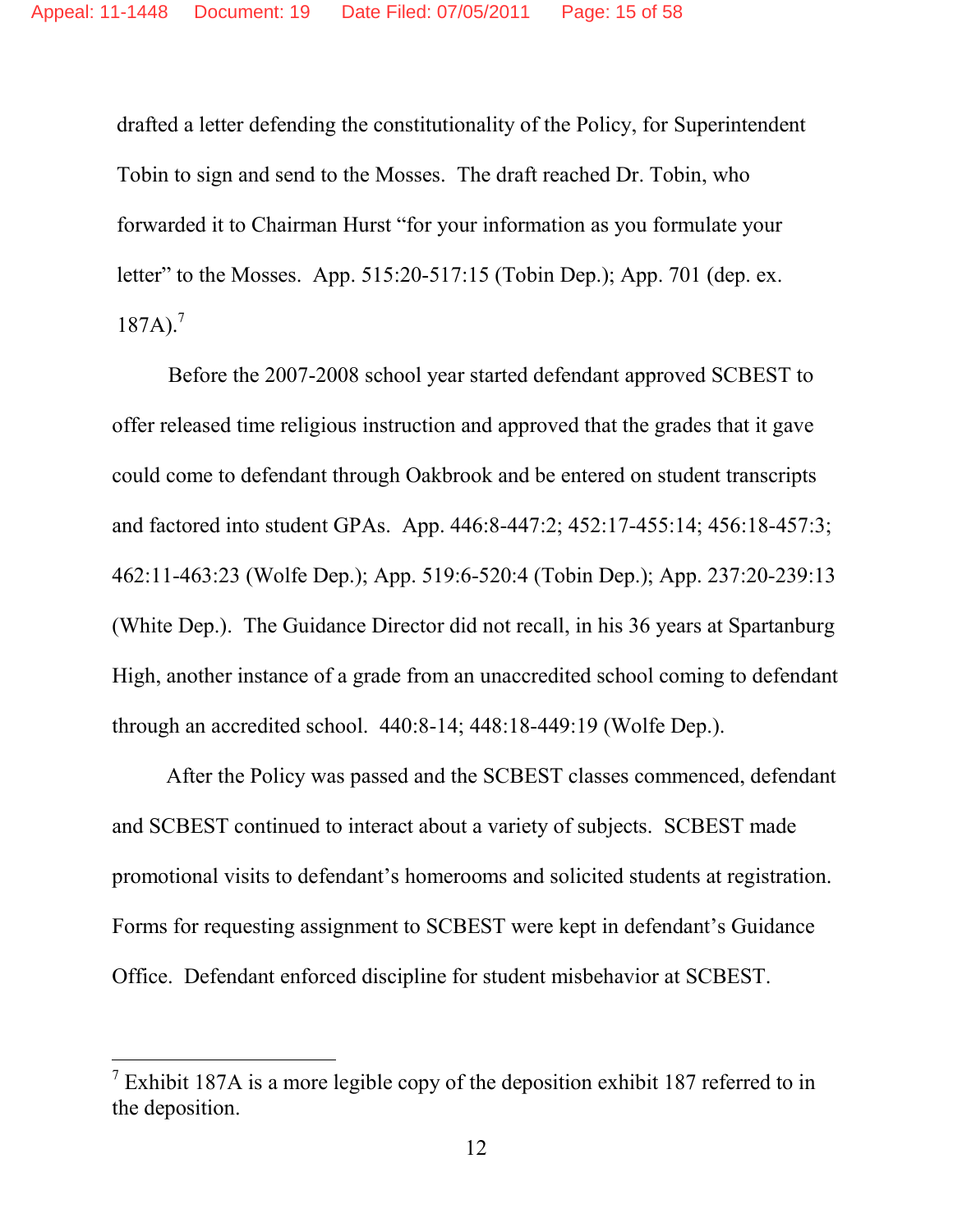Superintendent White became personally invested in the success of SCBEST and sought to advance its cause within defendant's administration.

SCBEST has visited homerooms. In September 2009 at defendant's Whitlock Junior High the SCBEST teacher "made the students aware of the course." App. 358:25-359:7 (Martin Dep.); App. 805 at 809 ¶ 5 (Answer to Interrogatory no. 5). Since learning of this incident defendant has taken no action to prevent a recurrence. App. 265:10-267:2 (White Dep.). Earlier, at a meeting in April 2009 of Drew Martin with defendant's Assistant Superintendent, Director of Secondary Education, and three Junior High Principals, Martin –

raised the issue of student recruitment to see what they thought could or should be done by the school to make students aware of the class. Both [the Principals] felt that most of the students are already aware of the class. The basic consensus was that we should continue doing what we're doing, *including going into homerooms*, as long as no one questions it. (emphasis added).

App. 356:6-15, 358:25 - 362:16 (Martin Dep.); App. 630 at 631 ¶ 3 (dep. ex. 75). The sense that Martin got from the discussion was that "no one had complained about it, keep it as it is." App. 362:1-16 (Martin Dep.).

Each August Spartanburg High has a registration at which students' schedules become available and parents are invited to visit. SCBEST has had a table at this event every year. App. 324:23-327:8 (Martin Dep.); App. 560:3- 561:25 (Graves Dep.); App. 442:5-13 (Wolfe Dep.). At one registration Martin set up a display board on the designated SCBEST table and "had my students from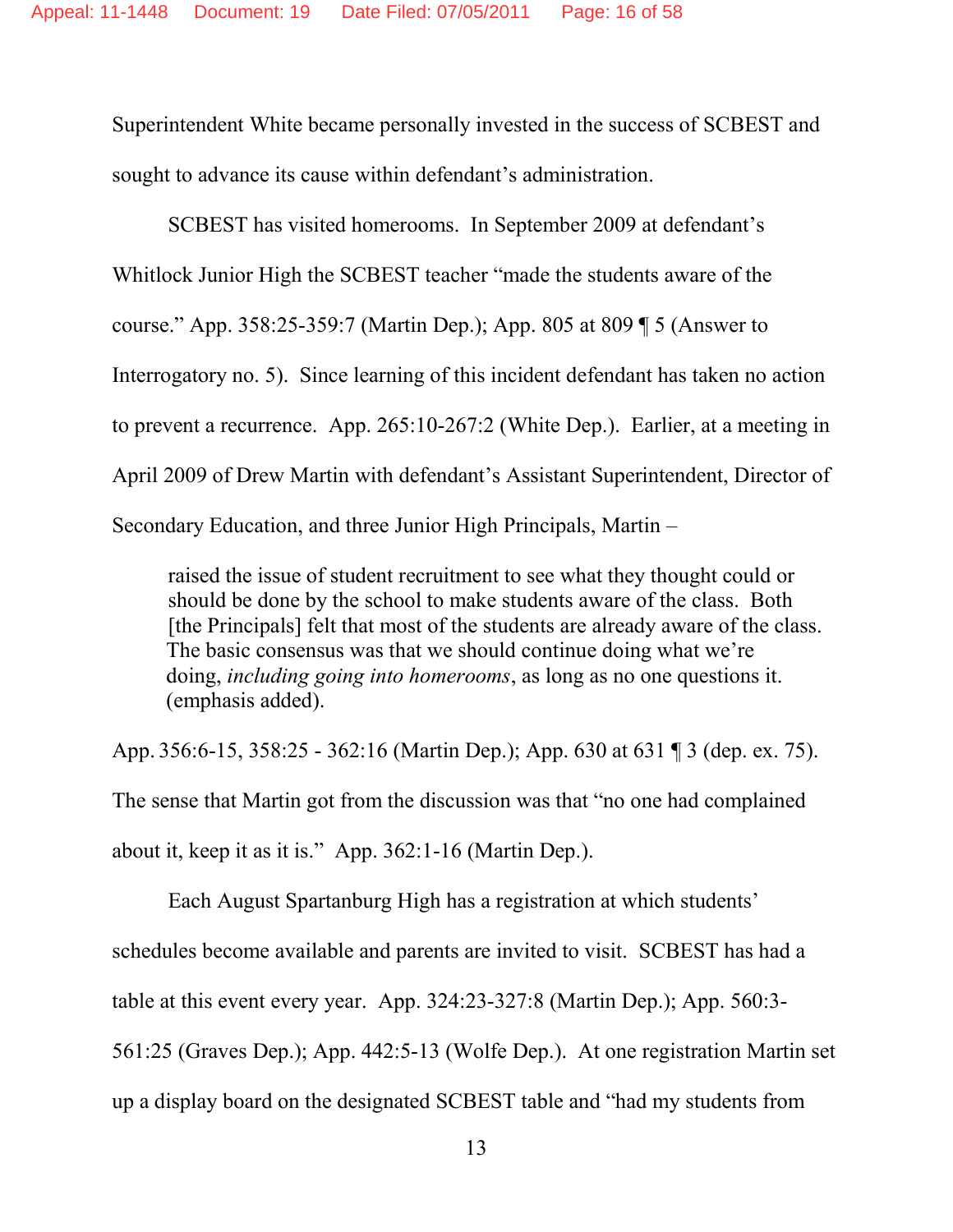last semester come" and "as [other] students were walking by just kind of told them briefly what it was, and if they were interested they gave them a flier." App. 325:12-327:1 (Martin Dep.). On January 7, 2009 the Superintendent, Assistant Superintendent, Director of Secondary Education, Spartanburg High Principal, and Guidance Director met and decided that SCBEST could continue coming to the registration. App. 580:9-581:3 (Graves Dep.); App. 685 (dep. ex. 162).

Forms for requesting assignment to SCBEST are kept in defendant's Guidance Office. App. 441:6-14 (Wolfe Dep.).

As to discipline, on one occasion a student was removed from an SCBEST junior high school class for "typical teenage stuff, students cutting up, not listening . . ." App. 352:24-354:10 (Martin Dep.). Martin did not consider this a major discipline problem. App. 319:24-320:19 (Martin Dep.). SCBEST returned the student to school before the end of the class period. The Assistant Principal had a counseling session with the student and the administration learned that this had happened. App. 259:21-260:23 (White Dep.). Previously Martin had had the understanding that there was a precedent in place that defendant would "accept[ ] our discipline referrals just as if they came from one of your teachers." App. 628 at 629 ¶ 1 (dep. ex. 73); App. 352:24-353:4 (Martin dep.). Martin spoke with the Principal on this occasion about discipline and came away with the understanding that defendant "left it up to the specific grade level principals as somewhat of a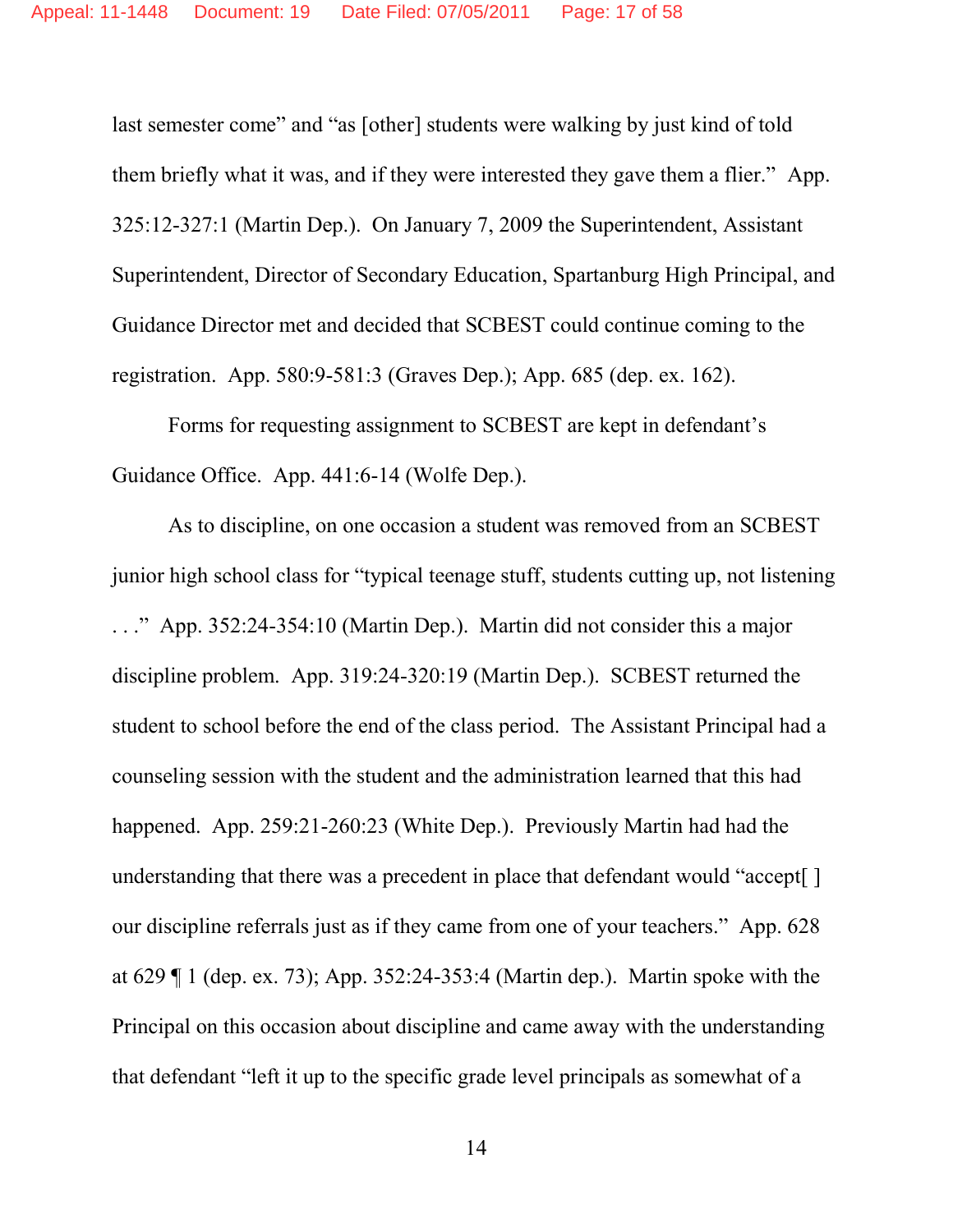judgment call." App, 320:5-19 (Martin dep.). As of November 2008 Martin was unclear whether the rule was that defendant would accept discipline referrals in all cases or only in "egregious" cases. App. 354:11-355:9 (Martin Dep.). The "typical teenage stuff" incident led to Martin's April 8, 2009 letter to Superintendent White, requesting clarification of the discipline policy and advocating that defendant accept SCBEST discipline referrals as if they came from defendant's teachers. App. 352:22 -354:9 (Martin Dep.); App. 628 (dep. ex. 73); App. 275:2-6 (White dep.).

Two weeks after Martin's letter three representatives of SCBEST met with the Assistant Superintendent, the Director of Secondary Education, and three Principals. It was agreed that defendant would handle "major discipline problems" and that "[i]f it is necessary to write them up then the grade level principal will make the decision as to how severe the punishment is, based on the school's discipline policy." App. 356:6-15 (Martin Dep.); App. 630 ¶ 11(dep. ex. 75). Defendant's Director of Secondary Education testified that the discipline policy as to SCBEST was that the defendant would handle "a major ordeal." App. 586:1-8 (Graves dep.).

<sup>&</sup>lt;sup>8</sup> Martin also related that two students had gotten into a fight on the SCBEST bus. He thought that defendant had disciplined them for that behavior. App. 321:14-18 (Martin Dep.).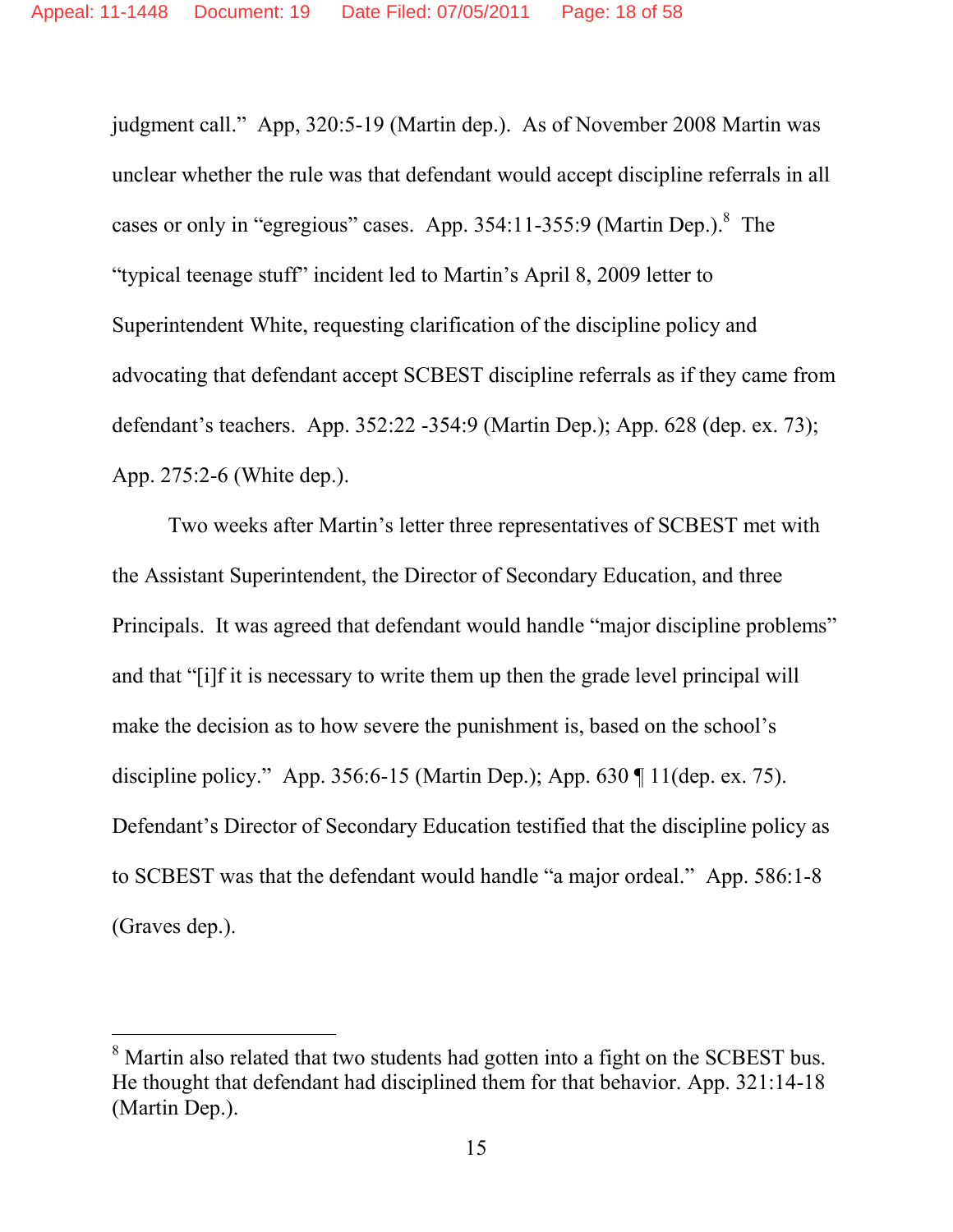Martin's earlier letter to Superintendent White had said that "[i]f you think it would be helpful for our teachers to receive some training in the discipline policies of the District, I would be happy to look into that possibility." App. 628 at 629 ¶ 1 (dep. ex. 73). At the meeting two weeks later SCBEST was invited "to attend the seminar [defendant] offer[s] on classroom management." App. 630 at 631 [2. This seminar is for new teachers and involves "going over the discipline code, effective ways to manage a classroom," and like matters. App. 588:6-20 (Graves Dep.). There would have been no charge for SCBEST to attend. *Id.*

Superintendent White formed a close working relationship with Drew Martin and often aided him in dealing with defendant's administrative processes. In June 2008 Martin wrote White and inquired whether SCBEST had to reapply for the coming school year. White replied:

Drew, Good to hear from you. Hope you are doing well. Maybe we can have coffee one morning this summer and catch up. You can tell me about the successes of the Released Time program *and how we might can make it better*. (emphasis added)

No need to reapply. I checked the policy and there is no mention of it.

Thanks for all you do.

Thomas White (App. 627 (dep. ex. 72 p. 2)).

They had coffee later that month. App. 626 (dep. ex. 72). That same day

Martin wrote White and reminded him to schedule a meeting with the high school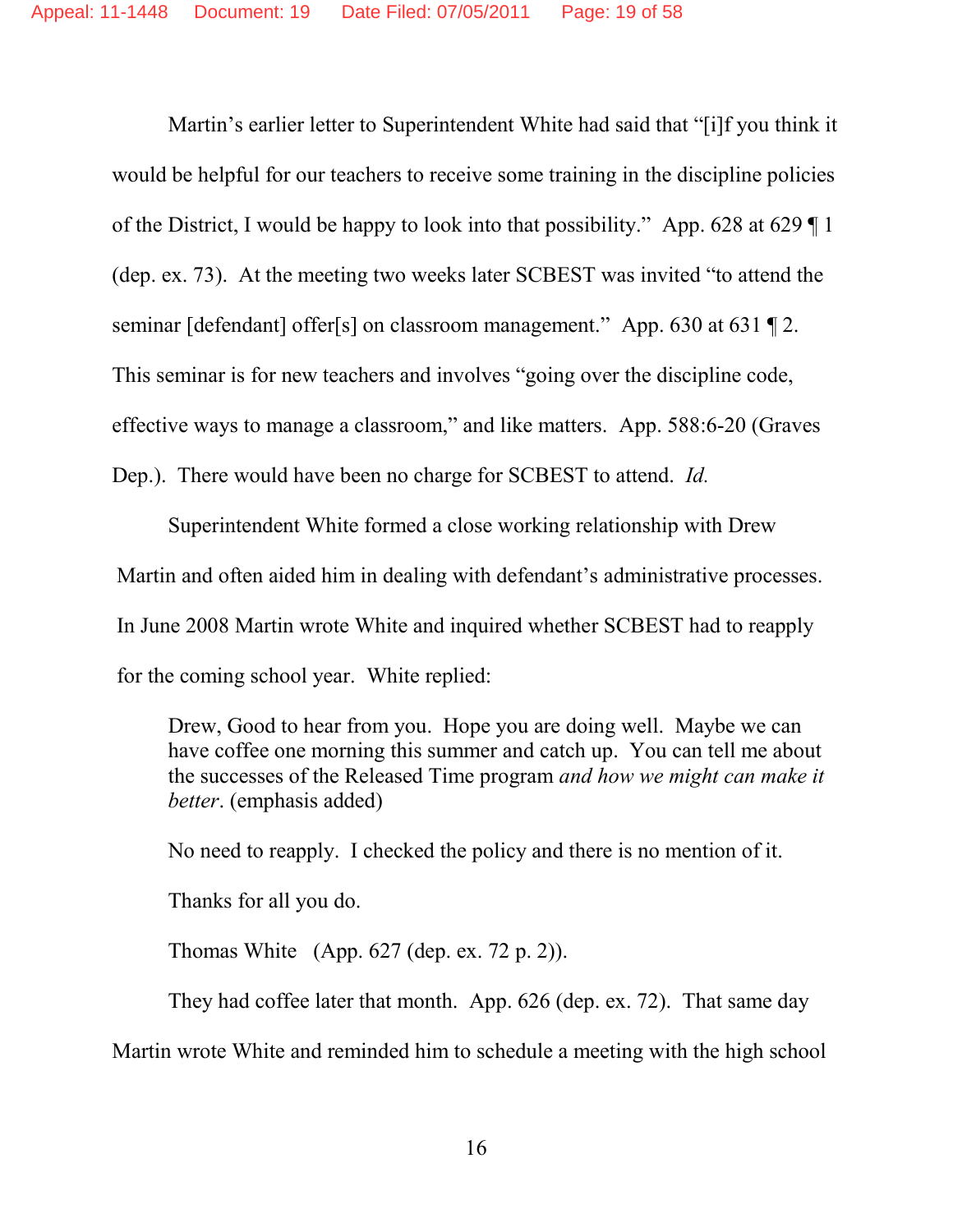Principal and the Guidance Director to discuss the registration process for the SCBEST course. *Id.* White promptly arranged the meeting.

The next day Martin wrote again and raised the issue of whether the Principal and Guidance Director who were to attend the meeting might think he was "going above their heads" by dealing directly with White, the Superintendent. *Id.* He asked White to explain to them how their meeting had come about. White replied:

You got it. *I called the meeting with you and I asked all the questions because I am interested in growing this program.* (emphasis added).

Thanks, Thomas (*Id.*).

In late September 2008 Martin again suggested to White that he arrange a meeting for him, this one with the Principal (Stevens) and the Guidance Director (Wolfe) about scheduling SCBEST classes. App. 624 at 625 (dep. ex. 71). In November Martin again wrote White and suggested that he send White a letter with copies to the other proposed participants (now including Assistant Superintendent Pruitt). *Id.* White replied:

Drew, Good to hear from you. Looking forward to our meeting. *Regarding the letter, I wouldn't do it*. Generally speaking (which is dangerous), anytime you can handle something with a conversation rather than a letter (especially a letter with other folks copied) you should do so. (That applies to emails and text messages as well). . . . (emphasis supplied).

Have a great weekend.

Thomas White (App. 624 (dep. ex. 71).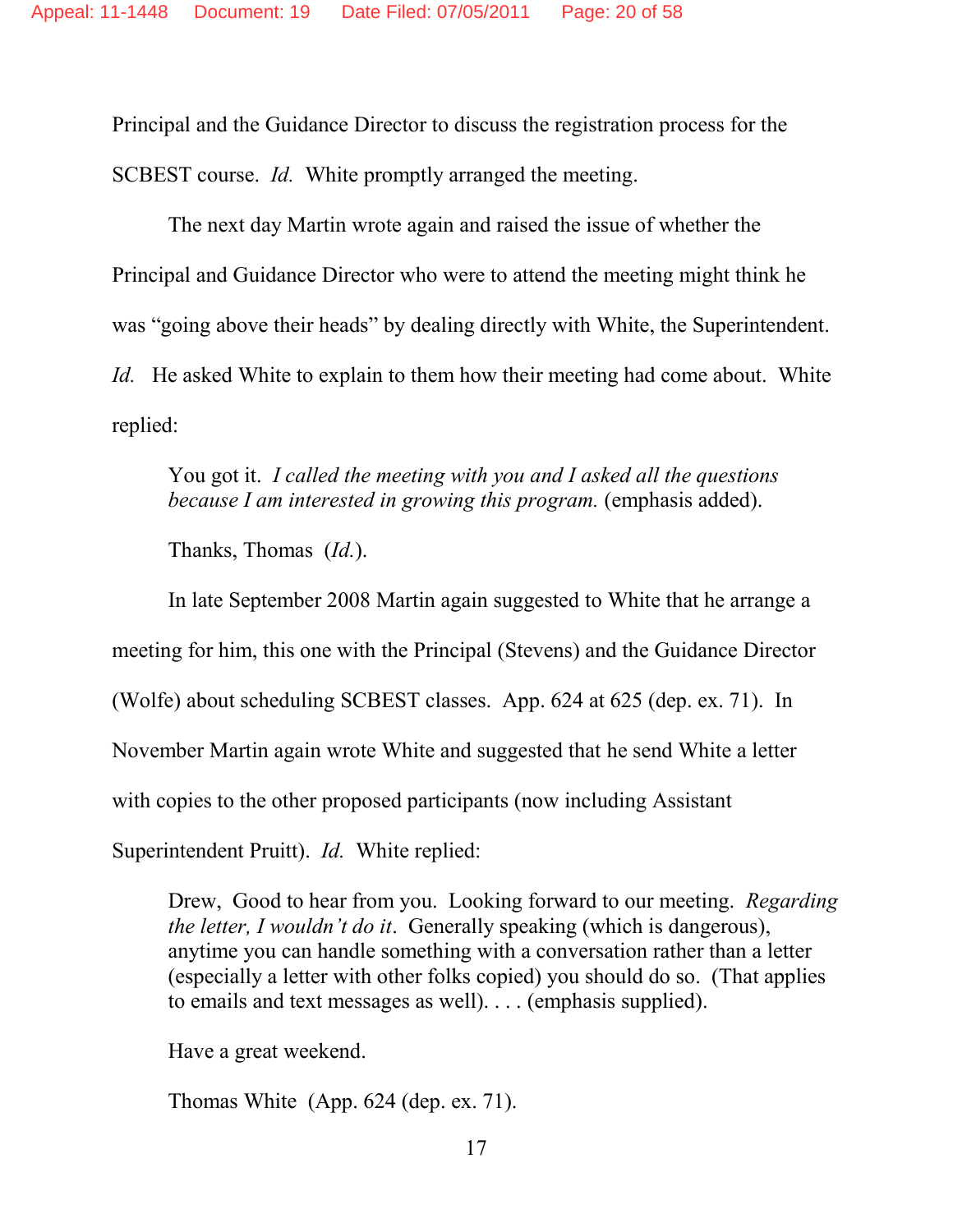*See,* App. 229:19-232:15 (White Dep.); App. 347:14-352:11 (Martin Dep.).

The SCBEST grade is factored into the student's GPA. GPA is an important consideration in college admissions. App. 397:16-17 (Seay Dep.). The giving of a grade and a diploma are both "very important" functions for defendant. App. 250:24-251:1 (White Dep.). Numerous scholarships require that the applicant have a certain GPA or higher. 556:20-557:4 (Graves Dep.). *See, e.g.,* S.C. Code Sec. 59-149-50(A) (LIFE scholarship depends on GPA). GPA is a qualifier for defendant's Honor Roll (which is featured at graduation), Beta Club, Valedictorian, and Salutatorian. App. 238:19-239:13; 245:10-16; 250:16-20 (White Dep.); App. 556:3-558:9 (Graves Dep.). An SCBEST student who makes a high grade could qualify for Valedictorian in lieu of a student who took no religious instruction courses.

In Spartanburg County there are 5 Christian and 1 nonsectarian private schools offering tenth, eleventh and twelfth grades. App. 946 at 951.9

<sup>&</sup>lt;sup>9</sup> Nat'l Center for Educ. Statistics, U.S. Department of Education, Private School Universe Survey 2008-09. http:::nces.ed.gov:surveys:pss, last visited 11-3-2010.)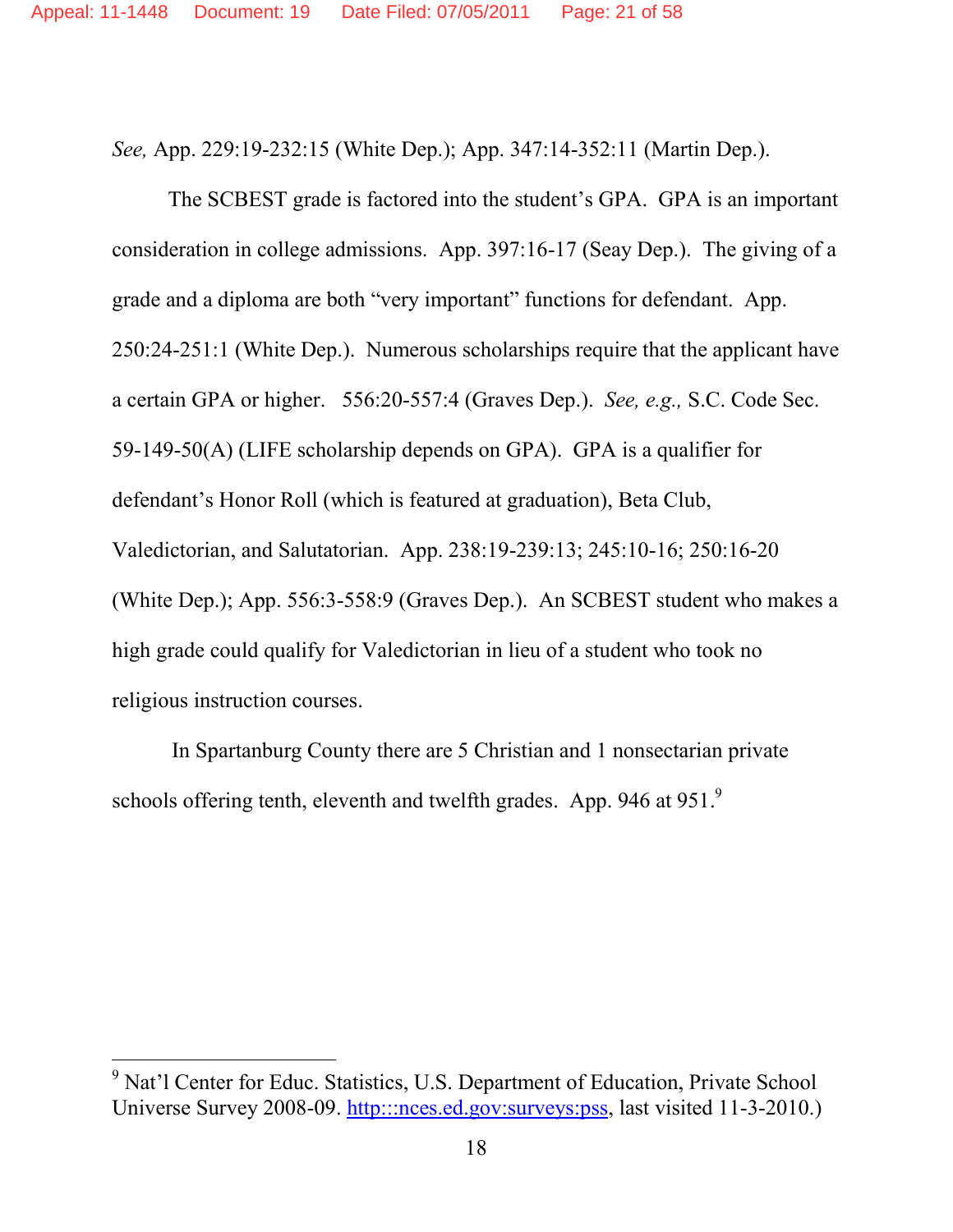### SUMMARY OF ARGUMENT

#### Standing

The individual parent plaintiffs have standing. *Zorach v. Clauson,* 343 U.S. 306, 309 n. 4 (1952). The individual student plaintiff has standing. *Sch. Dist. of Abington Twp. v. Schempp*, 374 U.S. 203, 224 n. 9 (1963).

Alternatively, the individual plaintiffs have standing because they have an interest in receiving a public education that comports with the Establishment Clause. *Id.* This interest has been infringed because the Policy has caused direct and immediate injury to them. They have suffered emotionally on account of the enactment and the implementation of the Policy. *Suhre v. Haywood County,* 131 F. 2d 1083 ( $4^{th}$  Cir. 1997).

#### Religious Effect

1.

*Zorach v. Clauson, supra,* permitted a public school to allow students to be released from school for religious instruction. No academic credit was granted. Granting academic credit for released time religious instruction rewards, not just permits, the meeting of religious needs. No restrictions are placed on the power of the religious teacher to award a grade. Allowing academic credit for released time can result that a student becomes the valedictorian when she otherwise would not have qualified, by receiving a high grade for religious reasons.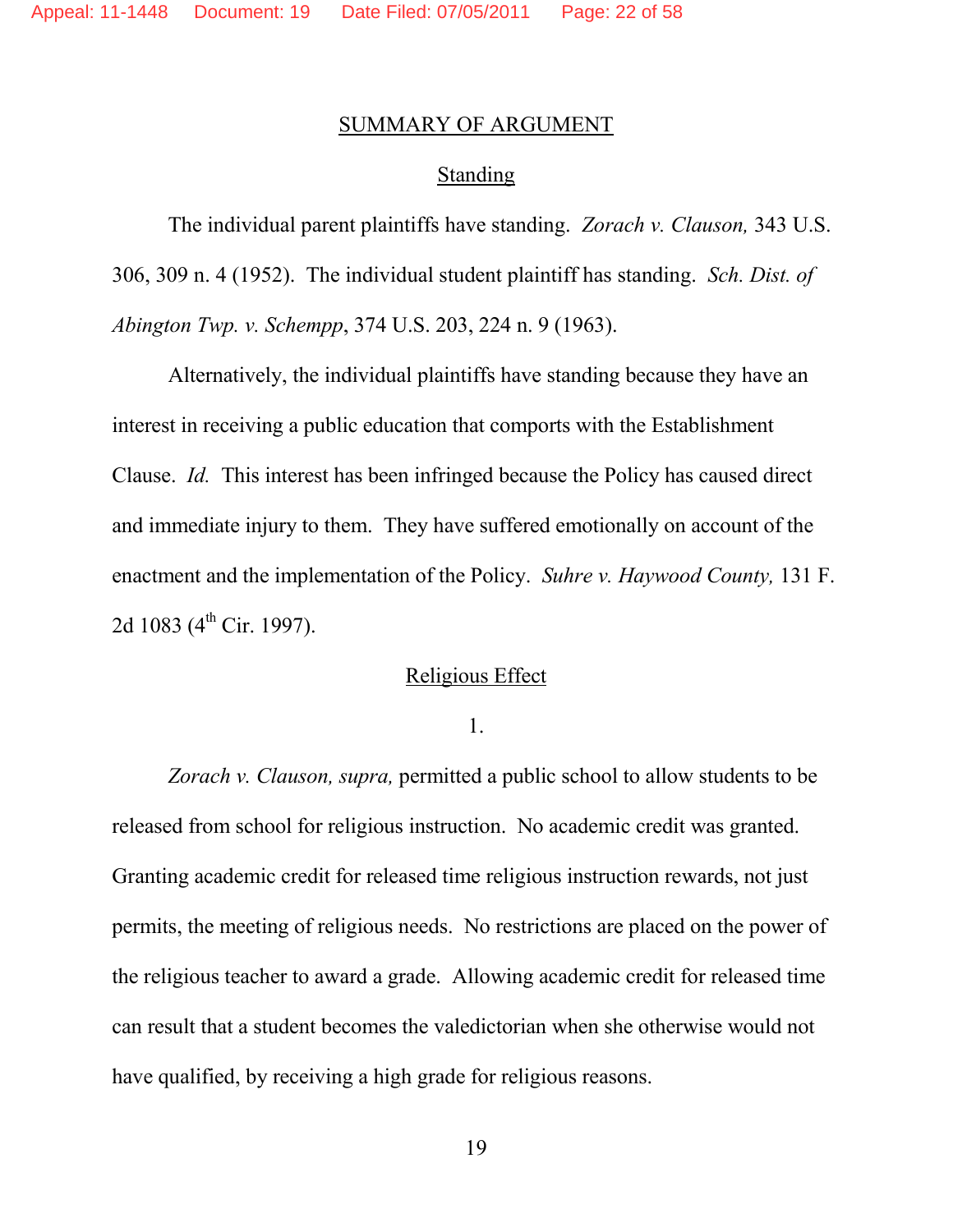*Larkin v. Grendel's Den*, 459 U.S. 116 (1982), held unconstitutional the donation to a religious institution of the power to control the award of liquor licenses because it allowed the exercise of a governmental power for religious reasons. Donating the power to confer academic credit to a religious organization likewise allows the exercise of a governmental power for religious reasons.

*Smith v. Smith*, 523 F. 2d 121 (4th Cir.), *cert. denied,* 423 U.S. 1073 (1976), analyzed the critical difference between *Zorach* and *McCollum v. Board of Education*, 333 U.S. 203 (1948), as being that the religious teacher in *McCollum* was put into the position of authority held by the secular teacher, which was not the fact in *Zorach*. That analysis brings the present case within the ambit of *McCollum* rather than *Zorach,* because here the religious teacher has the secular power to give a public school grade.

2.

Defendant has closely cooperated with the released time religious organization in both the formulation and the implementation of the Policy, by such matters as giving it names and addresses of students so that they could be solicited for released time, allowing it to make presentations in homerooms, allowing it to have a table at registration, keeping forms for requesting assignment to released time in the Guidance Office, enforcing discipline for it, and inviting it to in-house discipline training.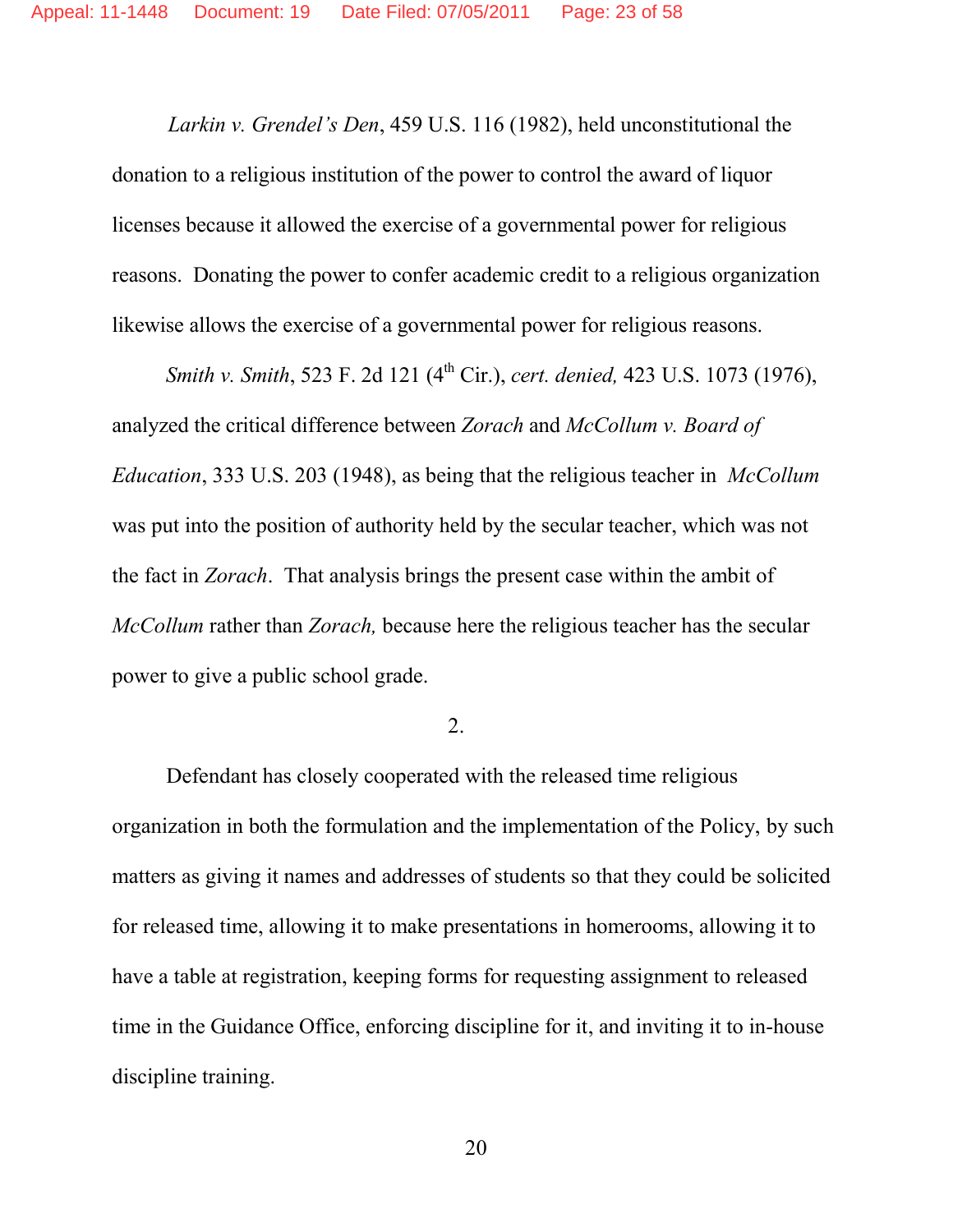3.

The district court erred in applying *Monell v. Department of Social Svcs.,* 436 U.S. 658 (1978), so as to exclude some evidence of the cooperation between defendant and the released time religious organization. *Monell* applies to proof of liability of municipal corporations for alleged unconstitutional actions, not to proof that implementation of a policy shows endorsement and advancement. *See Santa Fe Indep. Sch. Dist. v. Doe,* 530 U.S. 290 (2000). Alternatively, the rejected evidence meets the *Monell* test of admissibility.

### Entanglement

*Larkin* holds that discretionary governmental powers may not be delegated to a religious institution. Defendant has donated the discretionary power to award academic credit to a religious organization. The district court relied on a dictum in *Lanner v. Wimmer,* 662 F. 2d 1349 ( $10^{th}$  Cir. 1981), a pre-*Larkin* case, to conclude that governmental power may be donated to a religious institution if it is "neutrally stated and administered." That conclusion is based on a misreading of *Board of Educ. v. Allen,* 392 U.S. 236 (1968). That case dealt with governmental regulation of *secular* instruction at private religious schools, not with the *religious* instruction at private religious schools for which academic credit is given here.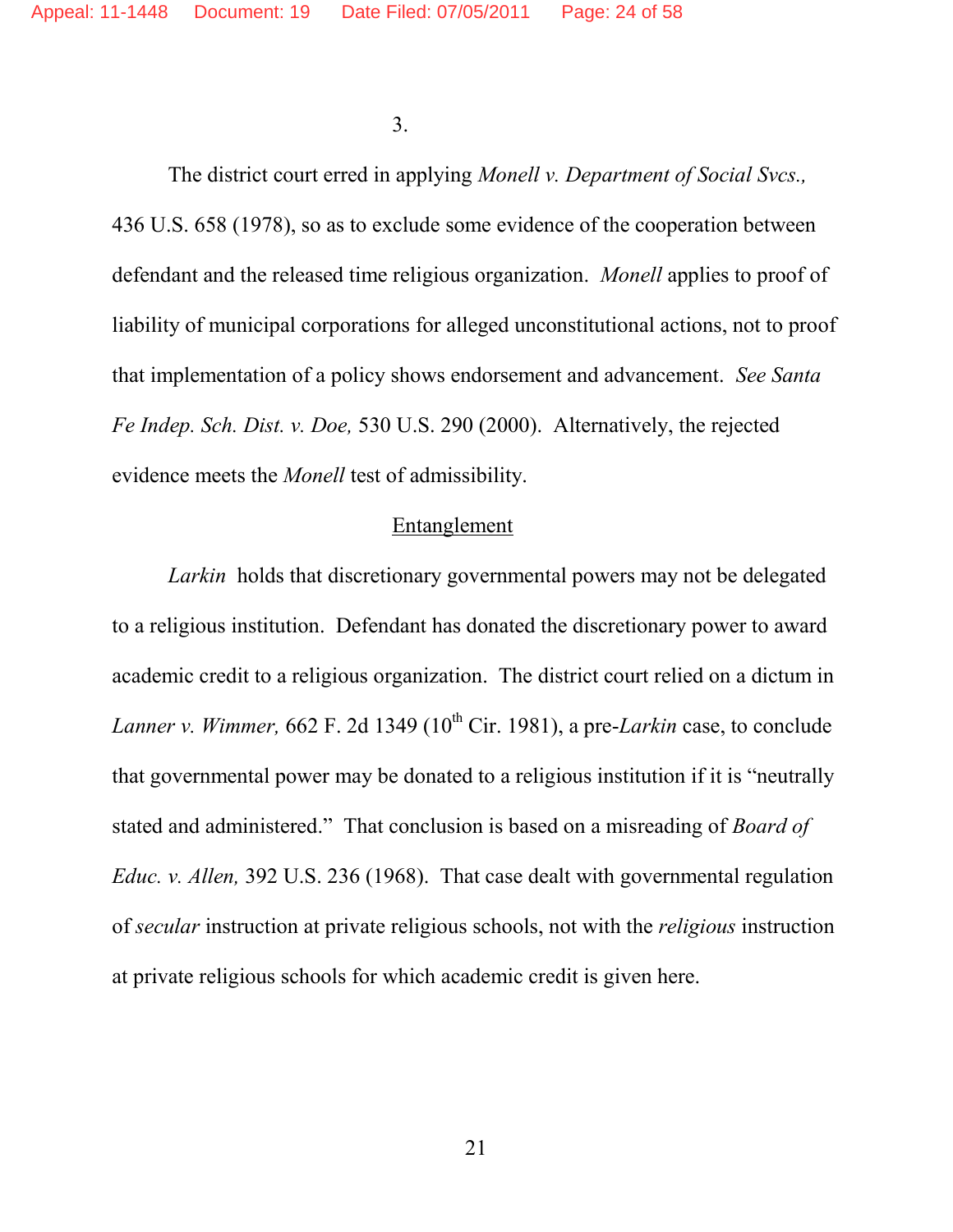#### ARGUMENT

### **Standard of Review**

Review of a decision that a party has standing is *de novo. Scottsdale Ins. Co. v. Knox Park Constr., Inc.* 488 F. 3d 680, 683 (5<sup>th</sup> Cir. 2007).

Review of a decision granting summary judgment is *de novo. Love-Lane v.*

*Martin,* 355 F. 3d 766, 775 (4<sup>th</sup> Cir. 2004), *cert. denied,* 543 U.S. 813 (2004).

### Discussion of Issues

1*.*

### *Whether the individual plaintiffs have standing.*

In *Zorach v. Clauson,* 343 U.S. 306, 309 n. 4 (1952), a case involving the constitutionality of released time, the Court held: "No problem of this Court's jurisdiction [*i.e.,* standing] is posed in this case since . . . appellants here are parents of children currently attending schools subject to the released time program." The individual plaintiffs Robert Moss and Ellen Tillett are identically situated. Nothing further need be shown to give them standing. *Zorach* is a case on all fours as to them. Melissa Moss has standing pursuant to *Sch. Dist. of Abington Twp. v. Schempp*, 374 U.S. 203, 224 n. 9 (1963) because she is a student subjected to a released time religious program.

Alternatively, the individual plaintiffs have shown cognizable injury to their interests due to defendant's granting of academic credit.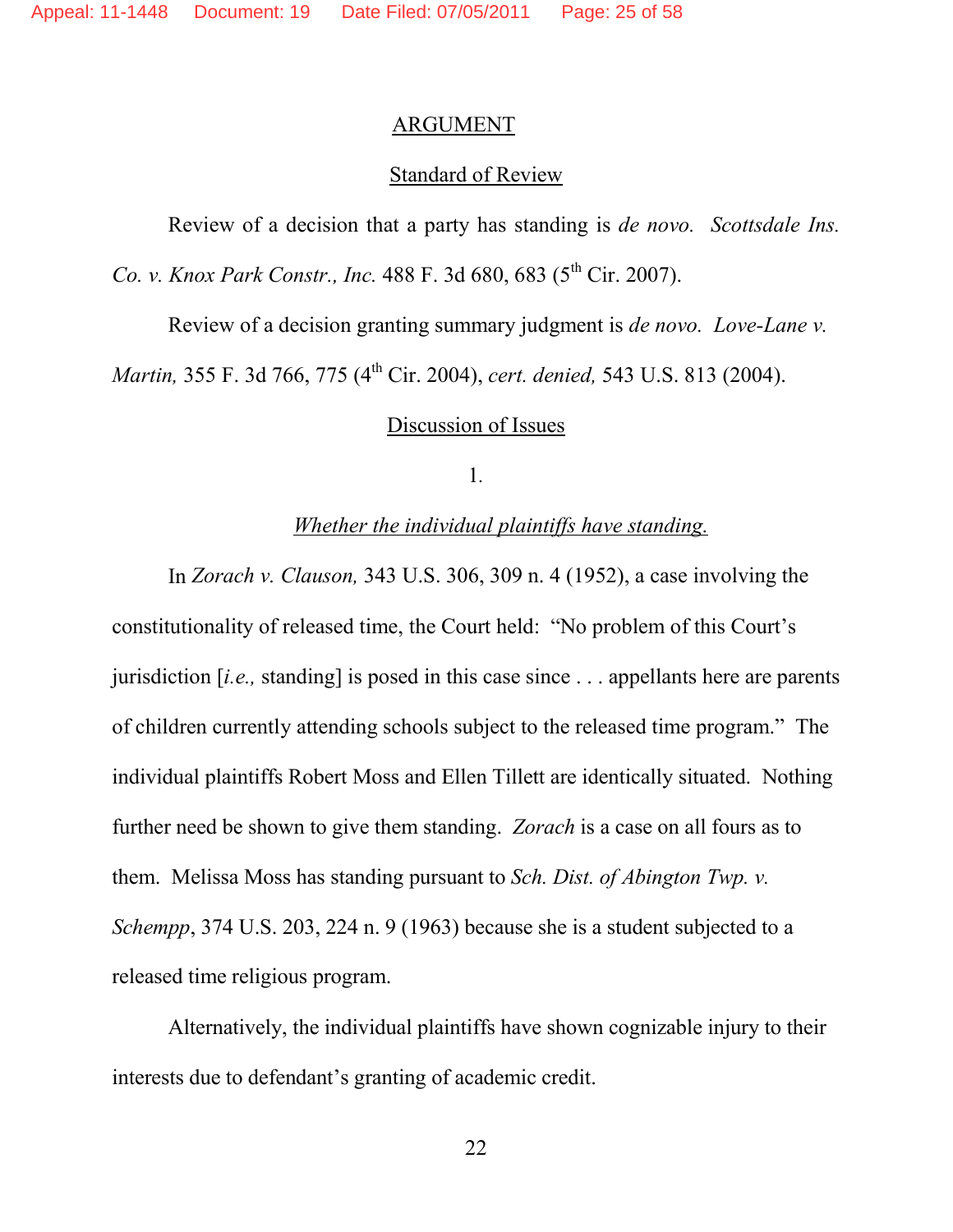The individual plaintiffs have an interest at risk in this case. As the District Court held, "parents and their children have a cognizable interest in receiving a public education that comports with the Establishment Clause. *Sch. Dist. of Abington Twp. v. Schempp*, 374 U.S. 203, 224 n. 9 (1963)." App. 1037.

Plaintiffs have shown an infringement of this interest, in being subjected to unwelcome personal contact with a State-sponsored practice of granting academic credit.

Robert Moss felt stigmatized as an outsider by the enactment of the Policy and its granting of academic credit and by his treatment by defendant's Chair. This caused him to feel less comfortable about volunteering at Spartanburg High and to avoid going to defendant's premises.

Plaintiff Tillett was emotionally injured by released time because its academic credit impacts her son's class rank and because it shows lack of respect for individuals of different faiths. She also was offended by the donation of a governmental power to a religious institution and felt less welcome at defendant's premises after the Policy was enacted.

Plaintiff Melissa Moss felt like an outsider and felt marginalized and ostracized on account of the Policy and its acceptance of academic credit. Released time adversely affected her relationships at school.

The conduct of which plaintiffs complain has caused direct and immediate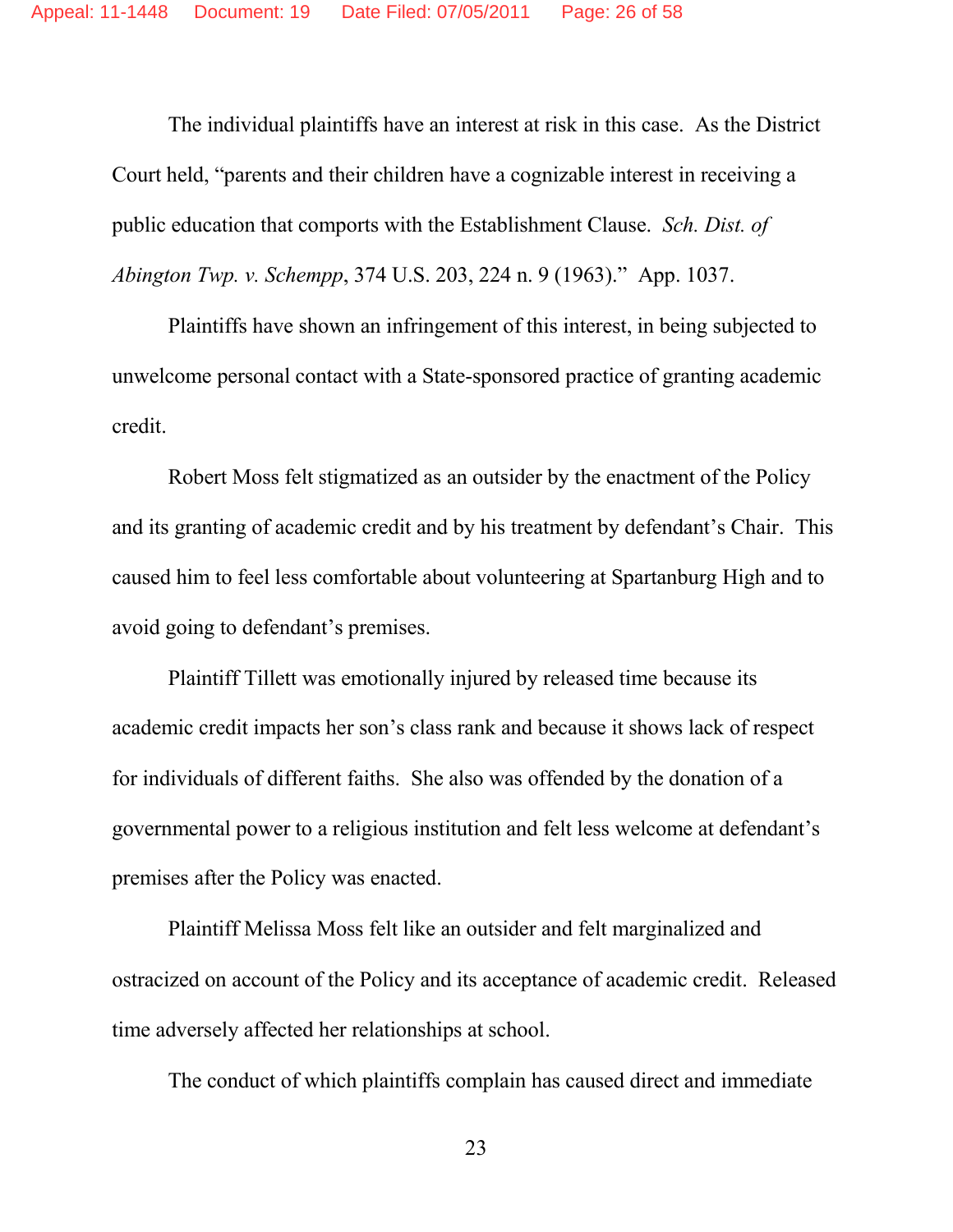injury-in-fact to their personal interests. Their interests are "directly affected by the laws and practices against which their complaints [were] directed," *Suhre v. Haywood County*, 131 F. 3d 1083, 1086 (4<sup>th</sup> Cir. 1997), *quoting id.*, a circumstance that was sufficient to establish standing to pursue Establishment Clause violations in *Schempp.* They accordingly have "a spiritual stake in First Amendment values sufficient to give standing to raise issues concerning the Establishment Clause." *Id., quoting Assoc. of Data Processing Serv. Orgs. v. Camp.,* 397 U.S. 150, 154 (1970) (interpreting *Schempp*).

The injuries to plaintiffs' interest are not abstract or remote, they are personal and particular. Like Mr. Suhre, the individual plaintiffs are required to continue to operate in close proximity to unwelcome conduct as a price of continuing to have access to school or court. The case at bar involves the application of a policy instead of a physical display as in *Suhre*, but that makes no difference to the standing analysis. A policy as well as a display may cause cognizable harm to a protected interest. *Santa Fe Indep. Sch. Dist v. Doe,* 530 U.S. 290 (2000). Melissa Moss's emotional discomfort at attending a school that authorizes released time is every bit as real and immediate as was Mr. Suhre's discomfort at having the Ten Commandments displayed in his local court house. These injuries are in the parties' own bailiwick, not in Omaha, Nebraska. *See, Suhre*, 131 F. 3d at 1086. The individual plaintiffs' interests are harmed in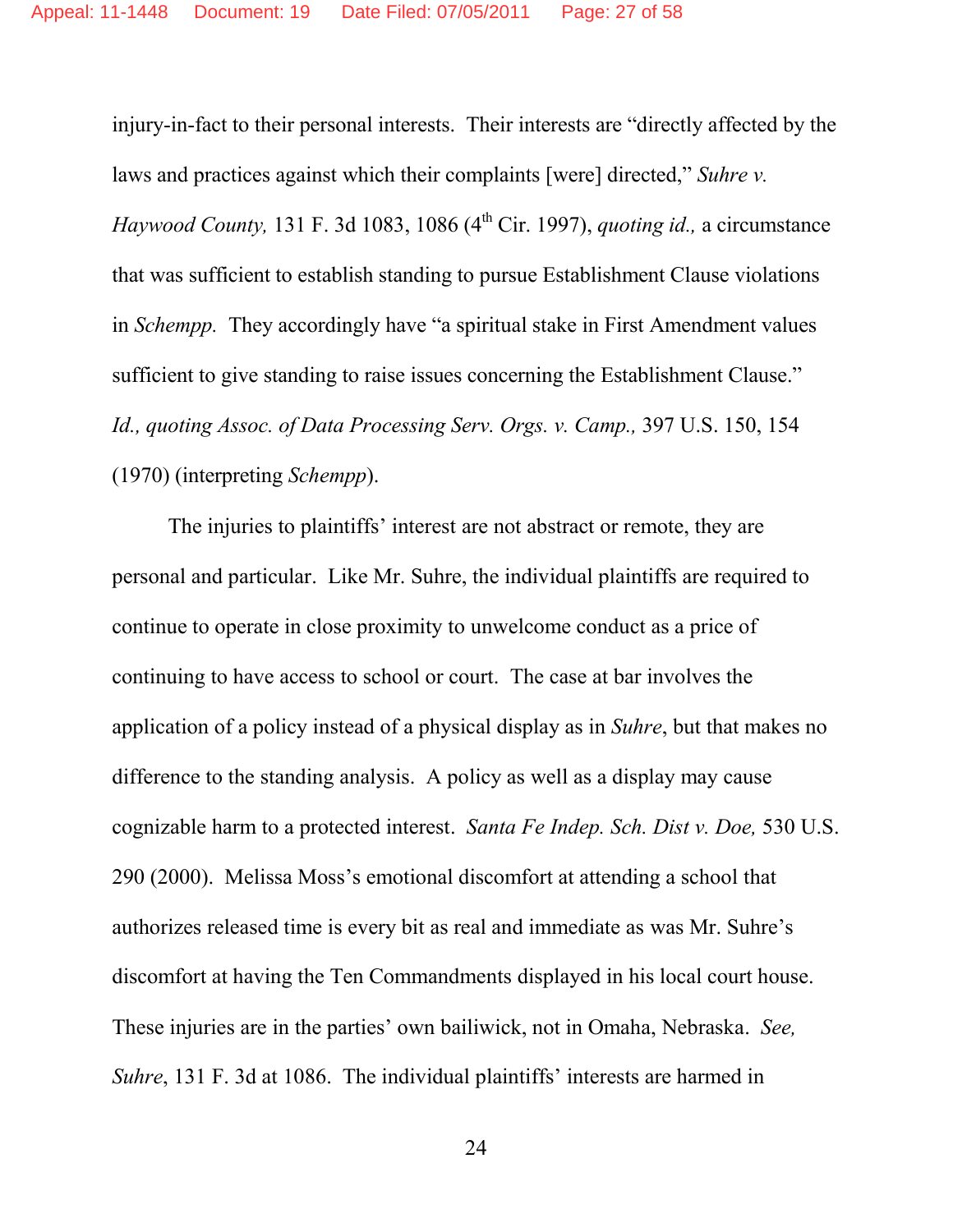personal and particular ways by matters immediately at hand. *See, H.S. v.*

*Huntington County Com. Sch. Corp.,* 616 F. Supp. 2d 863, 863-873 (N.D. Ind. 2009) (collecting cases). They have, as the District Court put it, a "personal and direct stake in the pending controversy." App. 1037.

The standing of the individual plaintiffs having been established, the Court should pretermit the issue of plaintiff FFRF's standing. *Watt v. Energy Action Educ. Found.,* 454 U.S. 151, 160 (1981) ("Because we find California had standing, we do not consider the standing of the other plaintiffs.").

2.

*Whether defendant's policy of granting academic credit for released time religious education violates the Establishment Clause by having the effect of advancing or endorsing religion.*

a.

Accepting academic credit in and of itself endorses religion.

Defendant is releasing students from school for a religious exercise. This practice is allowed by *Zorach v. Clauson,* 343 U.S. 306 (1952). Defendant is additionally granting academic credit for released time religious instruction at which students are taught how they ought to live as Christians. This giving of academic credit is the centerpiece of this case.

In traditional released time the school "cooperates in a religious program to the extent of making it possible for students to participate in it." *Zorach,* 343 U.S.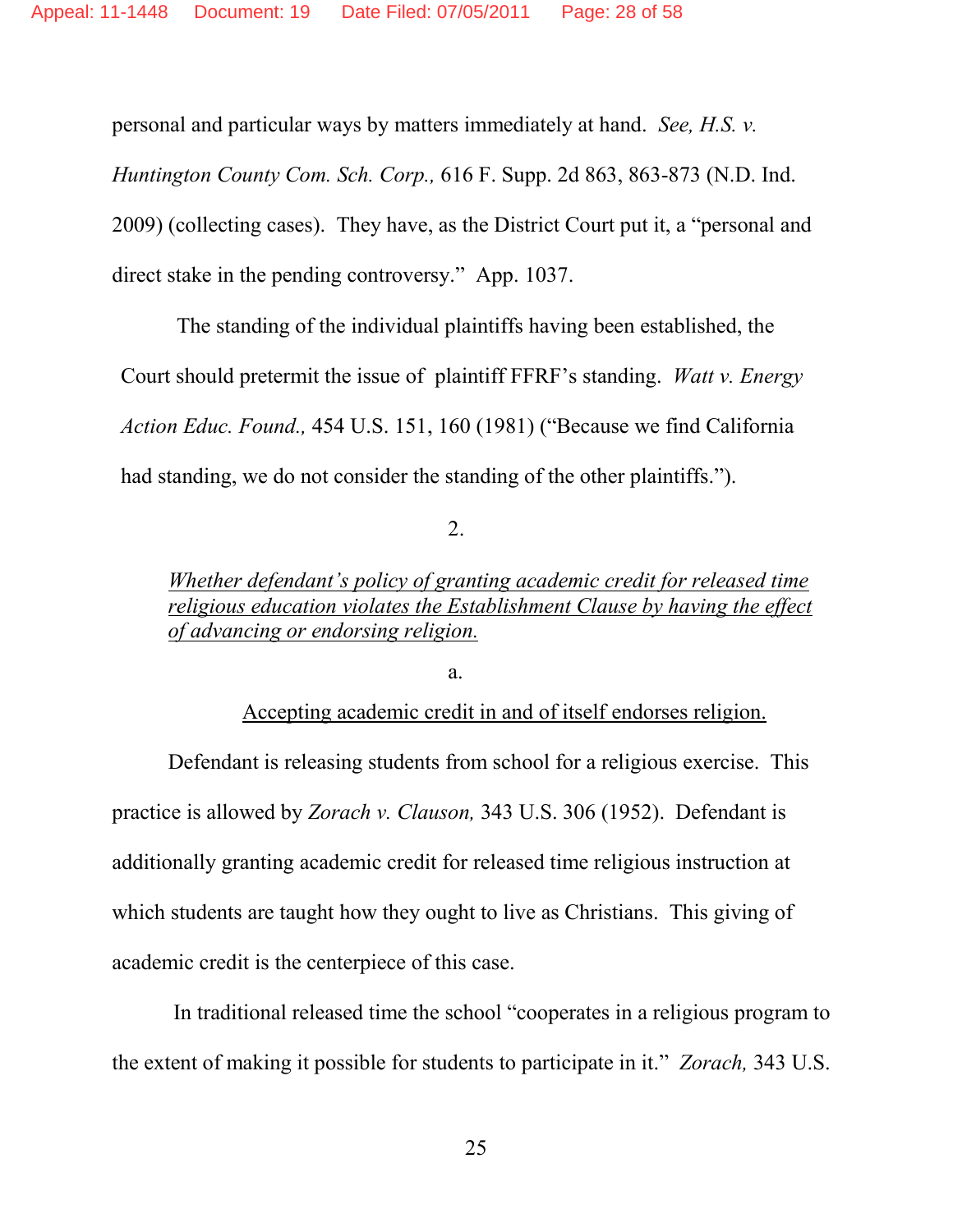at 313. Awarding academic credit advances religious more than does traditional released time. It alters the legal relationship between public school and student for religious reasons by giving a grade. It rewards the student for religious participation. It tells the world that the school approves of the student's mastery of the religious precepts that have been taught. None of these results are true for traditional released time and none were approved by *Zorach*. Academic credit can allow a student to qualify for a scholarship or make the Honor Roll. It does far more than is needed to accommodate the purpose of traditional released time, which is only that schools "do no more than accommodate their schedules to a program of outside religious instruction." *Zorach*, 343 U.S. at 315*.* SCBEST students are not just getting an excused absence to pursue religious instruction; their religious life is being promoted and approved.

The released time instructor has complete power over what grade is given. She may fail a student for saying what she considers to be a blasphemy or for what she perceives to be insufficient spiritual development. Defendant will accept that failing grade and enter on its records that legal detriment to the student's relationship to the public school; and the student may fail to graduate or lose out in competition for a scholarship because he failed to learn, to the satisfaction of a religious organization, how he ought to live as a Christian. This would reasonably appear to an outside observer to be an instance of a public school creating a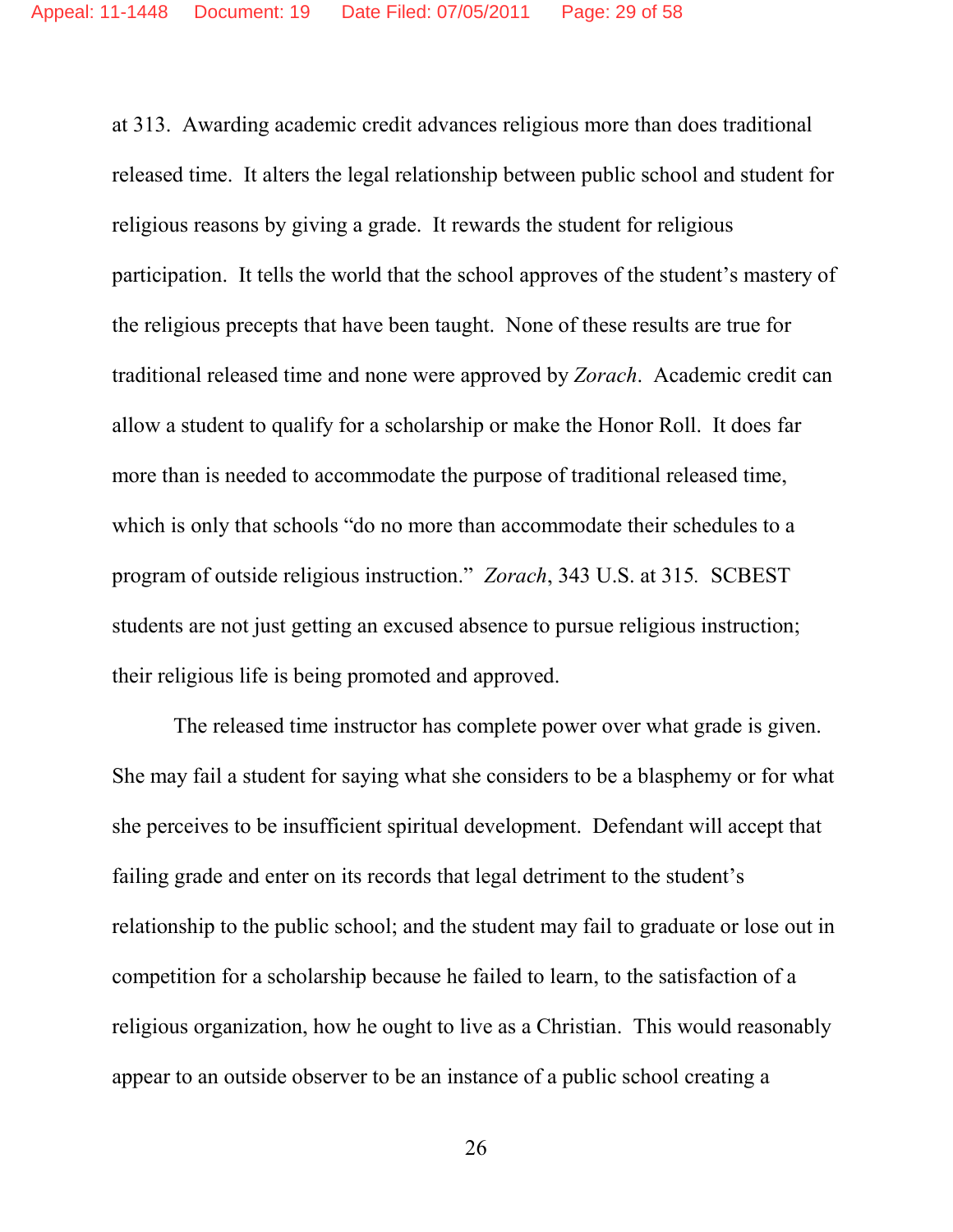significant detriment to a student's career for religious reasons. This goes far beyond the release of students to attend religious ceremonies which was approved in *Zorach.*

Adding academic credit to traditional released time is gratuitous to the traditional objective of allowing students to attend programs of outside religious instruction. Academic credit in and of itself endorses religion.

This case is controlled by *Larkin v. Grendel's Den,* 459 U.S. 116 (1982). There a Massachusetts statute gave churches the power to control the grant of liquor licenses for premises within 500 feet of a church. The Court held that this donation of power had the principal and primary effect of advancing religion in violation of *Lemon v. Kurtzman,* 403 U.S. 602 (1971), for two reasons.

First, the power granted to the churches was "standardless" and thus "could be employed for explicitly religious goals." *Larkin,* 459 U.S. at 125. A church could, if it chose, prevent the issuance of a license for supposed apostasy of the applicant. The same is true in the present case. Defendant has delegated to SCBEST a standardless power to determine a student's grade on a religious basis. There is nothing to stop it from passing a student for religious piety or failing her for blasphemy.

Second, *Larkin* held that the power that was granted to churches advanced religion because "the mere appearance of a joint exercise of legislative authority by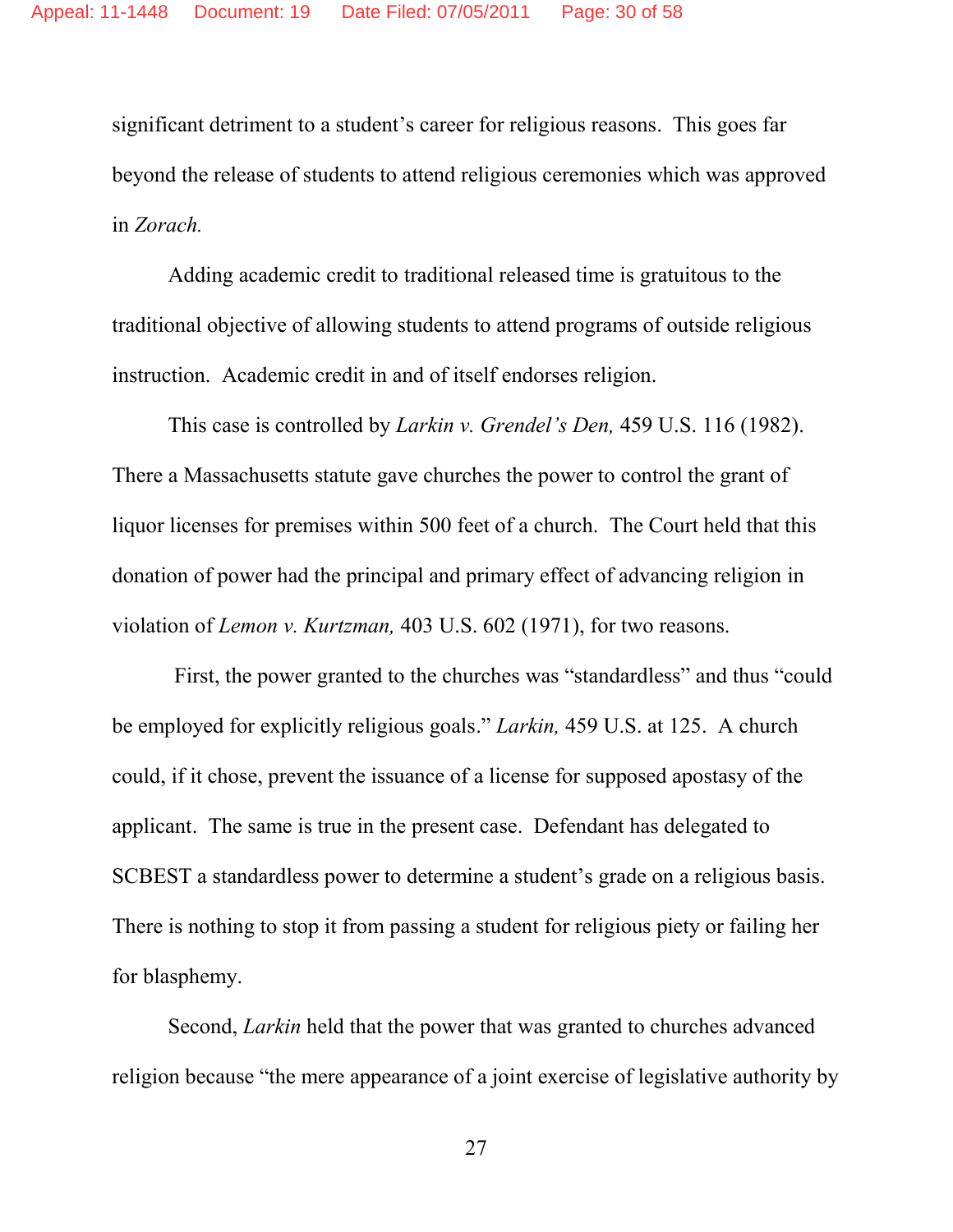Church and State provides a significant symbolic benefit in the minds of some by reason of the power conferred." 459 U.S. at 125-26. When churches control academic credits or control liquor licenses, Church and State are symbolically joined in exercising governmental power. The Massachusetts statute at issue in *Larkin* "gives churches the right to determine whether a particular applicant will be granted a liquor license, or even which one of several competing applicants will receive a license." 459 U.S. at 125. This is also the situation in the present case. A religious organization can determine whether a student gets academic credit.

The district court rejected the application of *Larkin* and *Lemon* to this case for three invalid reasons.

First, the district court distinguished the power to issue an academic credit from the power to refuse a liquor license on the ground that issuing an academic credit is "not a quintessential governmental function." App. 1057. Whatever a "quintessential" governmental function may be, it is not the standard expressed by the Supreme Court. *Larkin* characterized the power at issue as a "discretionary governmental power[ ]," 459 U.S. at 123; simply as "a governmental power," *id;* and as a "delegated power," 459 U.S. at 125. The statute that granted this power was said to vest "significant governmental authority" and "substantial governmental powers" in religious organizations. 459 U.S. at 126. In later cases the court characterized *Larkin* as involving the delegation of simply "a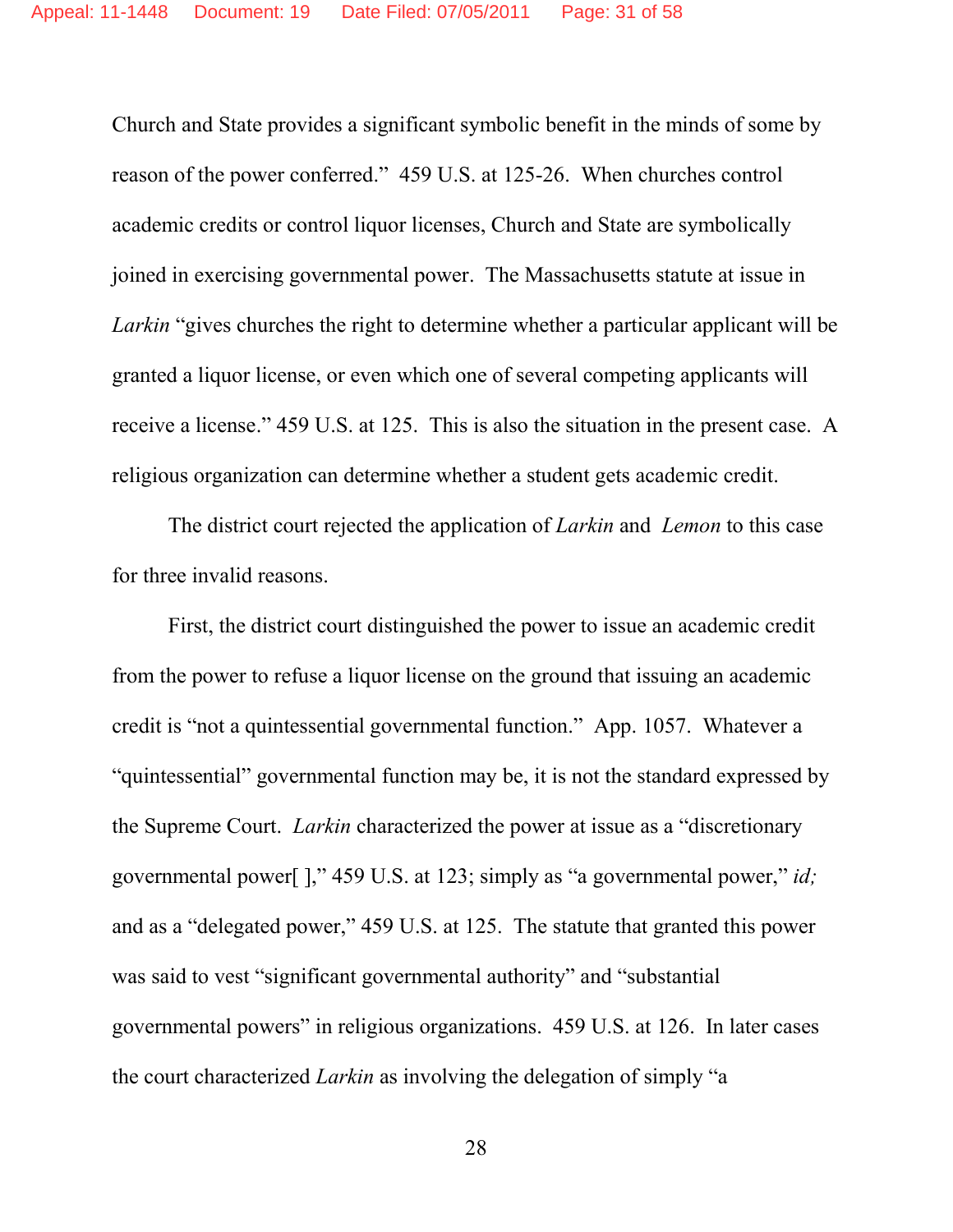governmental power," *Allegheny County v. ACLU,* 492 U.S. 573, 590-91 (1989); and as involving the delegation of "state power," *Hernandez v.* Commissioner, 490 U.S. 680, 697 (1989). The Supreme Court has never described the *Larkin* power as being quintessential.

Defendant has delegated an important discretionary power to a religious organization. The power to assess academic performance and then grade it accordingly requires the exercise of discretion, which is the hallmark of a discretionary power. *See, Owen v. City of Independence,* 445 U.S. 622, 644 (1980).

Second, the district court stated that "public schools in South Carolina are obliged to accept the credit for transfer students regardless of the content of the course." App.  $1057$ .<sup>10</sup> This conclusion is not supported by the record. There is no information in the record as to what public schools (other than defendant) in fact do about granting academic credit for transfer students. The only citation given by the district court is to Superintendent White's testimony. *Id.* His testimony speaks only to *defendant's* practice, not to the practices of other South Carolina public schools. App. 273:13-274:17.

<sup>10</sup> If the use of the word "obliged" indicates that the district court concluded that public schools were legally required to accept all transfer credits, even for a religious training course such as Priestly Practices 101, no case supports this proposition. Defendant could not offer such a course itself. *Abington Twp. v. Schempp, supra,* 374 U.S. 203 (1963).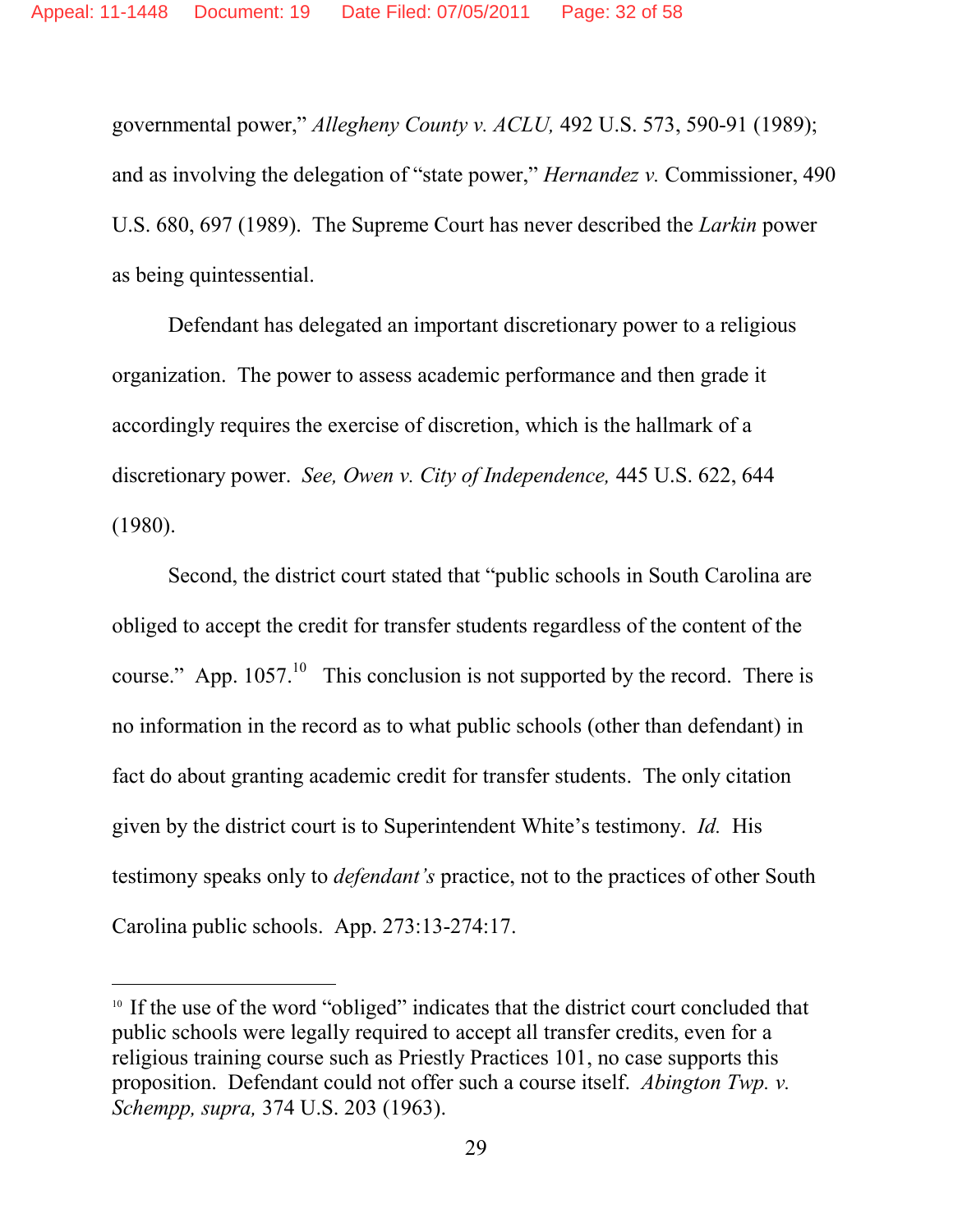The practice as to transfer students is not relevant because the SCBEST students are not transfer students, they are Spartanburg High students released for an hour a day to walk across the parking lot and then return. They are full-time students at a public school. Their released time class is "a part of the school day." Policy, Addendum I.

Third, the district court opined that the power at issue was not controlled by *Larkin* because it is "significantly more curtailed than the power churches exercised in *Larkin.*" App. 1057. As indicators of how the power to grant academic credit had been curtailed the district court mentioned (1) that "[t]he only students who are directly impacted by the released time policy are students who voluntarily desire to receive the religious education," and (2) that these students did not receive advance placement for the course. *Id.* Neither circumstance curtails the power.

The first point is not relevant. This case challenges the grade-awarding power as unconstitutional, whomever receives the grade. It also not correct as a matter of fact. The students not attending the released time class are subject to disqualification based on class rank whenever an SCBEST student receives a higher class rank for religious reasons. That directly impacts them.

As to the second point, not all courses get advance placement credit. SCBEST did not qualify for advance placement status for the neutral reason that it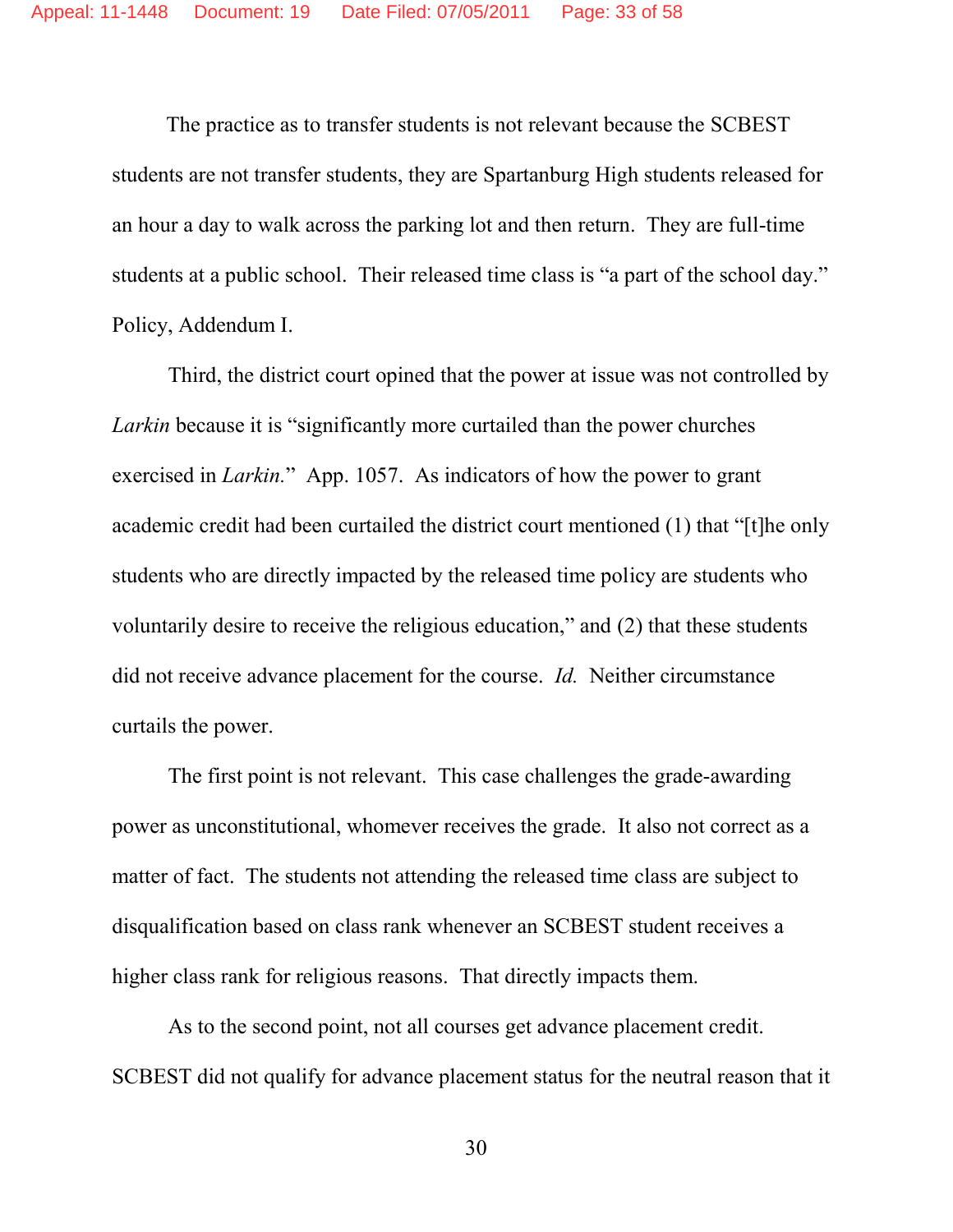was not a third or fourth level of an elective. App. 243:7-13; 244:7-21 (White dep.).

Precedent in this court puts a heavy burden on any who seek to extend *Zorach* beyond its facts. *Zorach* was decided two decades before the *Lemon* test was formulated. Shortly after *Lemon* the District Court for Western District of Virginia was presented with a case substantially indistinguishable on its facts from *Zorach.* The Court held that *Zorach* was not good law after *Lemon* and that traditional released time violated the second *Lemon* test*. Smith v. Smith*, 391 F. Supp. 443, 450 (W.D.Va. 1975). On appeal this court agreed, in the abstract. "If we were to decide this case solely by direct application of the tripartite test . . . we would be inclined to agree with the district court's overall conclusion that the release-time program is invalid" under the second *Lemon* test. *Smith v. Smith,* 523 F. 2d 121, 124 (4th Cir. 1975), *cert. denied*, 423 U.S. 1073 (1976). But, after the district court's decision and before decision in this court, the Supreme Court had decided *Meek v. Pittenger*, 421 U.S. 349 (1975), in which it characterized *Zorach* as creating only an allowable "indirect or incidental benefit" to religion. *Id.,* 421 U.S. at 359, *quoted in Smith v. Smith,* 523 F. 2d at 125. Finding the case before it indistinguishable from *Zorach* and because of *Meek* finding *Zorach* to be controlling law, this court reversed.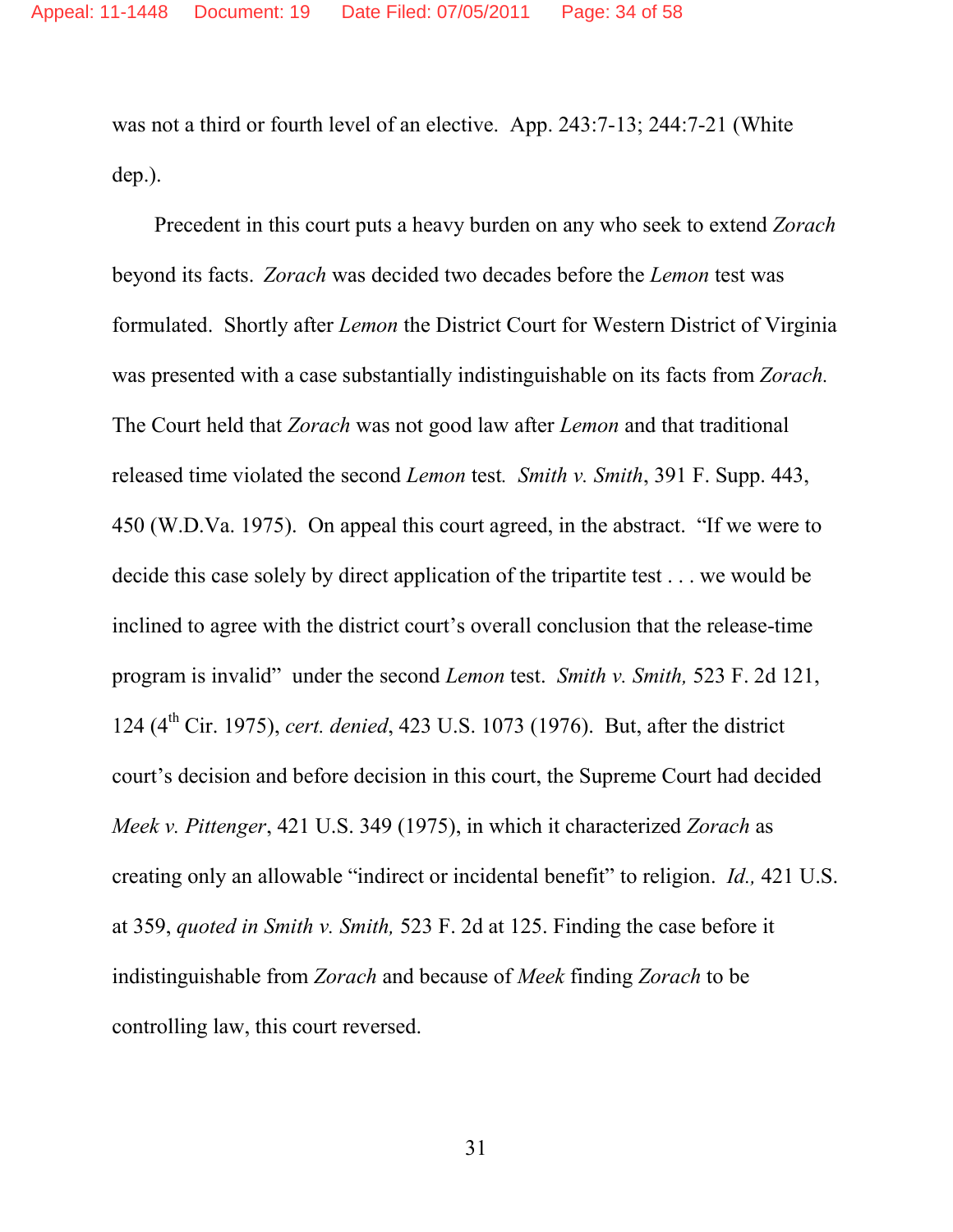*Zorach* was preceded by *McCollum v. Board of Education*, 333 U.S. 203 (1948), in which the Supreme Court declared unconstitutional the conducting of religious classes on school premises by outside instructors. This court in *Smith v. Smith* marked the essential distinction between *McCollum* and *Zorach* as being that in *McCollum* the authority of the public school was used to promote instruction because the religious teacher had been put into the position of authority held by the teacher of secular subjects. *Smith v. Smith,* 523 F. 2d at 123 n. 6. This court is now presented with a case in which the authority of the public school teacher has been vested in a religious instructor. SCBEST could be conducting prayer services each day and giving grades based on Drew Martin's perception of the student's sincerity. Defendant has done far more than accommodate the scheduling of religious instruction, which was all that *Zorach* allowed. *Smith* marks *Zorach* as lying near the boundary line between accommodation and advancement. Defendant has crossed the line by giving an affirmative benefit to religion.

In *Doe v. Shenandoah County School Board,* 737 F. Supp. 913 (W.D. Va. 1990), released time religious instructors were allowed to enter public schools classrooms to solicit students, the public school passed out and collected released time registration cards, and classes were held just outside the public school's property line. All those facts are also presented by the case at bar. SCBEST has been allowed to make classroom presentations; enrollment forms are kept in the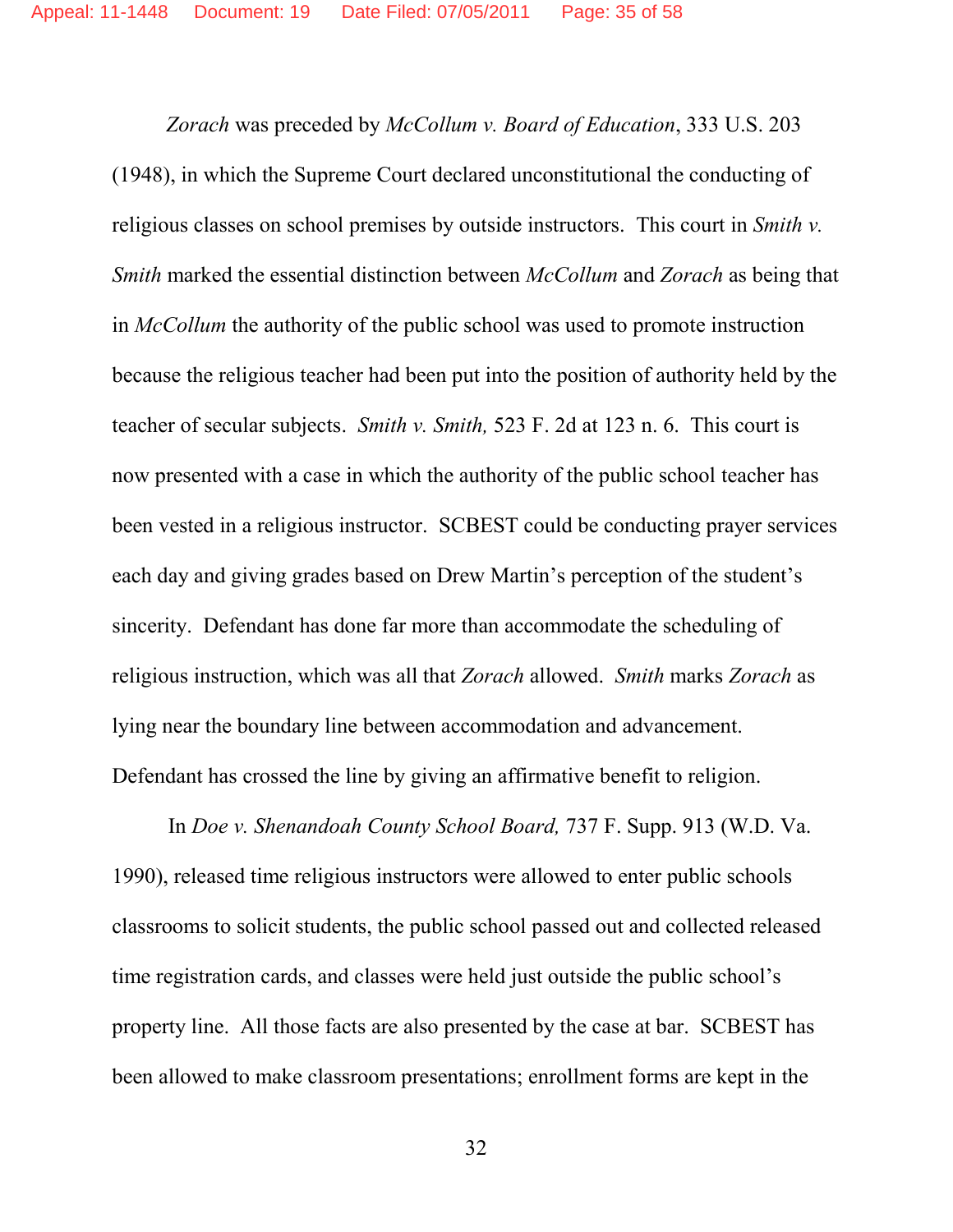Guidance Office; and classes are conducted at a next-door church. Even without academic credit being granted the *Doe* court held these practices unconstitutional.

An objective observer would reasonably conclude that the SCBEST course is functionally one of defendant's electives.

b.

#### Defendant has directly aided SCBEST in its religious mission.

Just as defendant's granting of academic credit has done more than is necessary to accommodate released time, so has defendant's close cooperation with SCBEST in the implementation of released time gone beyond what is necessary to accommodate it. In multiple ways defendant has violated the rule that a public school must adopt the least entangling administrative alternative in dealing with a released time program. *Lanner v. Wimmer*, 662 F. 2d 1349, 1358 (10<sup>th</sup> Cir. 1981).

In *McCollum v. Board of Education, supra*, religious instruction was conducted weekly for up to 45 minutes in public school classrooms. The court held this practice unconstitutional because the classes were conducted on public school property and involved "close cooperation" with the religious group. 333 U.S. at 209.

Defendant has closely cooperated with SCBEST in the development and implementation of the Policy.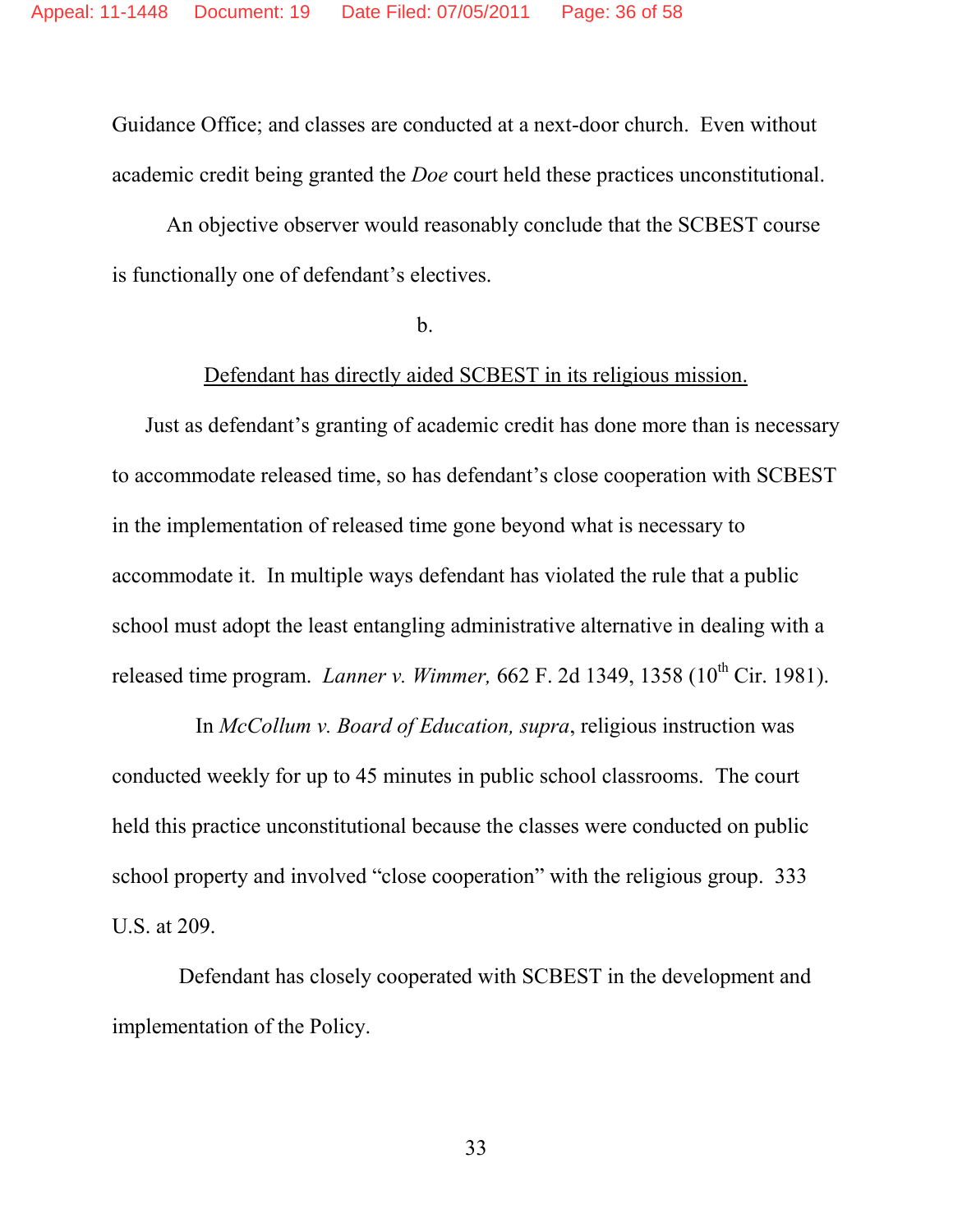Superintendent Tobin characterized the process of formulating the Policy as having been done "in concert" with SCBEST and the facts bear out this characterization. Defendant's involved administrators received and considered a scenario prepared by SCBEST. Defendant could have elected to develop the Policy without involvement of SCBEST, which was of course free to send defendant such suggestions as it wished but could not have participated in the formulation of the Policy without the permission of defendant. Superintendent Tobin discussed with SCBEST how defendant, and how SCBEST*,* would contact parents about released time. Defendant then gave SCBEST the names and addresses of parents and children, in February 2007, when the Policy was in a late stage of development. Not surprisingly SCBEST used this information to contact parents and children. This action accorded with the position of Superintendent Tobin that defendant "wanted to make parents aware and students aware that the course would be offered."

At the last minute defendant changed the Policy text from "may award" (the language of the Released Time Credit Act) to "will accept." This change does not speak to the source of academic credits, whether from accredited schools or unaccredited schools, but defendant asserts that meaning for it. App. 478:1-10 (McDaniel dep.). This interpretation allows acceptance of academic credit from unaccredited SCBEST through Oakbrook, but requires that other unaccredited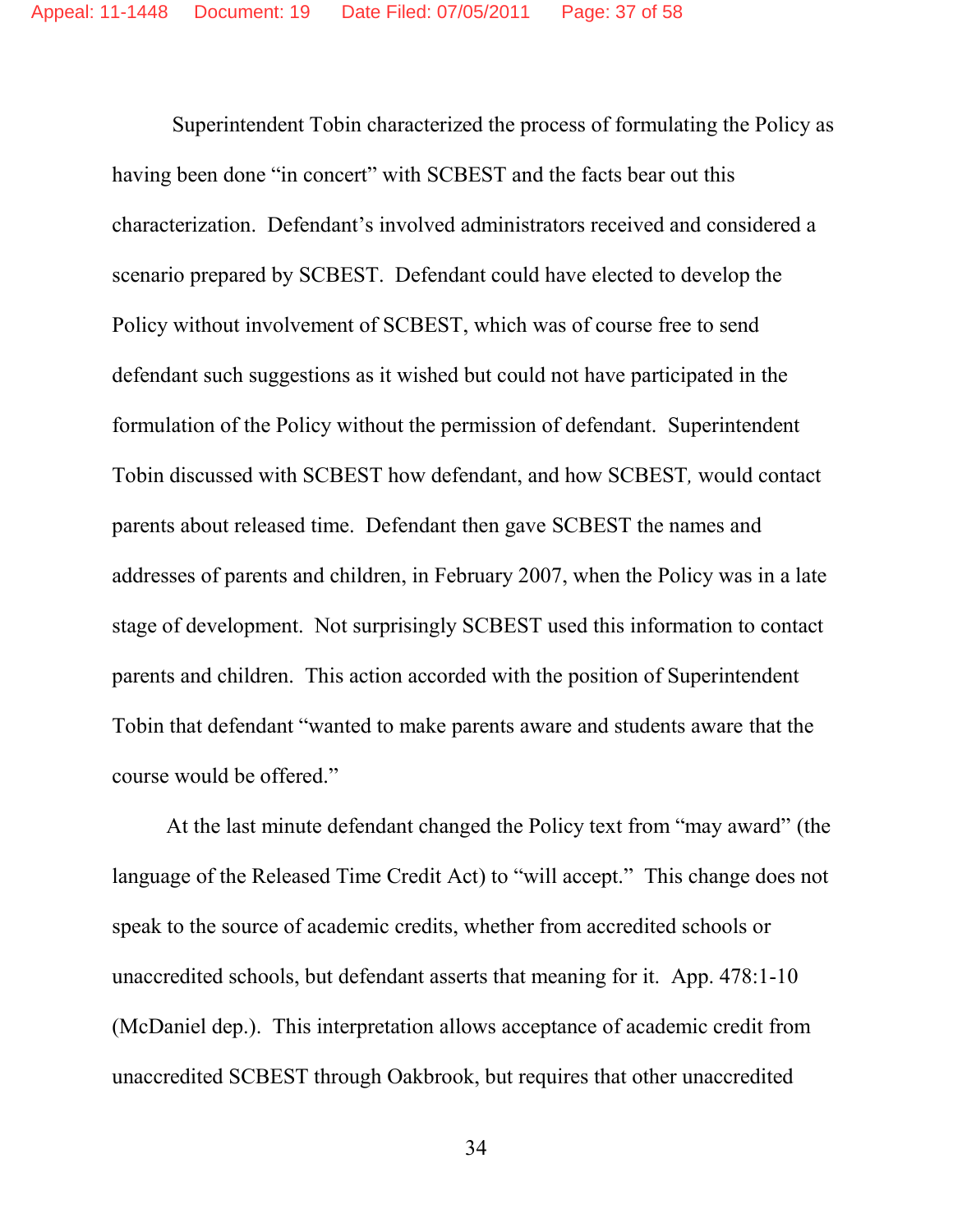religious organizations find an accredited school which will report its grades to defendant – once the applicant finds out that the Policy has this unannounced requirement. There are only 6 private high schools in Spartanburg County.

The "may award" provision tracked the RTCA provision. The RTCA has been interpreted by the South Carolina School Board Association to require that released time credit be accepted from accredited and unaccredited schools alike. App. 909 ¶ 5. This tends to indicate that defendant's Policy was not "designed to disentangle the School District from reviewing the religious content of released time instruction," as the district court concluded, App. 1059, but instead to disfavor unaccredited schools which are not acceptable to an accredited school.

The SCBEST February letter did not reflect the last-minute change in the Policy. Defendant drafted a correction letter which contradicted the SCBEST letter, but SCBEST requested that this letter not be sent because it would have reflected unfavorably on SCBEST and defendant did not send it. Defendant allowed what it saw as erroneous statements in the letter to go uncorrected. Defendant and SCBEST were thus closely involved in the formulation of the Policy.

This close involvement continued after the Policy was enacted. SCBEST learned of the Mosses' displeasure with the Policy and their meeting with the Chair and Superintendent and drafted a letter for the Superintendent to send to the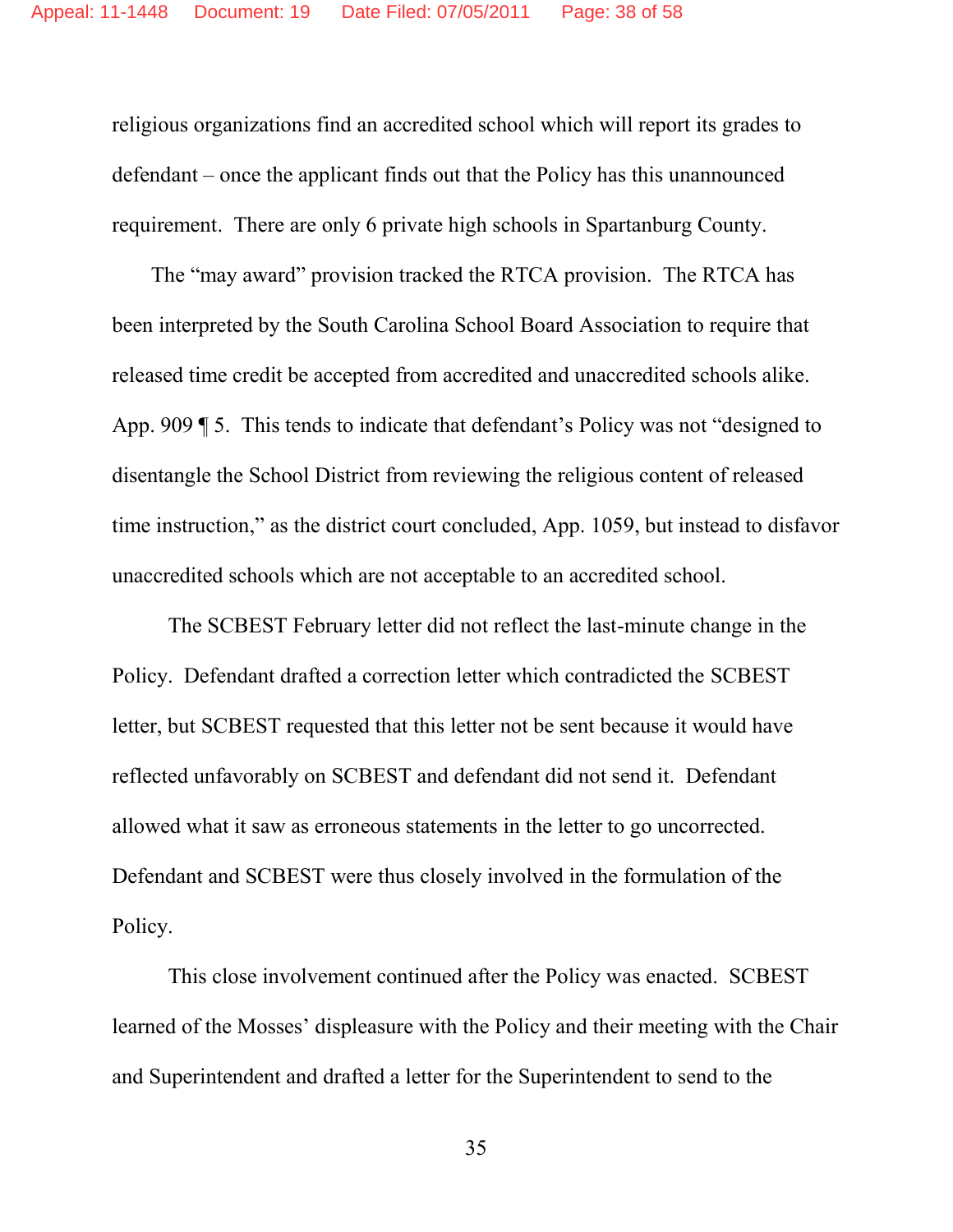Mosses. For aught that appears this was SCBEST's unilateral act which it had every right to take, but which defendant could have chosen to ignore. Instead the Superintendent forwarded the letter to the Chair for use in formulating a letter to the Mosses. Here again, as in choosing to utilize the SCBEST scenario, in meeting numerous times with SCBEST to discuss the Policy during its development, and in giving names and addresses that expectably were used to contact students and parents, defendant chose to involve itself with SCBEST in ways not shown to be necessary to the formulation of a released time policy. This is "close cooperation" and it continued to occur after the Policy was enacted.

Defendant allowed SCBEST to make presentations in homerooms and did nothing to prevent a recurrence. Defendant allowed SCBEST to have a table at registration. Forms for requesting assignment to SCBEST are kept in the Guidance Office. Defendant has enforced discipline for SCBEST, formulated a policy that it would handle SCBEST's major discipline problems, and invited SCBEST to participate in its in-house teacher training about discipline. Superintendent White has undertaken to aid Drew Martin by scheduling meetings with top administrators and advising Martin about how to communicate with them.

The released time students are released in the geographic sense, but as to discipline they are not fully released. As to discipline they are no more released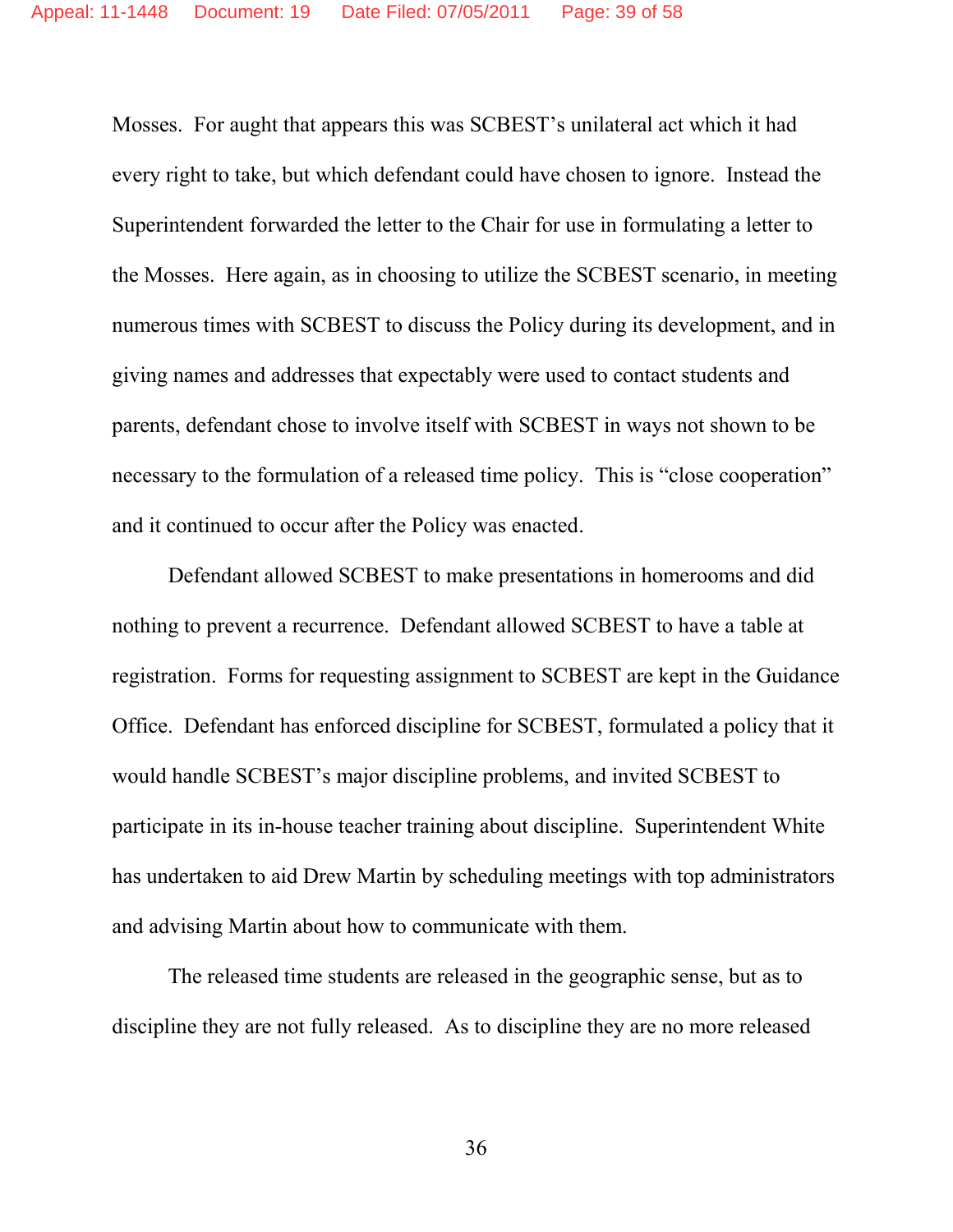than are students on a History field trip. Defendant remains the empowered disciplinarian as to major discipline issues.

SCBEST has an easy and productive access to the levers of power in defendant's administration. An objective observer would reasonably conclude that the SCBEST course is functionally one of defendant's electives. As Drew Martin testified, "it's an elective now." App. 331:1-4. Defendant has adopted the SCBEST course as its own.

c.

### *Monell v. Department of Social Services,* 436 U.S. 658 (1978), does not prevent the admission of testimony that defendant aided SCBEST.

The District Court held that certain items of testimony proffered by plaintiffs were not admissible to show liability under 42 U.S.C. 1983 because they did not meet the requirements of *Monell v. Department of Social Services,* 436 U.S. 658 (1978). App. 1039.

In *Monell* the Court held:

Local governing bodies, therefore can be sued directly under  $\S$  1983 for ... declaratory . . . relief where . . . the action that is alleged to be unconstitutional implements or executes a policy . . . officially adopted and promulgated by that body's officers  $\dots$  [T]he touchstone of the § 1983 action against a government body is . . . that official policy is responsible for a deprivation of rights protected by the Constitution . . .

430 U.S. at 690 (footnotes omitted).

These requirements are plainly met as to the academic credit policy itself.

Defendant officially enacted the Policy. It provides for the granting of academic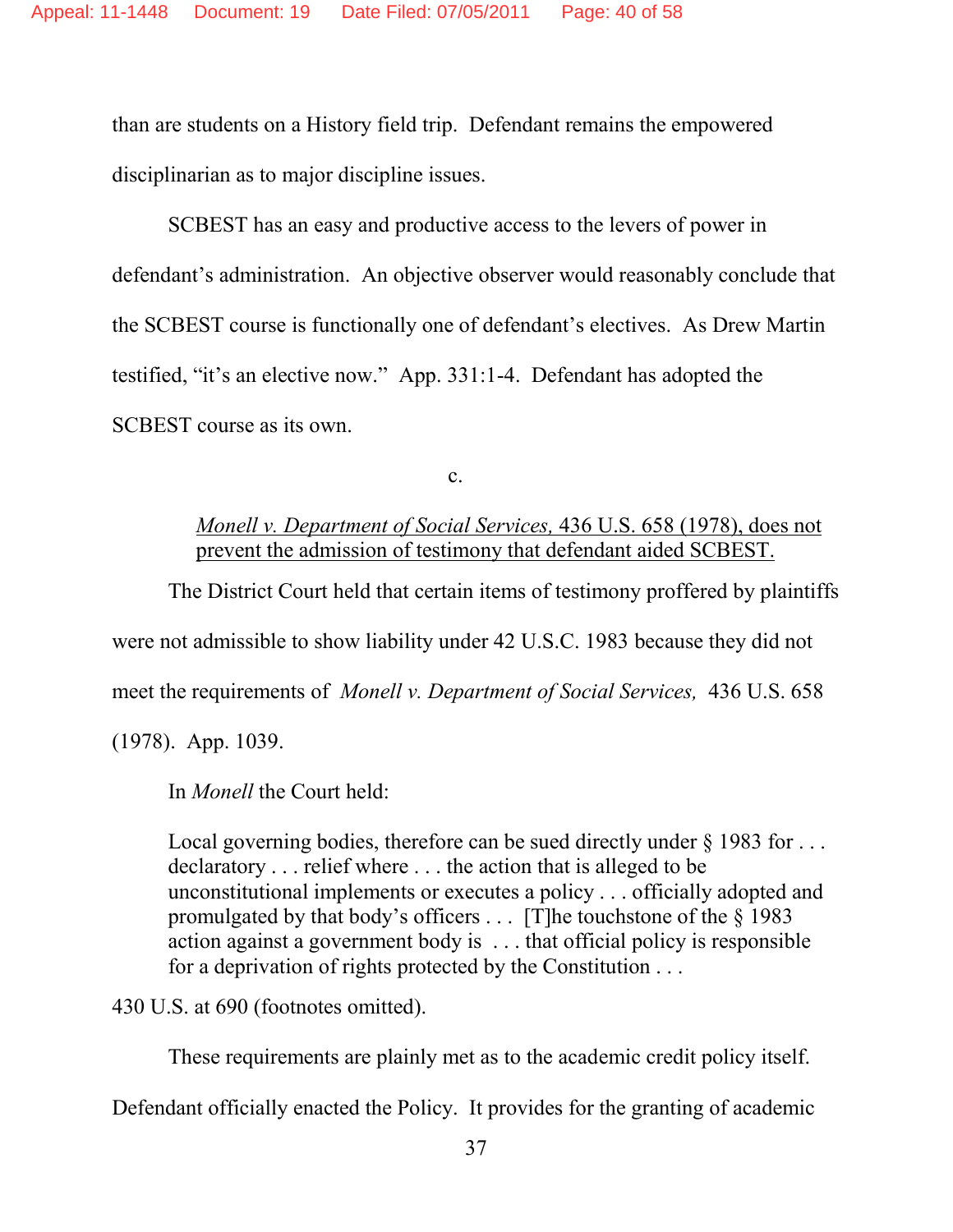credit. Defendant executes it by granting credit. That causes the deprivation of rights. This satisfies the requirements that ". . . the action that is alleged to be unconstitutional implements or executes a policy . . . officially adopted and promulgated by that body's officers . . . ," *id.* The District Court agreed with this analysis. App. 1040.

The district court then went on to hold that plaintiffs had to satisfy *Monell* as to every proffered item of proof of execution of the Policy. It allowed consideration of the retention of forms in the Guidance Office, the presentations in homerooms, and the appearance of SCBEST at registration, but held inadmissible defendant's administration of discipline for SCBEST, defendant's providing SCBEST with the names and addresses of its incoming students, and defendant not sending out a correction of SCBEST's erroneous letter. App. 1042.<sup>11</sup> In so doing it erroneously treated each item of proof as if it were a claim of liability, rather than evidence of unconstitutional endorsement caused by the implementation of the policy. These excluded items of evidence are not "the action that is alleged to be unconstitutional," *Monell, supra.* Plaintiffs are not seeking a declaratory judgment of unconstitutionality as to these items, but instead a declaratory judgment that the

<sup>&</sup>lt;sup>11</sup> The District Court held additionally that plaintiffs could not show defendant to be liable for accepting draft released time policies from SCBEST, that a SCBEST Director wrote to defendant's Chair, or for remarks made by a member of defendant's Board at the January 2007 Board meeting, App. 1040. Plaintiffs have elected not to challenge these rulings on this appeal.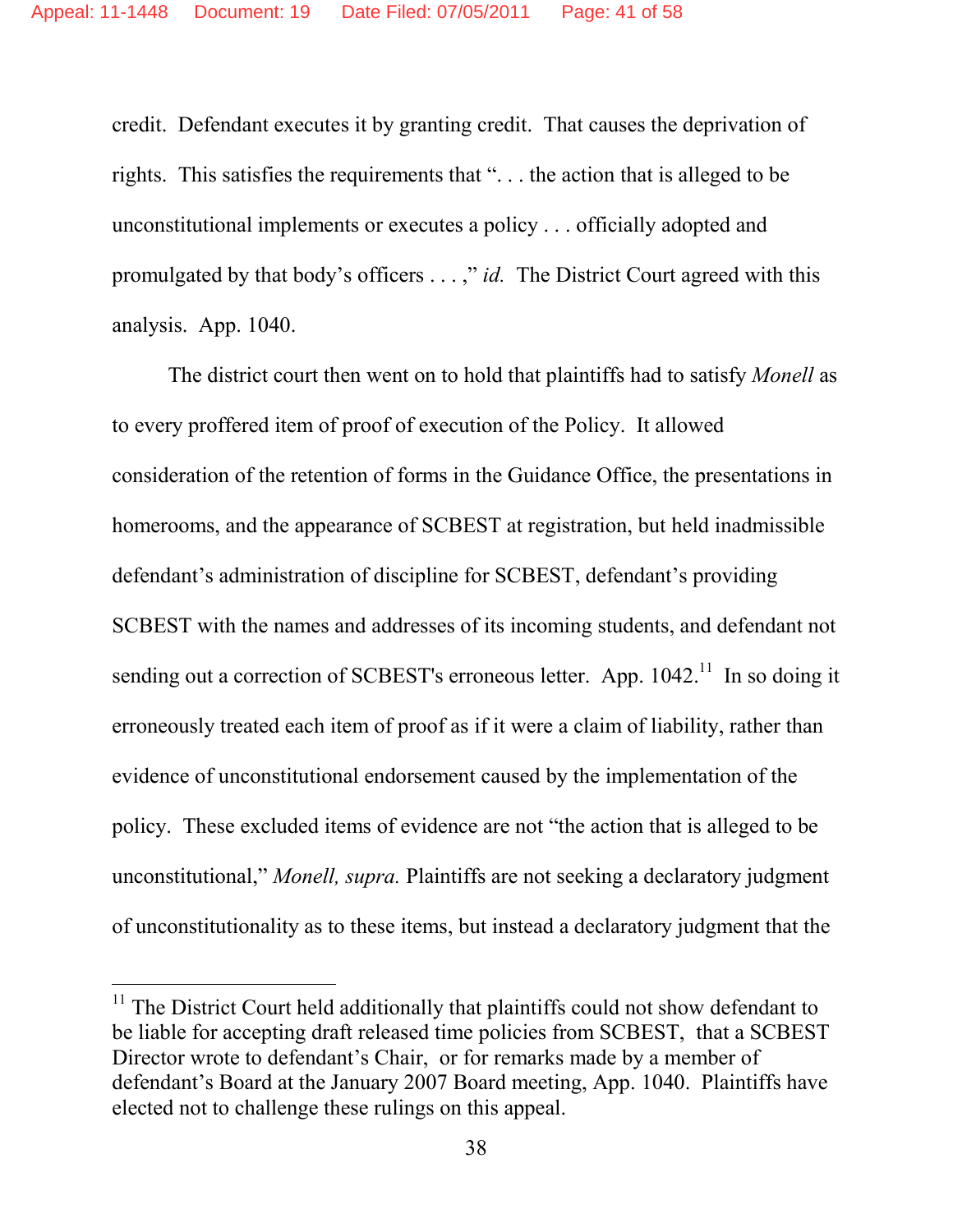academic credit policy has been unconstitutionally applied. These items are relevant evidence because they tend to make it more probable that an objective observer would conclude that the effect of the implementation of the academic credit policy is to endorse religion. *See, F. R. Evid.* 401.

Plaintiffs' view of what is admissible in an Establishment Clause case is supported by *Santa Fe Indep. Sch. Dist v. Doe,* 530 U.S. 290 (2000), where the Court was, as here, concerned with the effect of the implementation of a school board policy. In the course of deciding whether the Prayer At Football Games policy was unconstitutional the Court considered, without even a nod to *Monell,* wide-ranging evidence of how the policy was implemented, including the prayer that was delivered pursuant to the policy, that it was broadcast over the school's public address system, and that presumably there were cheerleaders and uniformed band members present. 530 U.S. at 307-08. The Court observed that "[t]he actual or perceived endorsement of the message, moreover, is established by factors beyond just the text of the policy." 530 U.S. at 307. The prayer policy did not cause the cheerleaders and band members to be present, but they were part of a "setting" in which the policy was executed, 530 U.S. at 308, which was relevant to the endorsement question. *Cf., Allegheny County v. American Civil Liberties,* 492 U.S. 573 (1989), in which the Court considered wide-ranging evidence about the origins of Christmas and Chanukah in deciding the constitutionality of a religious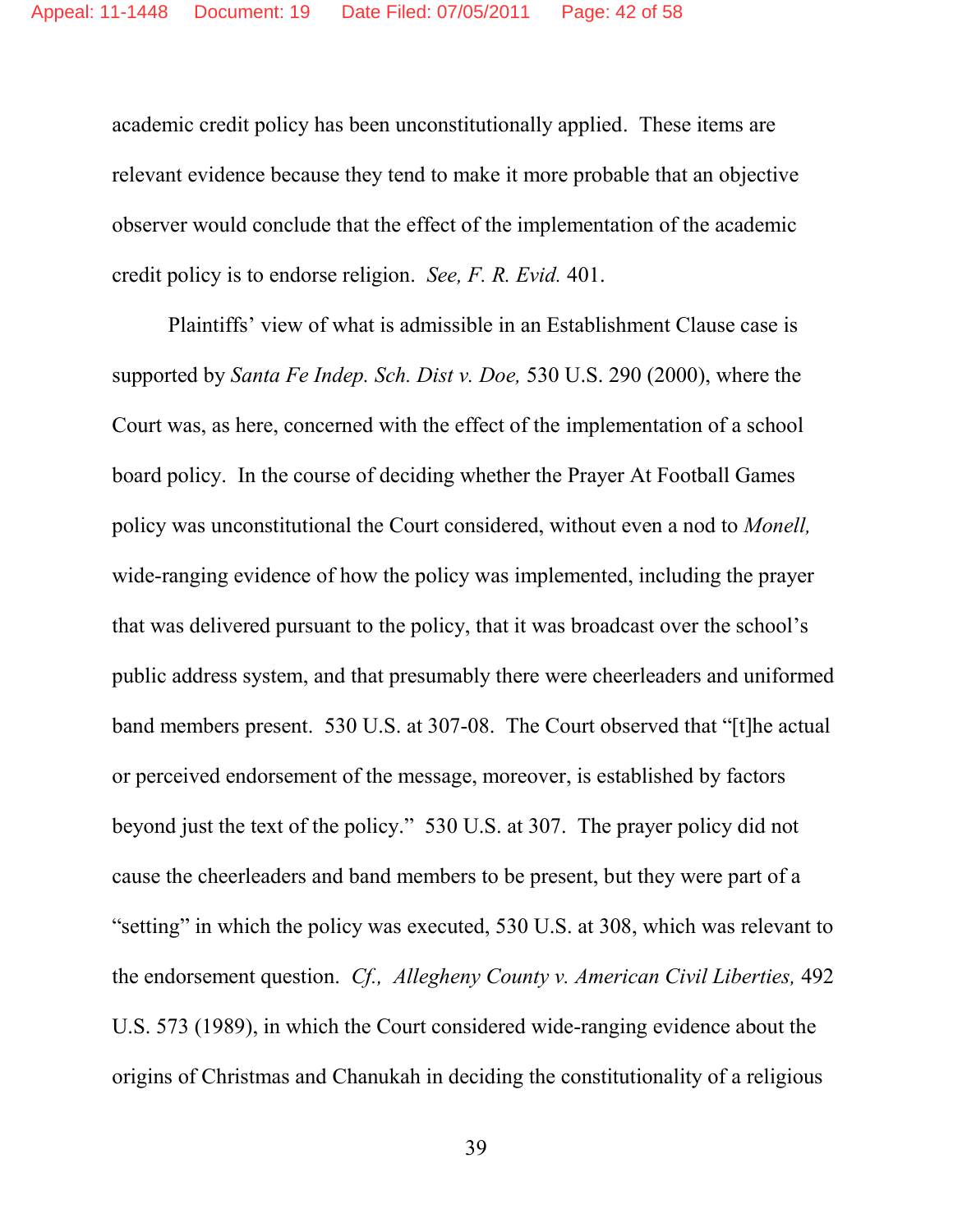display. Judging endorsement requires consideration of the context in which a policy is implemented.

Alternatively, each of the items of evidence which the District Court disallowed meets the requirements of *Monell* for being a basis for imposing municipal liability. The district court held that *Monell* did not prevent consideration of several of plaintiffs' items of evidence, on several rationales. The keeping of released time permission forms on school premises was held to create potential liability because it "derive[d] directly from the execution" of the released time policy. App. 1041. Visits to classrooms were admissible to show liability because "School District officials were apprised of and did not object." App. 1042. SCBEST's presence at registration created potential liability because "school officials approved" the request. *Id.*

These rationales also establish liability for the excluded items.

The agreement that defendant would handle major discipline issues was made by five ranking officials.<sup>12</sup> They also extended the invitation to attend the discipline workshop. All this "derive[d] directly from the execution" of the released time policy, App. 1041, which was sufficient for the permission slips to be considered. The two instances of administration of discipline by Principals were

 $12$  It is not clear whether the district court held that evidence of disciplinary matters beyond the two instances of student misbehavior were to be excluded. Only the two instances are specifically mentioned as being excluded. App. 1042.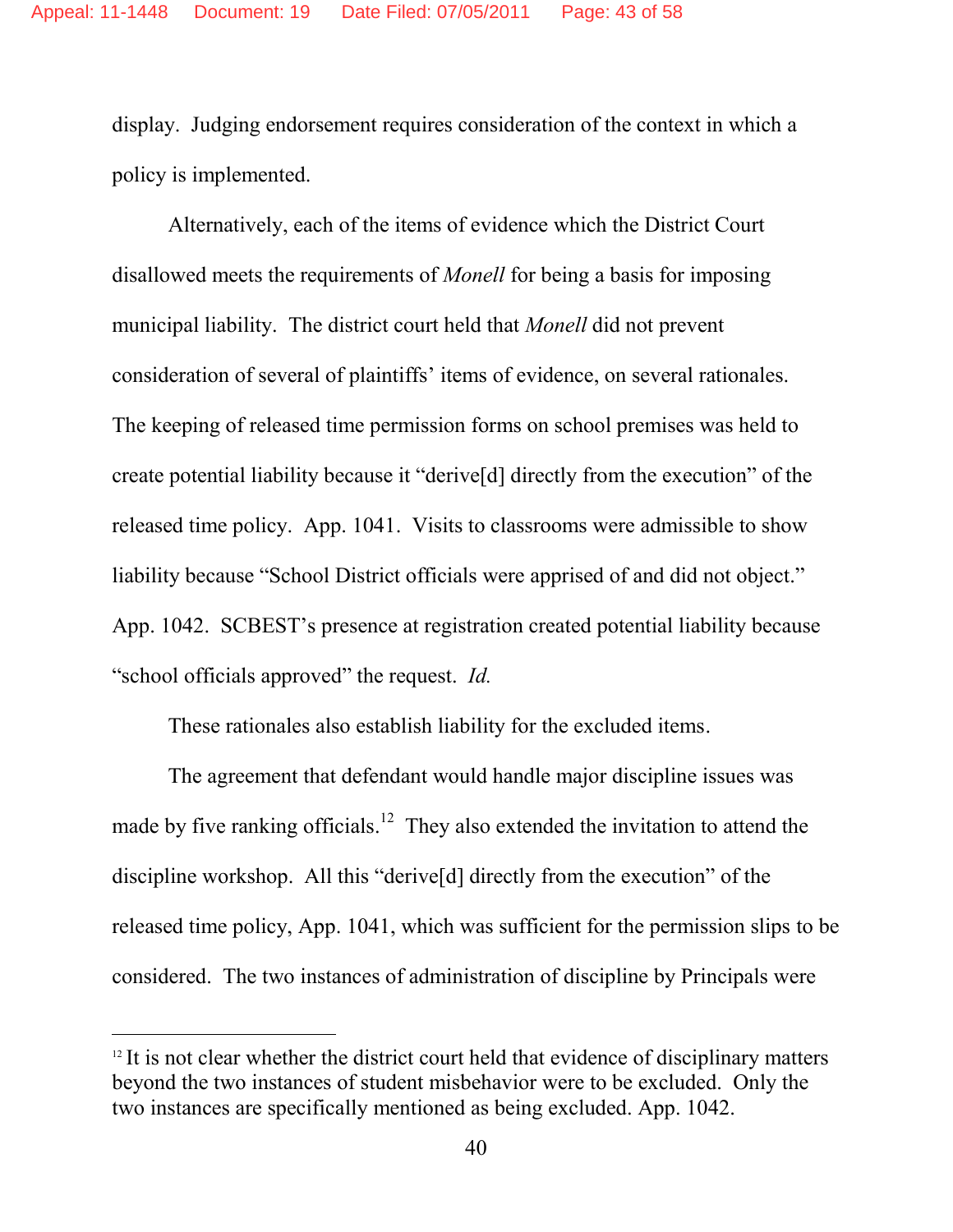reported to Superintendent White by Martin and led to the "major discipline" policy. "School District officials were apprised of and did not object," App. 1042, which was sufficient for the classroom visits. Defendant's Code of Conduct for students provides that "[p]rincipals will determine the appropriate disciplinary action for students who violate these guidelines." App. 936.

The addresses were furnished to SCBEST by Superintendent Tobin. This is school official's approval, which the district court found to be sufficient to consider the SCBEST presence at registration.

The failure to correct the February letter was similarly due to the inaction of Superintendent Tobin.

*See, Holloman v. Harland,* 370 F. 3d 1252 (11<sup>th</sup> Cir. 2004), which held that a school district could be held liable under *Monell* for the consequences of a policy "mandating, authorizing, *or permitting*" the actions in question. 370 F. 3d at 1292 (emphasis added). The Policy permitted all the actions which were excluded by the district court.

3.

*Whether defendant's policy of granting academic credit for released time religious education violates the Establishment Clause by excessively entangling church and State.*

In addition to the religious effect of what defendant has done, the Establishment Clause is also offended by what it has allowed SCBEST to do.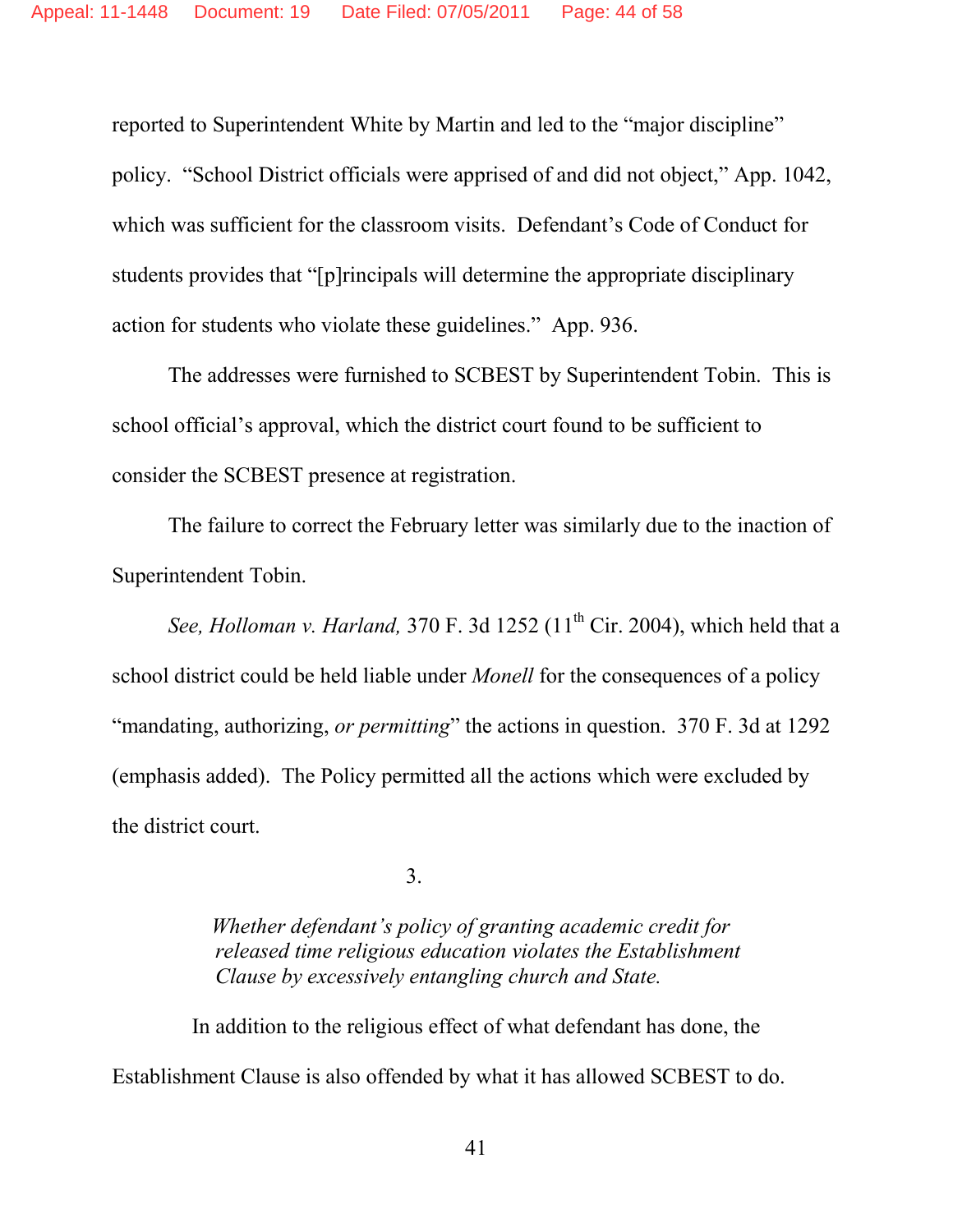Defendant's donation of its governmental power to give public school academic credit to a religious institution has excessively entangled it with a religious

institution.

In *Larkin v. Grendel's Den*, *supra*, 459 U.S. 116 (1982), the Court held that

the donation of governmental power to a religious organization also offended the

third prong of the *Lemon* test. In reaching this conclusion the Court first quoted

from *Lemon, supra,* 403 U.S. at 625:

Under our system, the choice has been made that government is to be entirely excluded from the area of religious instruction and *churches excluded from the affairs of government.*

459 U.S. at 126 (emphasis by *Larkin* court). The Court then stated the "core

rationale" of the Establishment Clause, going back a century and a half to South

Carolina law:

The structure of our government has, for the preservation of civil liberty, rescued the temporal institutions from religious interference. On the other hand, it has secured religious liberty from the invasion of the civil authority. *Watson v. Jones*, 13 Wall. 679, 730, 20 L. Ed. 666 (1872), *quoting Harmon v. Dreher,* 1 Speers Eq. 87, 120 (S.C. App. 1843).

459 U.S. at 126. This meant that "[t]he Framers did not set up a system of

government in which important, discretionary governmental powers would be

delegated to . . . religious institutions." 459 U.S. at 127. Applying this core

rationale to implementation of the Massachusetts statute, its delegation of power

was held unconstitutional because it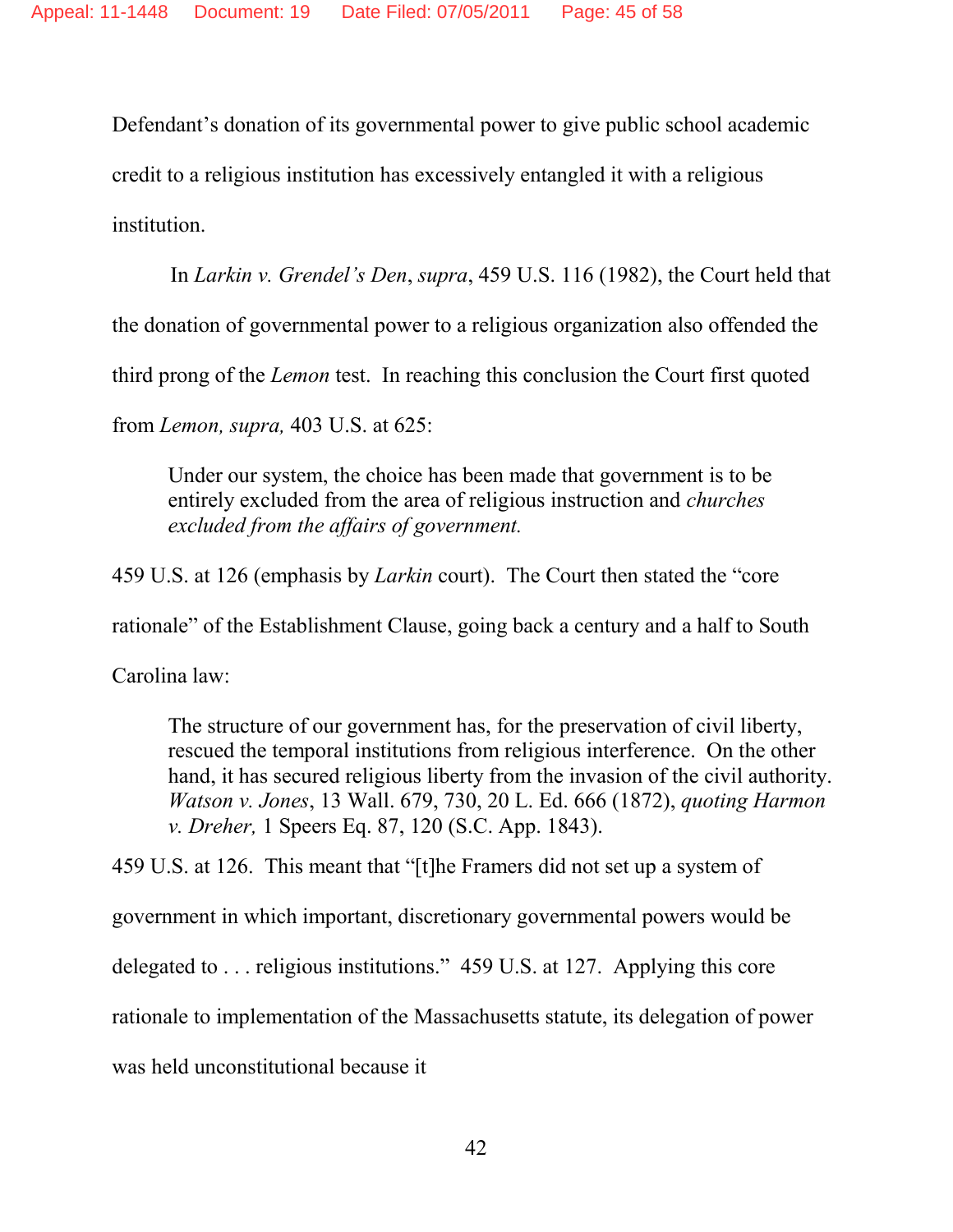substitute[d] the unilateral and absolute power of a church for the reasoned decisionmaking of a public legislative body acting on evidence and guided by standards, on issues with significant economic and political implications.

*Id.*

The principle that governmental power may not be donated to a religious institution is an aspect of the broader principle that unchecked governmental power may not be donated to a private institution or person. Our guiding aphorism is that we have a government of laws, not men. When governmental power is given to private hands there is no legal process that can review its abuse and we have a government of men. Donating governmental power to religious institutions is not accommodation of religion; it is abdication of civic responsibility.

This brings us full circle to *Smith v. Smith, supra*, where this court so accurately foresaw the principle of *Larkin* when it observed that it was the donation of governmental power to a religious institution that explained the difference in result between *McCollum* and *Zorach.*

The district court held that *Larkin* was inapplicable because it involved a discretionary governmental power, whereas the power involved in the case at bar was said not to be discretionary because defendant did not review the released-time classes for content. App. 1059. The delegated power is nevertheless discretionary. Determining a grade is discretionary. It involves the exercise of judgment. That defendant does not control the substance of the religious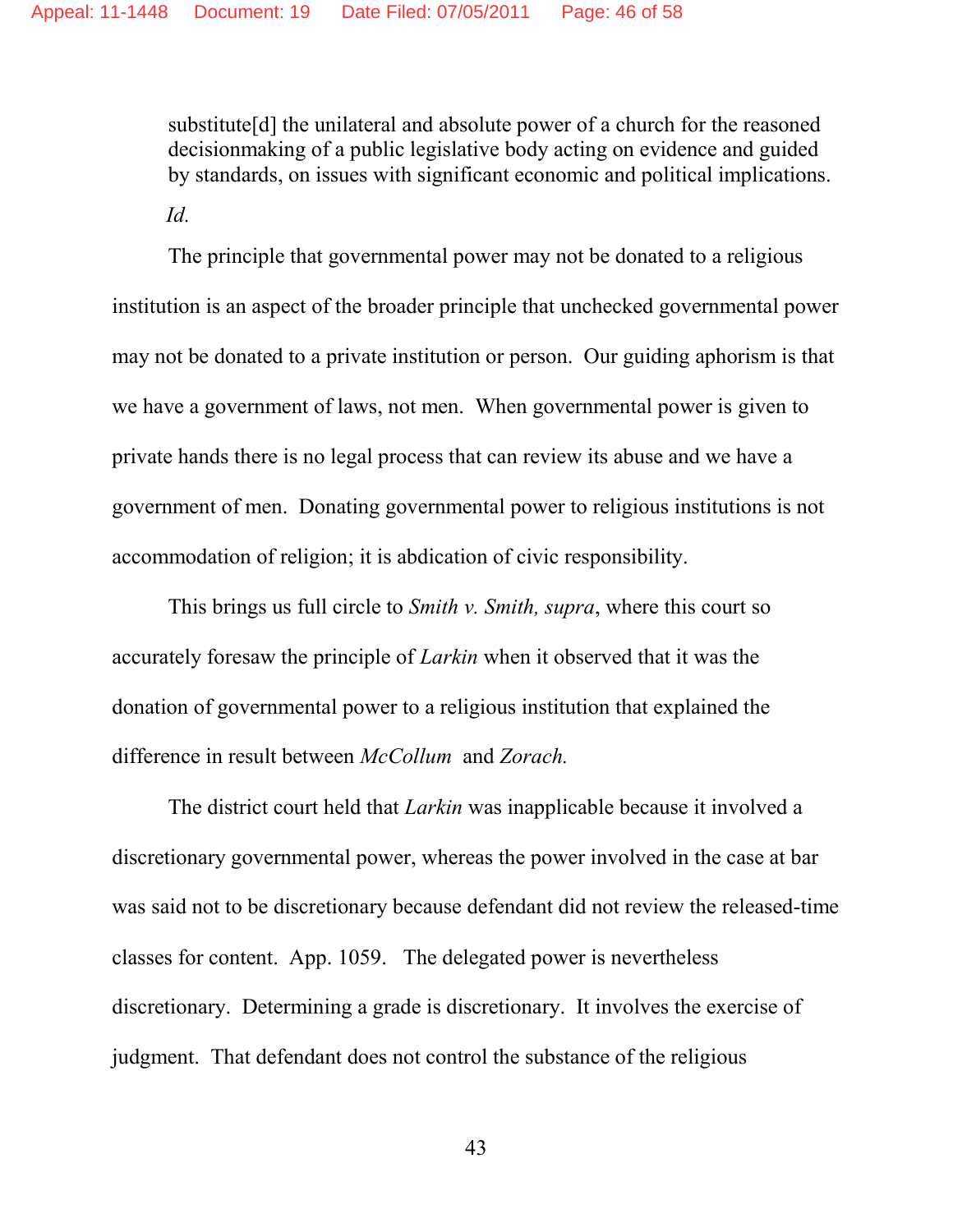instruction does not alter the discretionary character of the separate power to determine a grade.

The district court cited a dictum from *Lanner v. Wimmer,* 662 F. 2d 1349  $(10^{th}$  Cir. 1981), <sup>13</sup> to support its conclusion that defendant's decision not to review the released time course for content meant that it was not donating a discretionary power. App. 1059. According to this dictum, "[i]f school officials desire to recognize released-time classes generally as satisfying some elective hours, they are at liberty to do so if their policy is neutrally stated and administered." This dictum is not well taken and should be rejected by this court.

In *Lanner* the Court affirmed an injunction that prohibited the granting of elective credit. 662 F. 2d at 1361-62. In a lengthy dictum not related to the affirmance of the injunction it described the circumstances under which academic credit could be granted for released time religious instruction. This was its course of reasoning.

1. Government can require religious schools to meet secular criteria in order for attendance at religious schools to satisfy compulsory school attendance laws. 662 F. 2d at 1361, *citing Board of Education v. Allen,* 392 U.S. 236, 245-46 (1968).

<sup>13</sup> An earlier portion of this opinion is relied on above, *supra* at p. 33.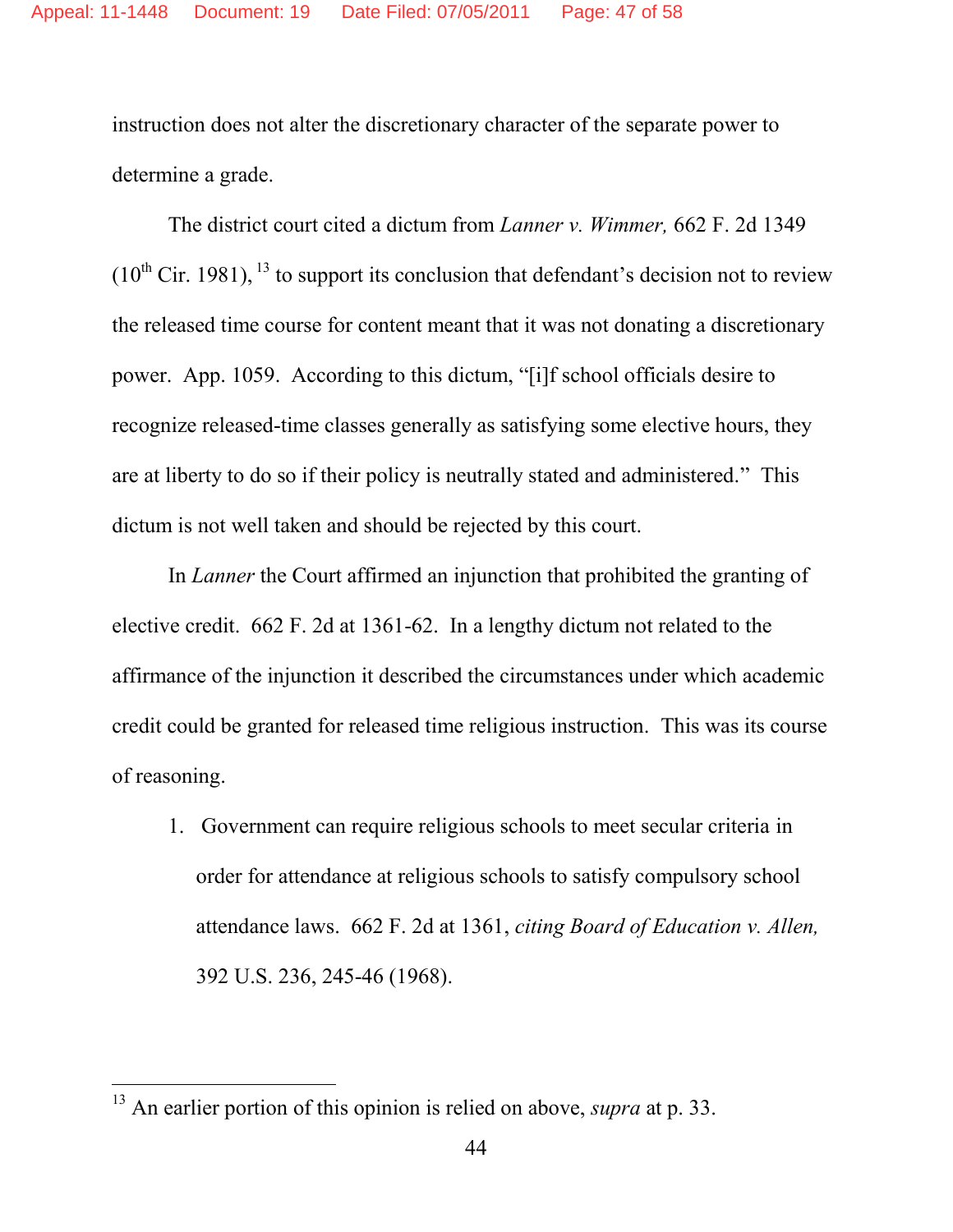- *2.* This standard can be used to determine the granting of elective credit for released time religious instruction.
- 3. "If the school officials desire to recognize released-time classes generally as satisfying some elective hours, they are at liberty to do so if their policy is neutrally stated and administered" 662 F. 2d at 1361.
- 4. Granting elective credit advances religion no more than granting attendance credit if the government does no more than insure "that certain courses are taught for the requisite hours and that teachers meet minimum qualification standards." *Id.*

This analysis erroneously conflates governmental regulation of *secular* education at private religious schools with governmental granting of public school credit for *religious* instruction given at private religious schools. The State has an interest in seeing that school children receive a secular education and to that end may regulate secular instruction at private religious schools as to hours of attendance, teacher qualifications, and subjects required to be covered, *Board of Educ. v. Allen, supra*; but it has no cognizable interest in how religious instruction is carried out at religious schools. "Under our system the choice had been made that government is to be entirely excluded from the area of religious instruction and churches excluded from the affairs of government." *Lemon v. Kurtzman*, 403 U.S. 602, 625 (1971).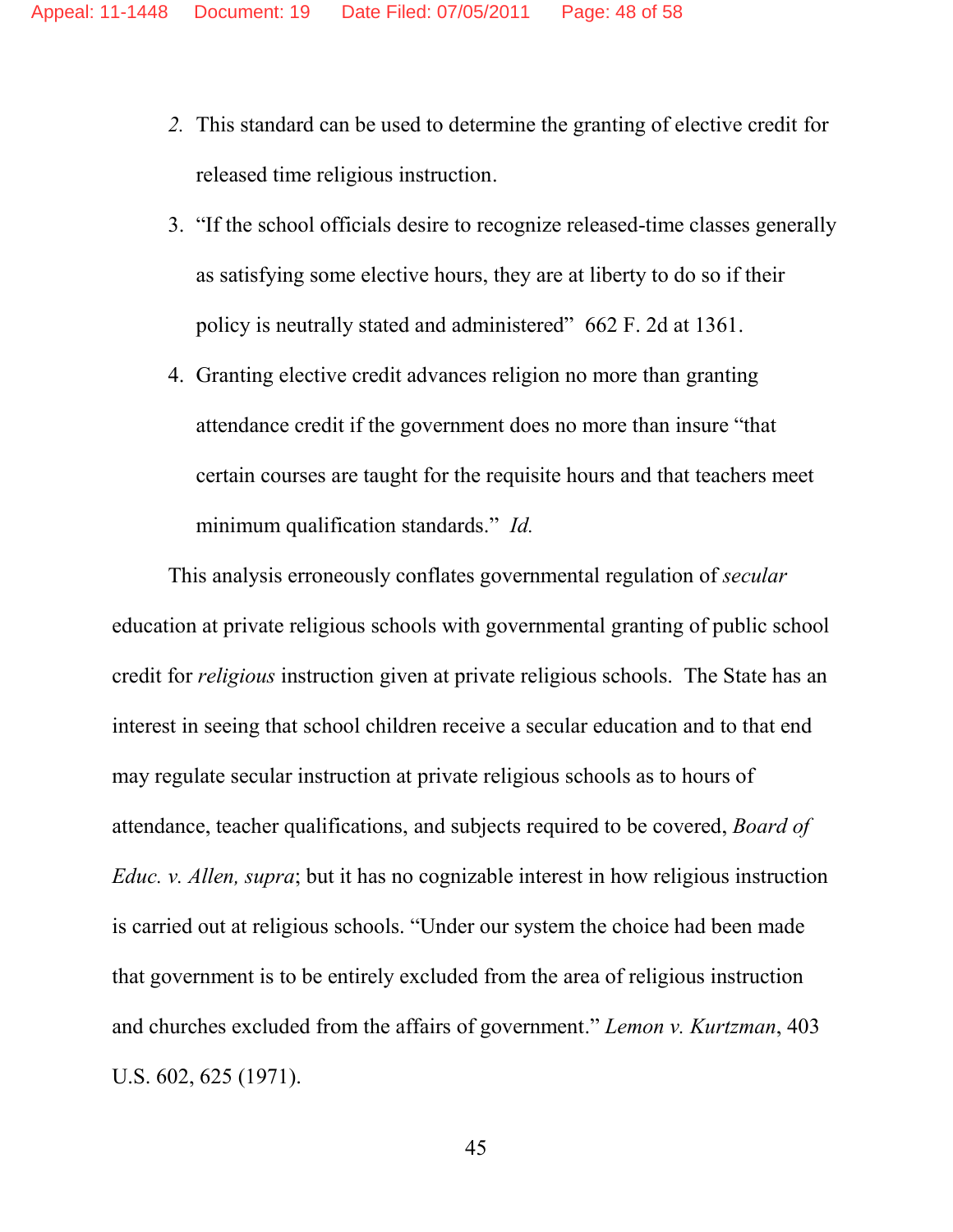*Board of Education v. Allen*, *supra,* 392 U.S. at 245-46, expressed the

extent of governmental regulation of religious schools as follows:

In the leading case of *Pierce v. Society of Sisters,* 268 U.S. 510 (1925), the Court held that although it would not question Oregon's power to compel school attendance or require that that the attendance be at an institution meeting State-imposed requirements as to quality and nature of curriculum, Oregon had not shown that its interest in secular education required that all children attend publicly operated schools. A premise of this holding was the view that the State's interest in education would be sufficiently served by reliance on the secular teaching that accompanied religious training in the schools maintained by the Society of Sisters. Since *Pierce,* a substantial body of case law has confirmed the power of the States to insist that attendance at private schools, if it is to satisfy state compulsory attendance laws, be at institutions which provide minimum hours of instruction, employ teachers of specified training, and cover prescribed subjects of instruction. Indeed, the State's interest in assuring that these standards are being met has been considered a sufficient reason for refusing to accept instruction at home as compliance with compulsory education statutes. These cases were a sensible corollary of *Pierce v. Society of Sisters:* if the State must satisfy its interest in *secular* education through the instrument of private schools, it has a proper interest in the manner in which those schools perform their *secular* educational function. (footnotes omitted, emphases added.)

In the view of the *Lanner* court there is no difference between requiring that

the calculus teacher at a religious school be State-certified, and giving graduation credit for Intercessory Prayer 101. *Allen* gives no support for that proposition. *Allen* determines the allowable extent of governmental control of secular teaching at religious institutions. It does not speak to governmental acceptance of religious instruction. *Lemon v. Kurtzman,* does, and prohibits it.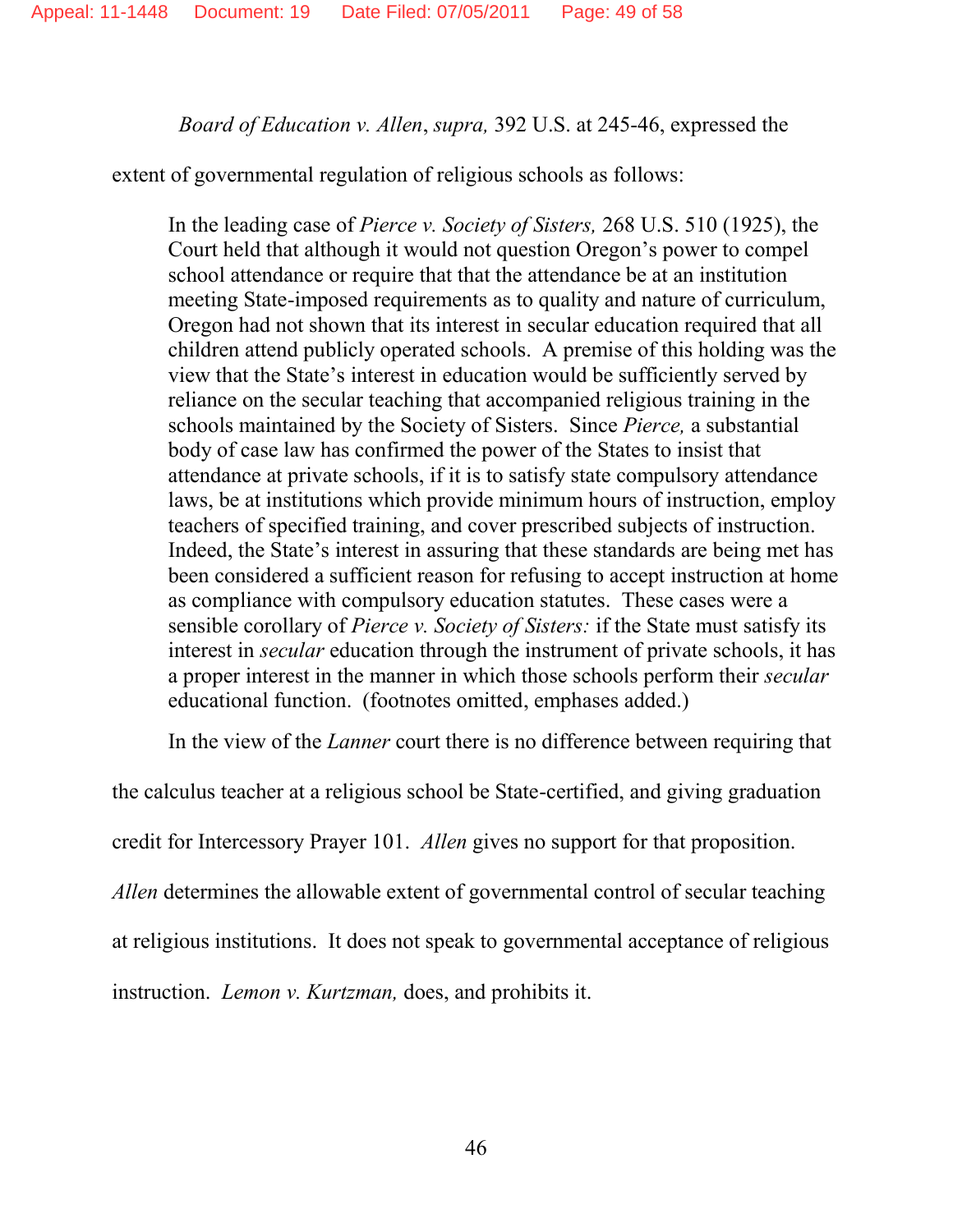### **CONCLUSION**

The court should reverse and remand for entry of judgment in favor of

plaintiffs for the relief demanded in the Third Amended Complaint.

### REQUEST FOR ORAL ARGUMENT

Plaintiffs request oral argument because of the importance of the issues

presented.

Respectfully submitted, July 5, 2011.

s/ George Daly 139 Altondale Avenue Charlotte NC 28207 Tel: 704-333-5196 Gdaly1@bellsouth.net

Attorney for plaintiffs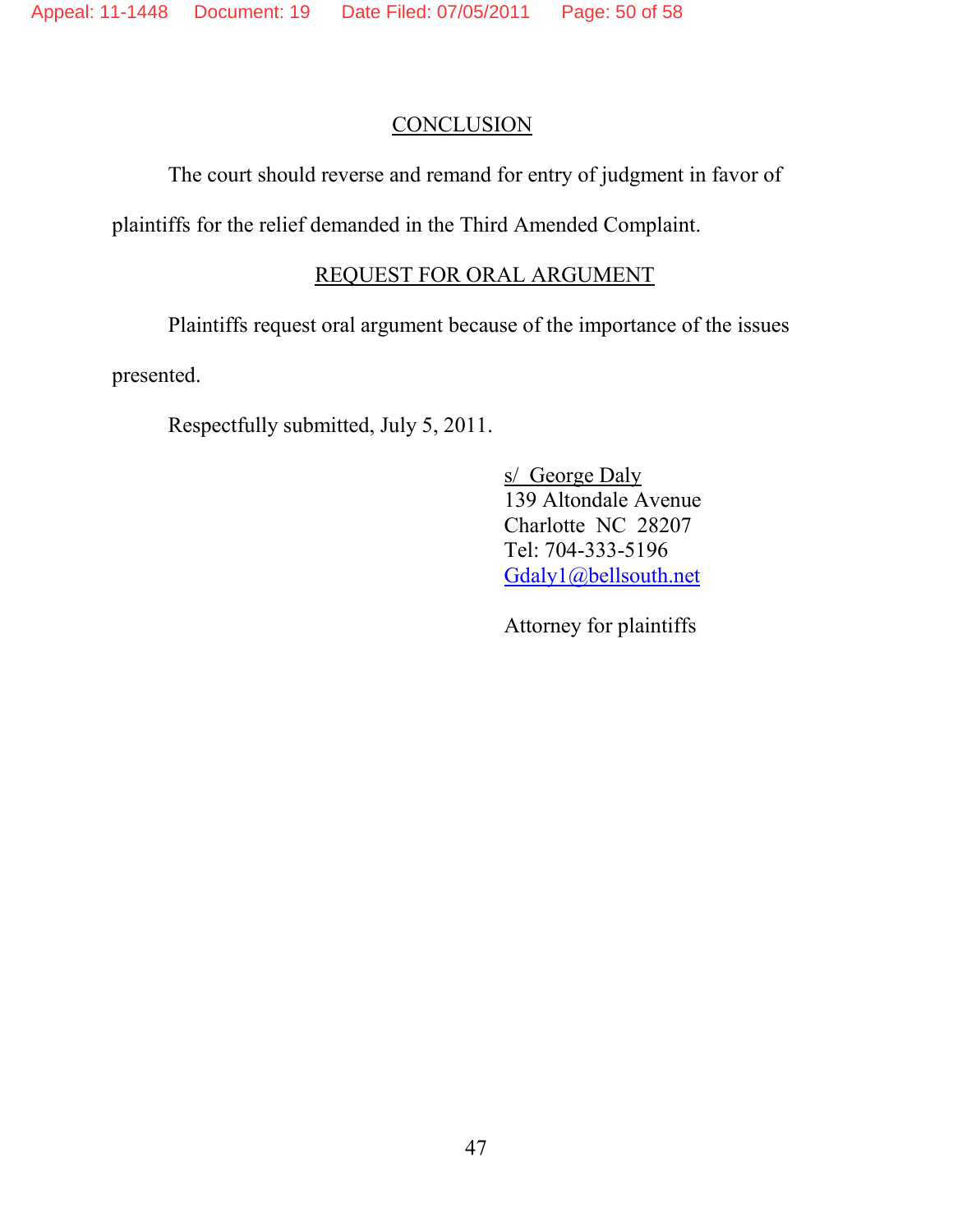## **ADDENDUM I**

# **RELEASED TIME FOR RELIGIOUS INSTRUCTION**. *Code* JHCB

*Issued* 3/07.

Purpose: To establish the basic structure for released time for students for religious instruction.

The board will release students in grades seven through twelve from school, at the written request of their parent/legal guardian, for the purpose of religious instruction for a portion of the day. The school will consider this part of the school day.

The Board will not allow the student to miss required instructional time for the purpose of religious instruction. Any absences for this purpose must be during a student's non-instructional or elective periods of the school day. When approving the release of students for religious instruction, the board assumes no responsibility for the program or liability for the students involved. Its attitude will be one of cooperation with the various sponsoring groups of the school district.

The sponsoring group or the student's parent/legal guardian is completely responsible for transportation to and from the place of instruction. The district assumes no responsibility or liability for such transportation. Religious instruction must take place away from school property and at a regularly designated location.

District officials will insure that no public funds will be expended to support a released time program and that district staff and faculty will not promote or discourage participation by district students in a released time program.

## **Elective credit**

The district will accept no more than two elective Carnegie unit credits for religious instruction taken during the school day in accordance with this policy. The district will evaluate the classes on the basis of purely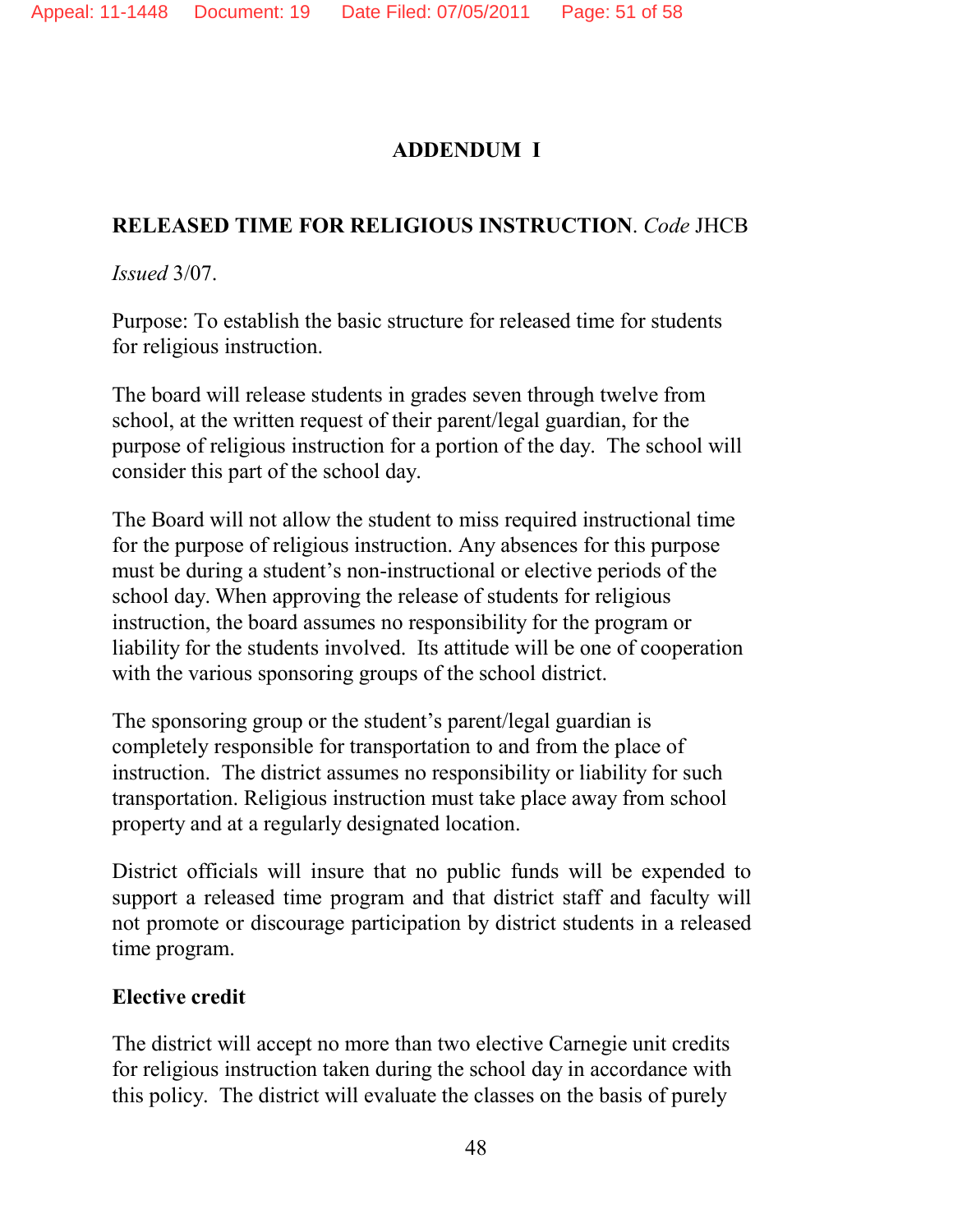secular criteria prior to accepting credit. The district will accept off campus transfer of credit for release time classes with prior approval.

Adopted 3/07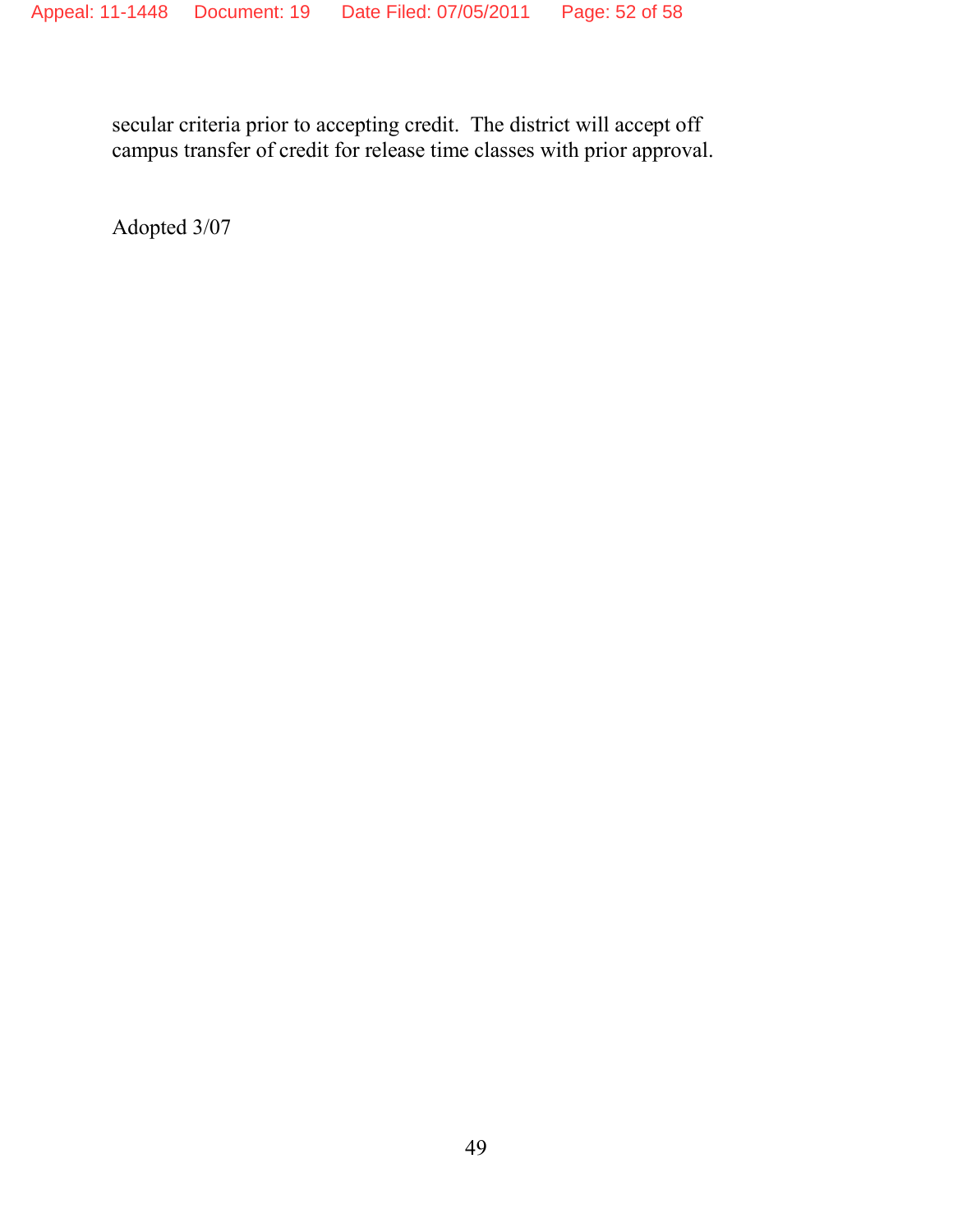### **ADDENDUM II**

## **South Carolina Code Sec. 59-39-112**<sup>14</sup>

[Preamble] Whereas, the South Carolina General Assembly finds that:

(1) The free exercise of religion is an inherent, fundamental, and inalienable right secured by the First Amendment to the United States Constitution.

(2) The free exercise of religion is important to the intellectual, moral, ethical and civic development of students in South Carolina, and that any such exercise must be conducted in a constitutionally appropriate manner.

(3) The United States Supreme Court, in its decision, *Zorach v. Clausen*, 343 U.S. 306 (1952), upheld the constitutionality of released time programs for religious instruction during the school day if the programs take place away from school grounds, school officials do not promote attendance at religious classes, and solicitation of students to attend is not done at the expense of public schools.

(4) The federal Constitution and state law allow the state's school districts to offer religious released time education for the benefit of the state's public school students.

(5) The purpose of this act is to incorporate a constitutionally acceptable method of allowing school districts to award the state's public high school students elective Carnegie unit credits for classes in religious instruction taken during the school day in released time programs, because the absence of an ability to award such credits has essentially eliminated the school districts' ability to accommodate parents' and students' desires to participate in released time programs.

Now, therefore, Be it enacted by the General Assembly of the State of South Carolina:

 $14$  The Preamble and the severability of this statute clause are not codified.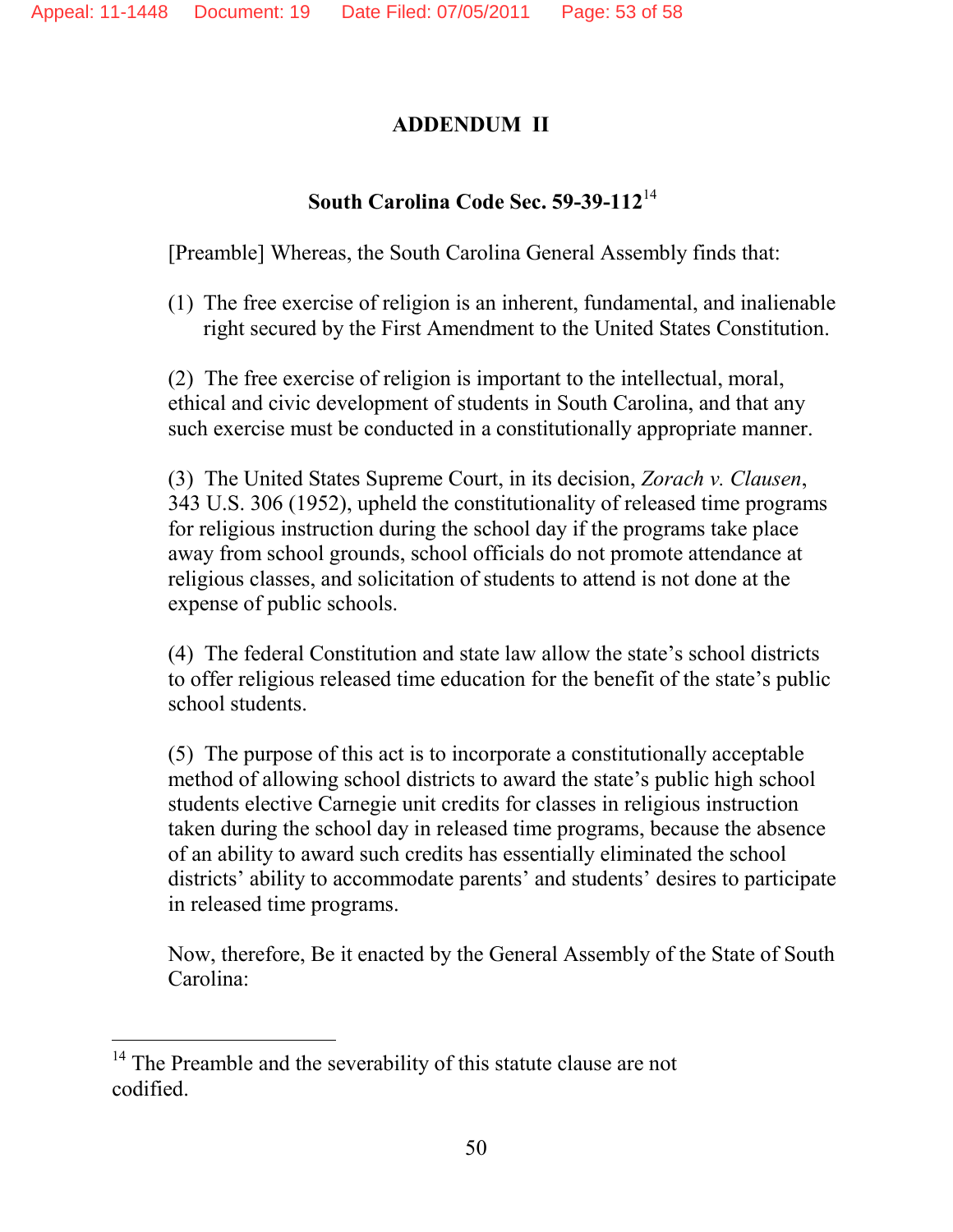SECTION 1. This Act may be cited as the "South Carolina Released Time Credit Act".

SECTION 2. [End of preamble]

**SECTION 59-39-112.** Elective credit for released time classes in religious instruction.

(A) A school district board of trustees may award high school students no more than two elective Carnegie units for the completion of released time classes in religious instruction as specified in Section 59-1-460 if:

(1) for the purpose of awarding elective Carnegie units, the released time classes in religious instruction are evaluated on the basis of purely secular criteria that are substantially the same criteria used to evaluate similar classes at established private high schools for the purpose of determining whether a student transferring to a public high school from a private high school will be awarded elective Carnegie units for such classes. However, any criteria that released time classes must be taken at an accredited private school is not applicable for the purpose of awarding Carnegie unit credits for released time classes; and

(2) the decision to award elective Carnegie units is neutral as to, and does not involve any test for, religious content or denominational affiliation.

(B) For the purpose of subsection  $(A)(1)$ , secular criteria may include, but are not limited to, the following:

(1) number of hours of classroom instruction time;

(2) review of the course syllabus which reflects the course requirements and materials used;

(3) methods of assessment used in the course; and

(4) whether the course was taught by a certified teacher.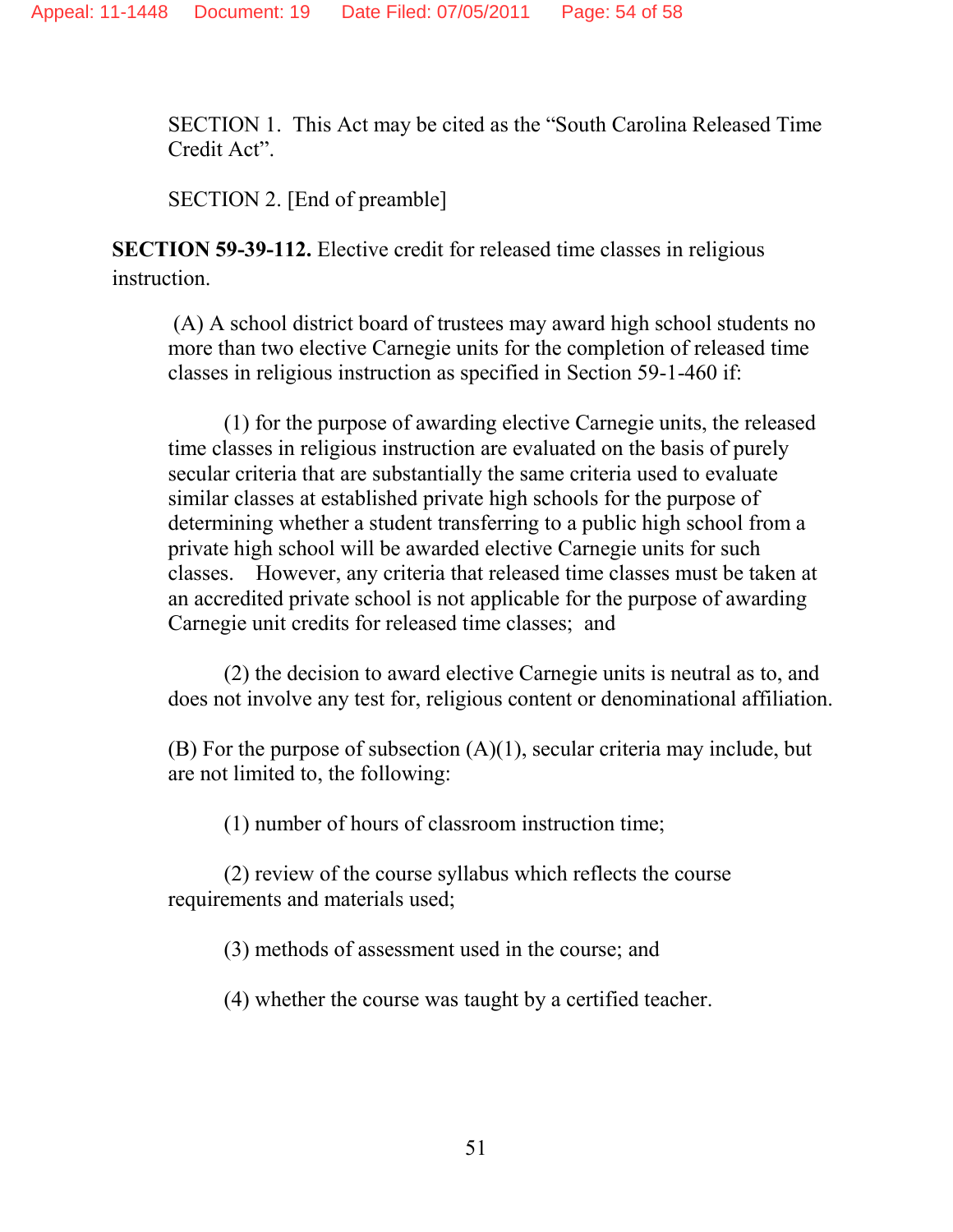### **Severability clause**

SECTION 3. If any section, subsection, paragraph, subparagraph, sentence, clause, phrase or word of this act is for any reason held to be unconstitutional or invalid, such holding shall not affect the constitutionality of validity of the remaining portions of this act, the General Assembly hereby declaring that it would have passed this act, and each and every section, subsection, paragraph, subparagraph, sentence, clause, phrase or word thereof, irrespective of the fact that any one or more other, subsections, paragraphs, subparagraphs, sentences, clauses, phrases or words thereof may be declared to be unconstitutional, invalid, or otherwise ineffective.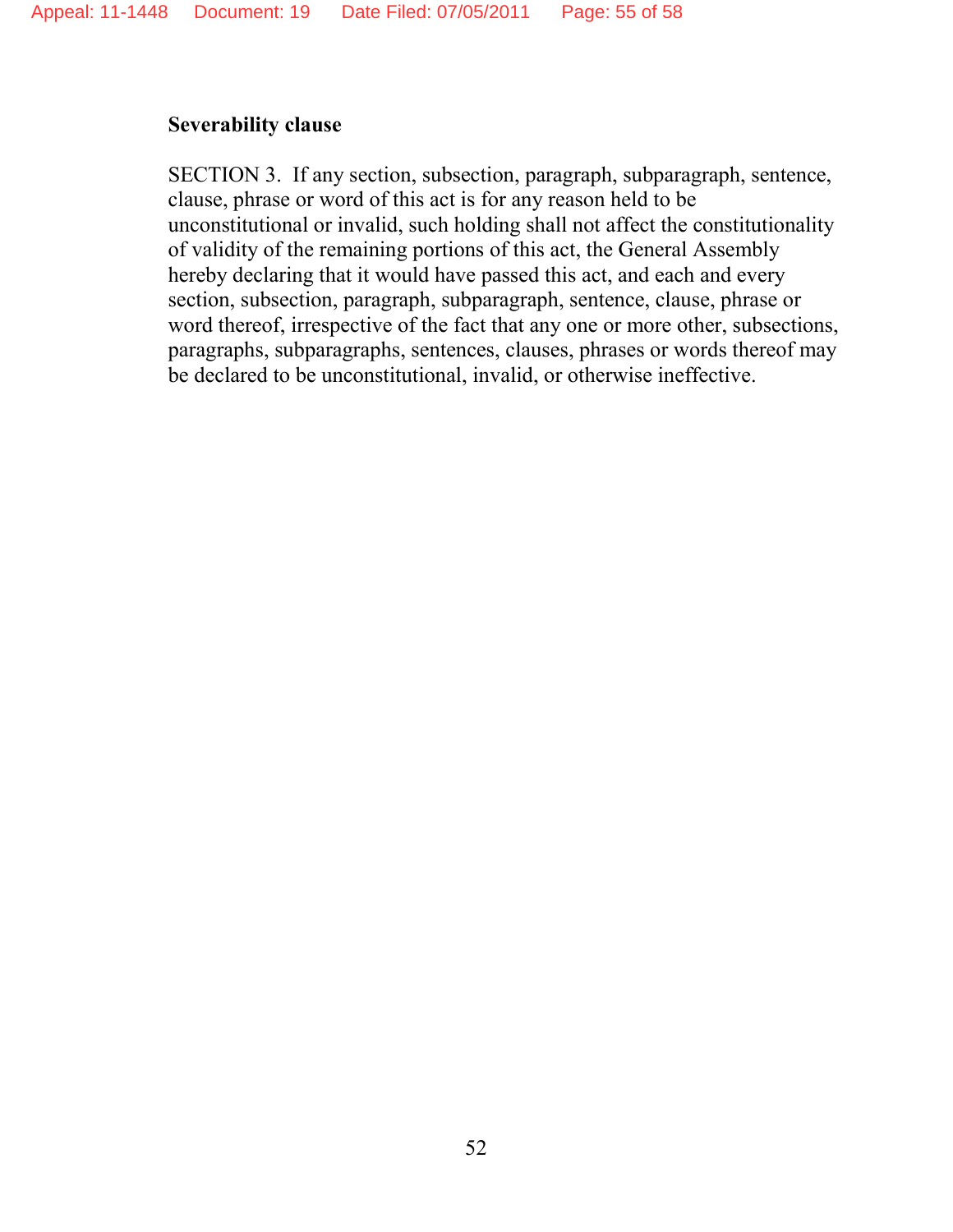### **ADDENDUM III**

### **South Carolina Code Section 59-29-230.** Old and New Testament era courses.

 $(A)(1)$  A school district board of trustees may authorize, to be taught in the district's high schools, an elective course concerning the history and literature of the Old Testament era and an elective course concerning the history and literature of the New Testament era.

(2) Each course offered must be taught in an objective manner with no attempt to influence the students as to either the truth or falsity of the materials presented.

(3) Students must be awarded the same number of Carnegie units that are awarded to other classes of similar duration.

(4) A particular version of the Old or New Testament to be used in either course may be recommended by the board of trustees; provided, that the teacher of the course and students enrolled in the course may use any version of the Old and New Testaments.

(B) The board of trustees of a district that offers a course pursuant to this section must:

(1) maintain supervision and control of the course;

(2) hire any new teachers that it determines are required to teach the course in the same manner all other teachers are hired;

(3) assure that all teachers teaching the course are certified by the State; and

(4) make no inquiry into the religious beliefs, or the lack of religious beliefs, held by a teacher when determining which teacher shall teach the class.

(C) The State Board of Education shall develop and adopt academic standards and appropriate instructional materials that must be used by high schools offering a course pursuant to this section. These academic standards and instructional materials must ensure that the courses do not disparage or encourage a commitment to a set of religious beliefs.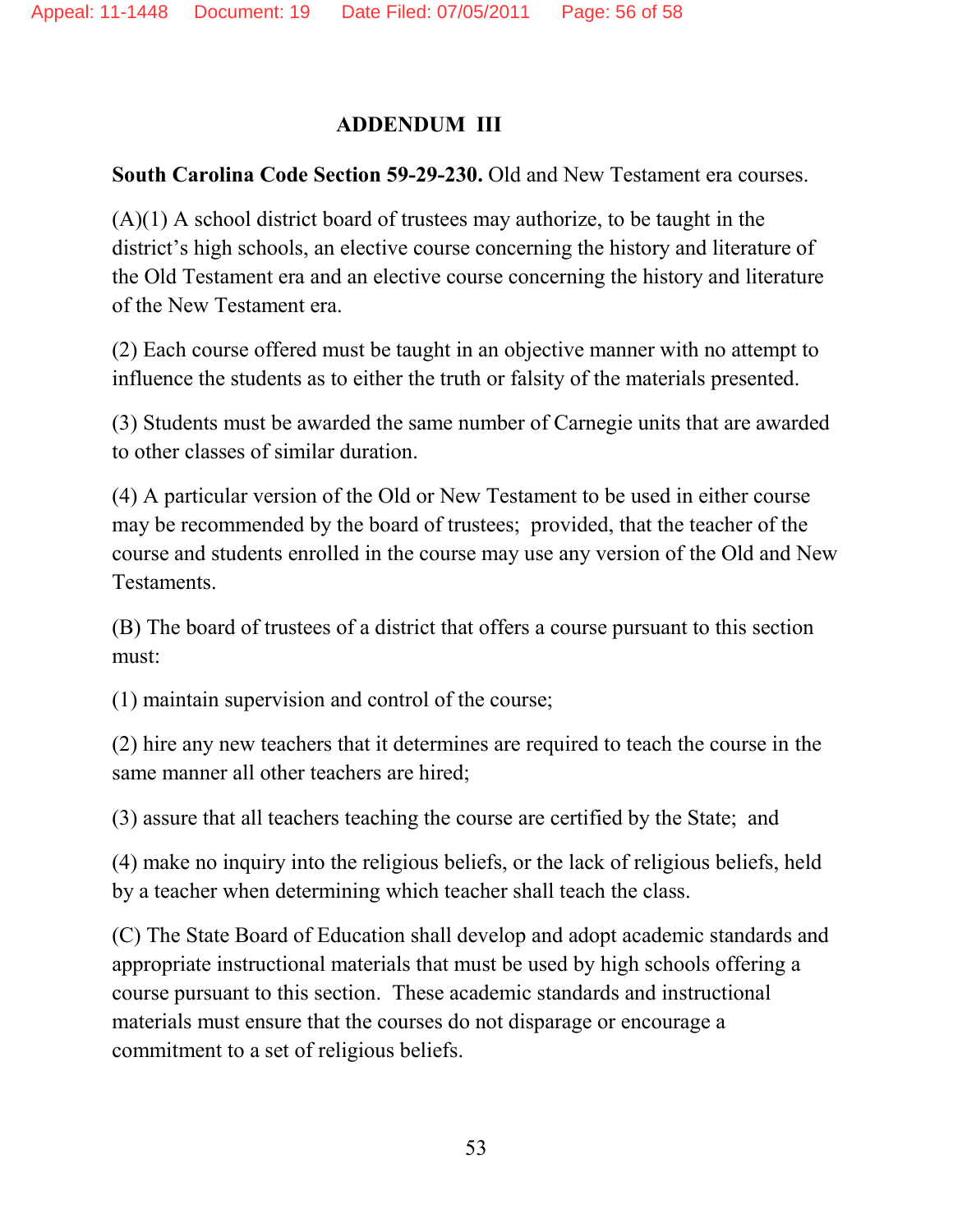(D) The academic standards and appropriate instructional materials developed and adopted by the board must:

(1) be designed to help students gain a greater appreciation of the Old Testament and the New Testament as great works of literature, art, and music; assist students in gaining greater insight into the many historical events recorded in the Old Testament and the New Testament; and provide students with a greater awareness of the many social customs that the Old Testament and the New Testament have significantly influenced; and

(2) provide that the Old Testament is the primary text for the course exploring the history and literature of the Old Testament era and that the New Testament is the primary text for the course exploring the history and literature of the New Testament era.

(E) The academic standards developed and adopted may provide that students may be assigned period-appropriate secular historical and literary works to supplement the primary text.

## **CERTIFICATE OF COMPLIANCE**

This brief has been prepared using Microsoft Word Times New Roman 14 point type. This is a proportionally spaced serif typeface.

Exclusive of the corporate disclosure statement, table of contents, table of citations, statement with respect to oral argument, Addenda and certificate of service this brief contains, according to the word count function of Microsoft Word, 10,512 words.

I understand that a material misrepresentation can result in the Court's striking this brief and imposing sanctions. If the Court so directs, I will provide an electronic version of the brief and/or copy of the word or line printout.

s/ George Daly